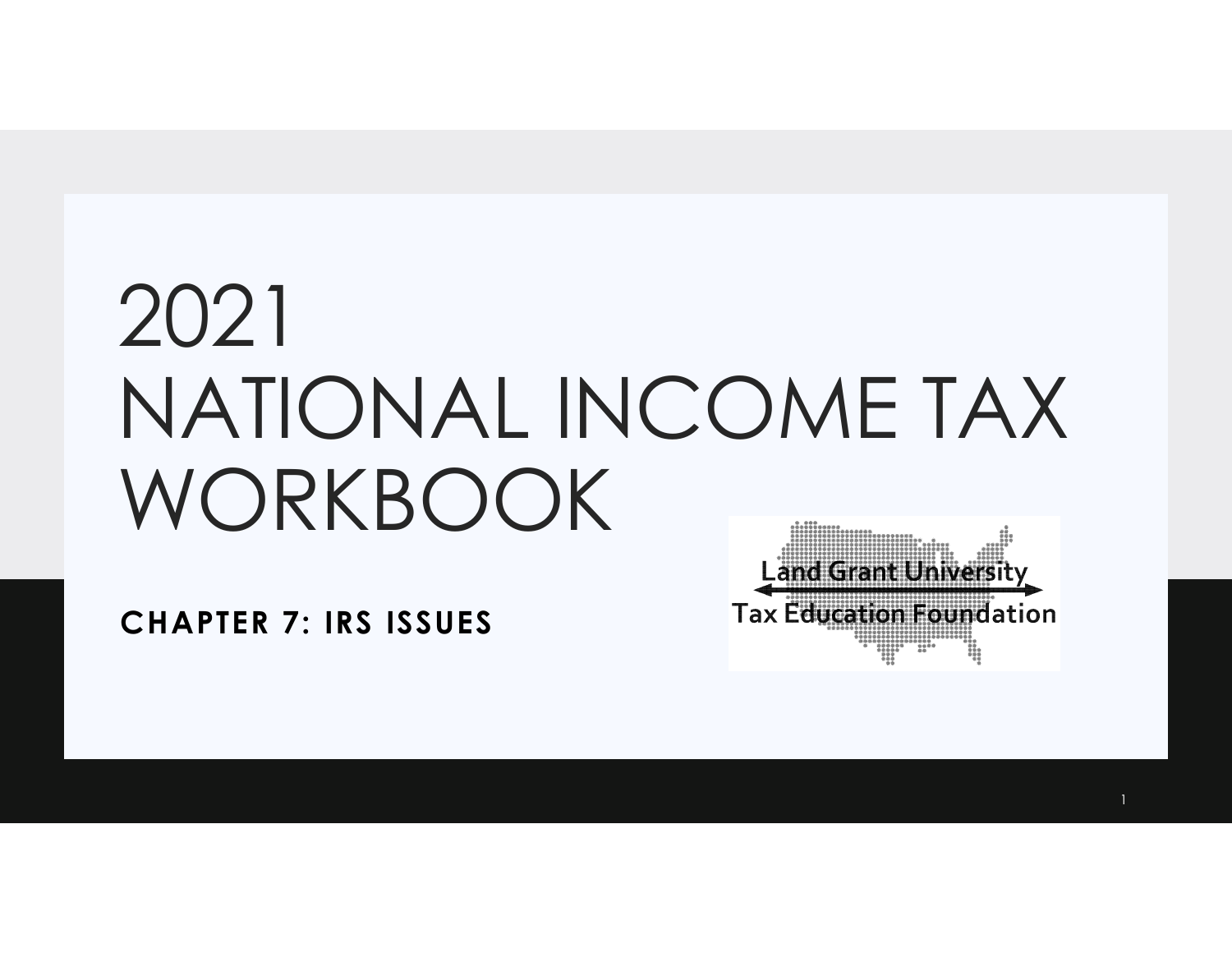## **IRS ISSUES**

- •• Issue 1: IRS Return Preparer Office
- Issue 2: Taxpayer Advocate Service
- Issue 3: Cybersecurity
- Issue 4: IRS Online Tools
- Issue 5: Tax Payment Arrangements

 $\mathbf{S}$  P. 271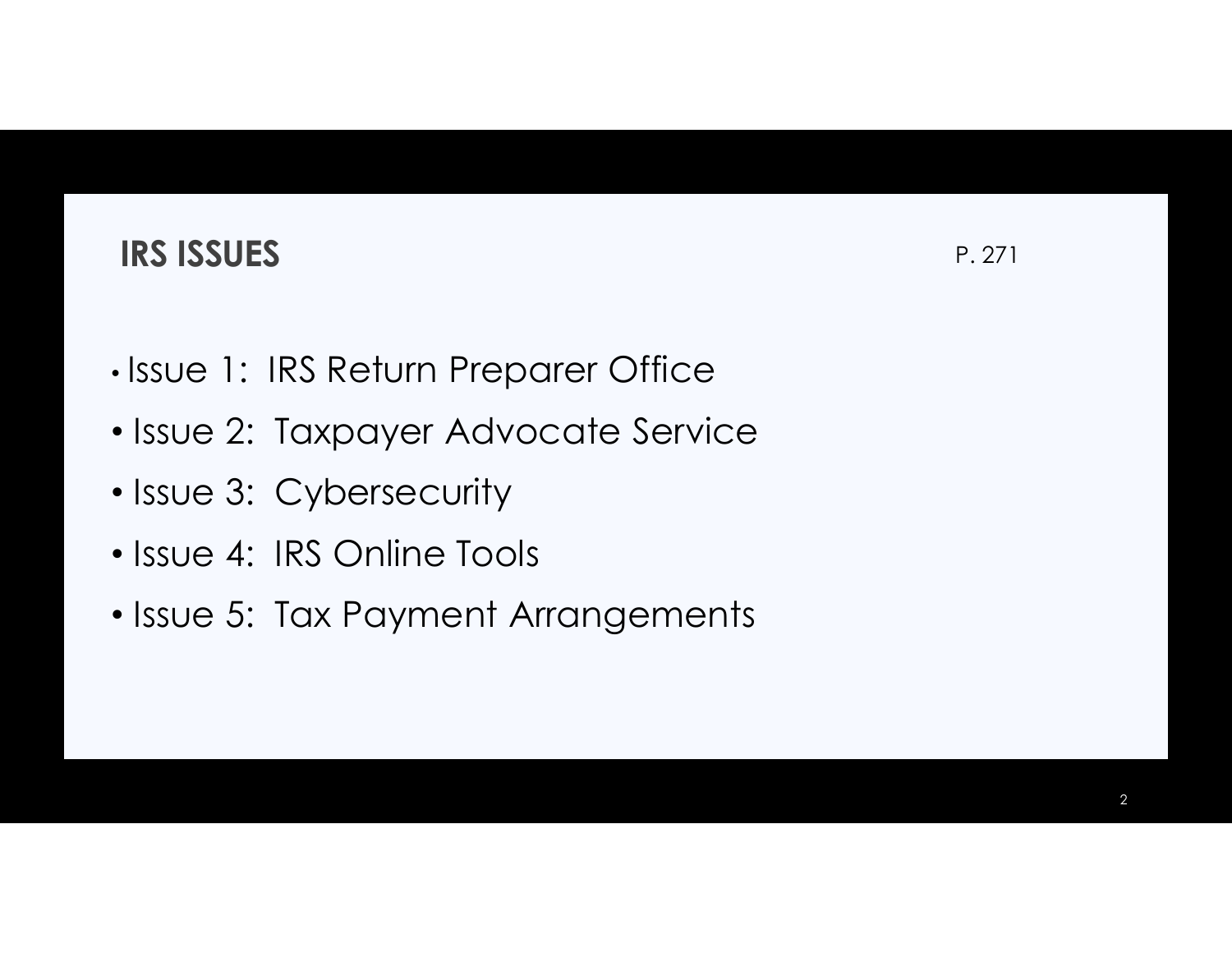#### RETURN PREPARER OFFICE **PREPARER TAX IDENTIFICATION NUMBER**

PP. 272-273

- For paid tax return preparers as substitute for SSN
- PTIN holder contact information subject to disclosure under FOIA
- Required if:
	- 1. Enrolled agent or
	- 2. Tax return preparer
		- Paid for preparing or assisting or employs one or more persons paid for preparing or assisting all or substantially all of a tax return or claim for refund (some forms excepted)
		- Regardless of educational qualifications or professional status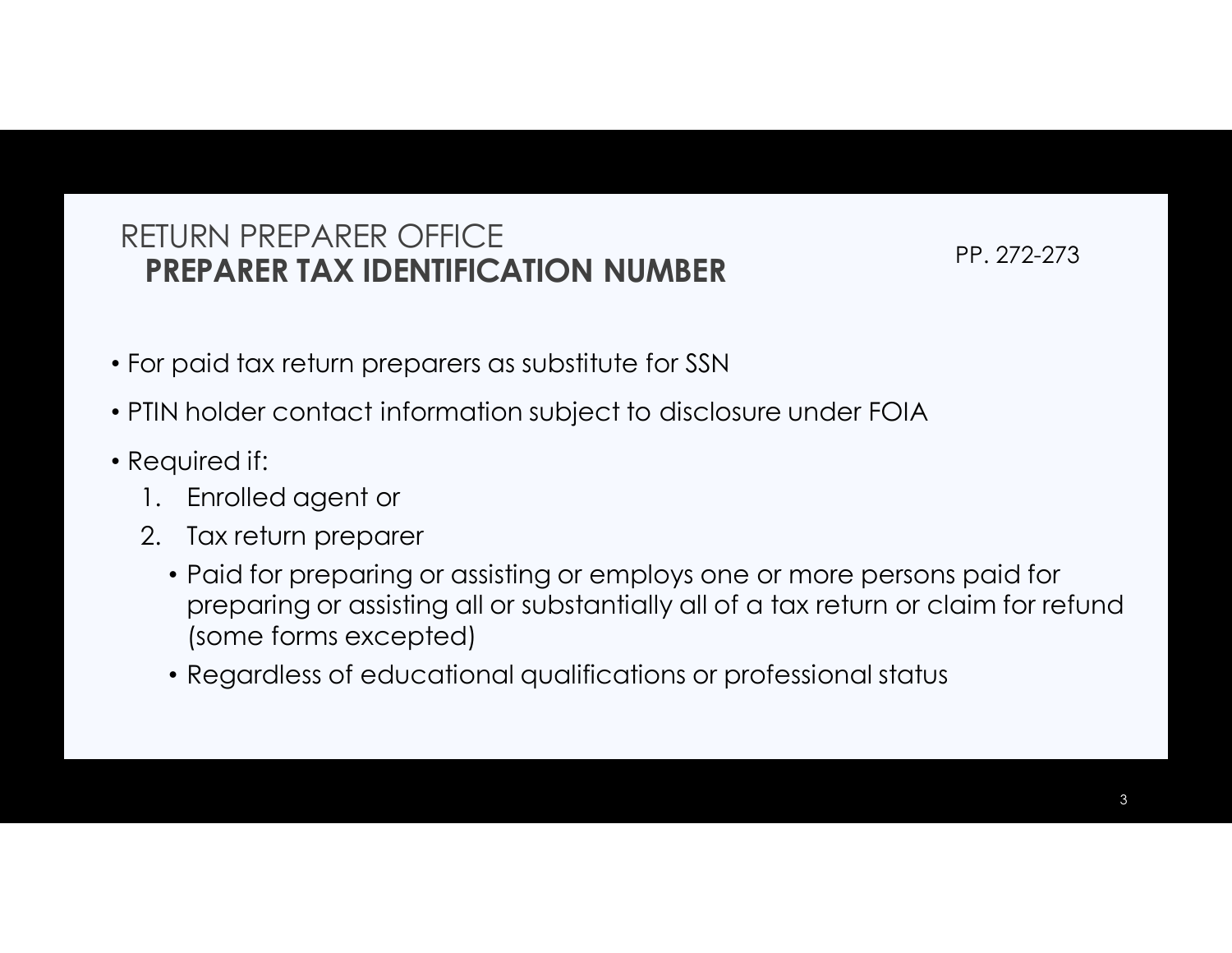## RETURN PREPARER OFFICE**PTIN – TAX RETURN PREPARER** P. 273

- Include: person outside the US that meets tax return preparer definition
- Include: one who furnishes to taxpayer or preparer enough info and advice such that completion of the return is largely mechanical/clerical
- Signing Tax Return Preparer: Primary responsibility for return accuracy
- Nonsigning Tax Return Preparer: Prepares all or substantial portion with respect to completed transaction
	- Exclude: one giving advice only before a transaction occurs
	- Include: advice leads to position/entry constituting a substantial portion of return
	- •Disregard time after events occur if time < 5% aggregate time spent on advice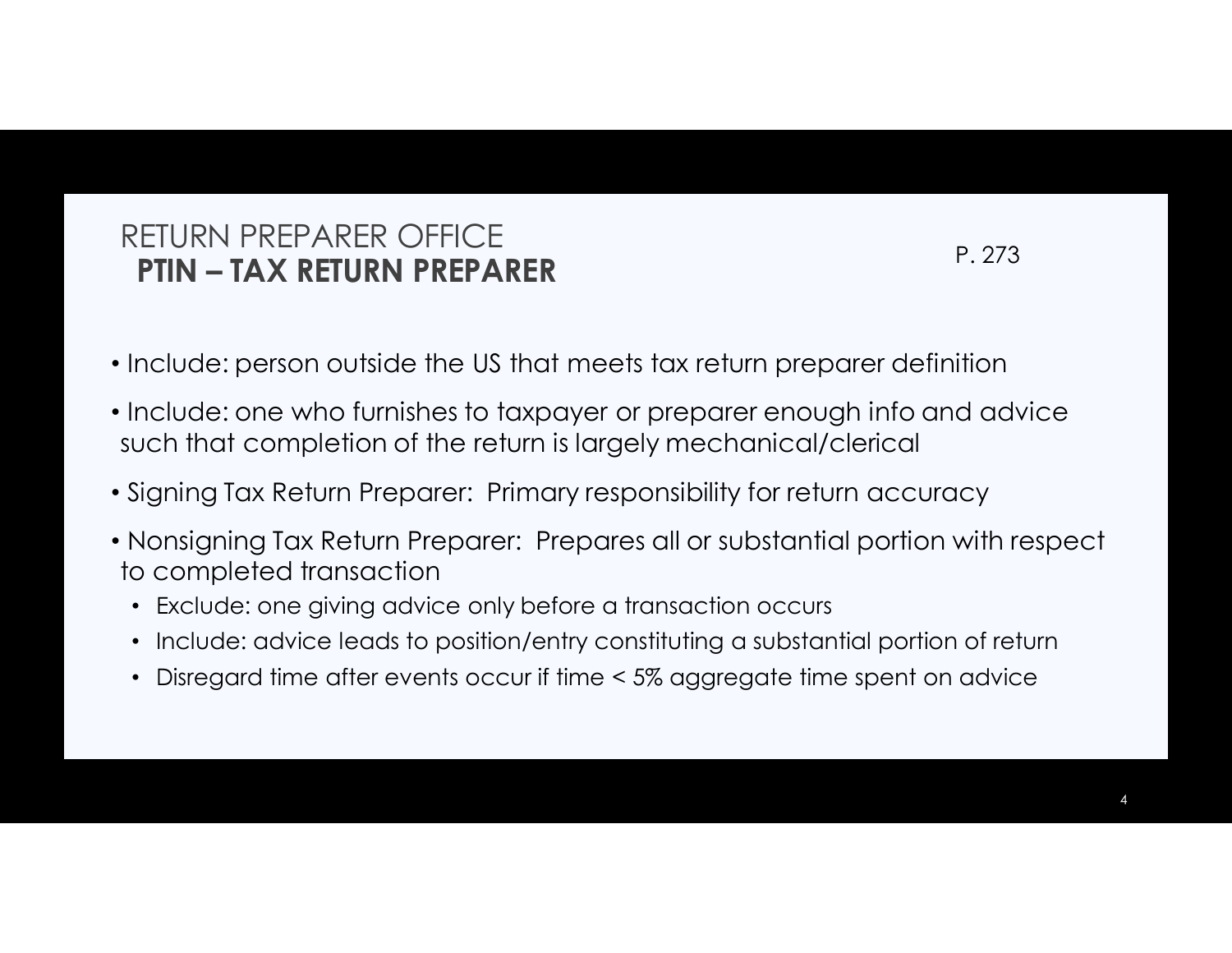## RETURN PREPARER OFFICE**PTIN – TAX RETURN PREPARER** P. 273

#### **Example 7.1**

- George, law firm attorney, provides advice to large 1120 on completed transaction
- Advice led to position or entry constituting a substantial portion of return
- George is a nonsigning tax return preparer

#### **Example 7.2**

- George provides legal advice to another taxpayer re a proposed transaction
- Taxpayer entered into the transaction
- George not a tax return preparer
- If advice after event, too, & time < 5% of aggregate time, not a tax return preparer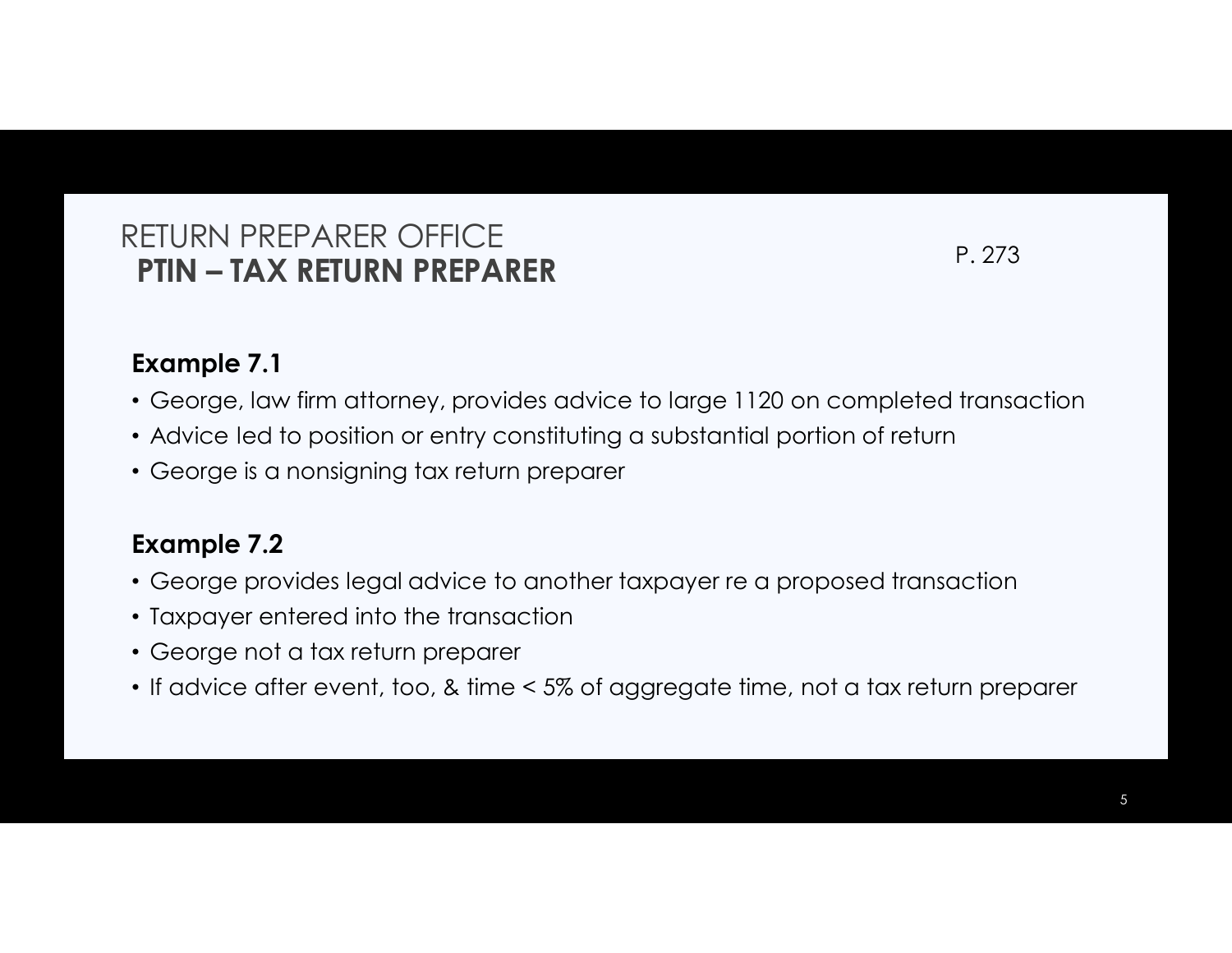## RETURN PREPARER OFFICE**PTIN - SUBSTANTIAL PORTION**

- Providing advice re any aspect of a return entry = preparation of the entry
- Is the prepared schedule, entry, or other portion of return substantial?
	- $\bullet\,$  Know or reasonably should know that tax attributable = substantial portion of total tax
	- Consider size and complexity of the item relative to taxpayer's gross income
	- Consider size of understatement attributable to item compared to reported tax
- For *nonsigning* preparer, not substantial if involves gross income, deductions, or amounts used to determine credits (considered in the aggregate) are:
	- 1. Less than \$10,000 or
	- 2. Less than \$400,000 and less than 20% of gross income (AGI) shown on return/claim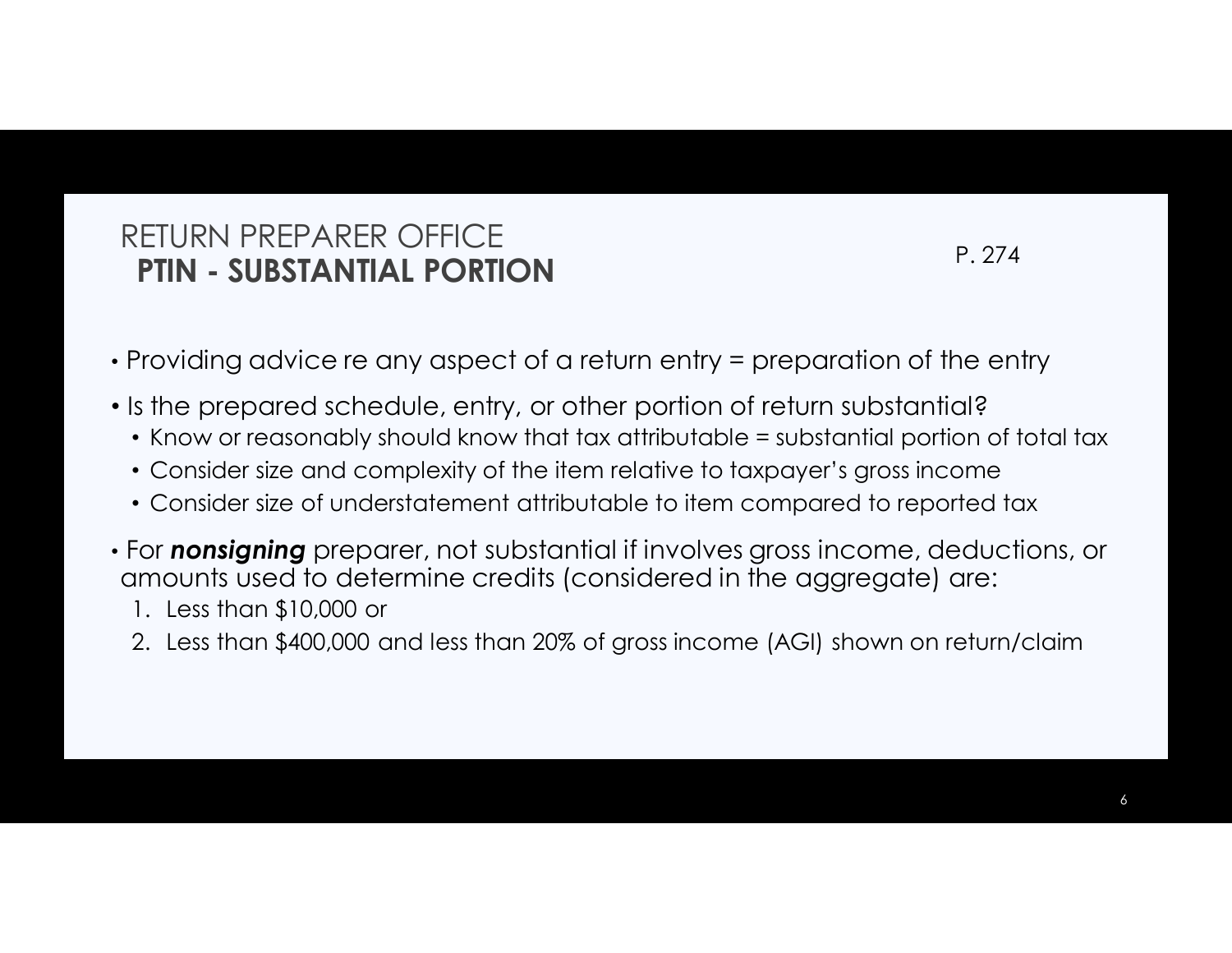#### RETURN PREPARER OFFICE**SUBSTANTIAL PORTION**P. 274

- Preparer of one return considered preparer of another if:
	- Entries from the first are directly reflected on other return *and*
	- Entries = substantial portion of other return
- **Ex. 7.3** Partnership return preparer considered preparer of partner's return if entries on partner's return = substantial portion of partner's return
- **Ex. 7.4** Preparer of Form 8886 disclosing a reportable transaction is not directly relevant to determination of any entry on the return. Form 8886 not substantial.
- **Ex. 7.5** Prepared schedule for \$4,000 dividend income and \$5,000 medical exp. Did not sign the return. Not a nonsigning as \$9,000 is < \$10,000 (de minimus rule)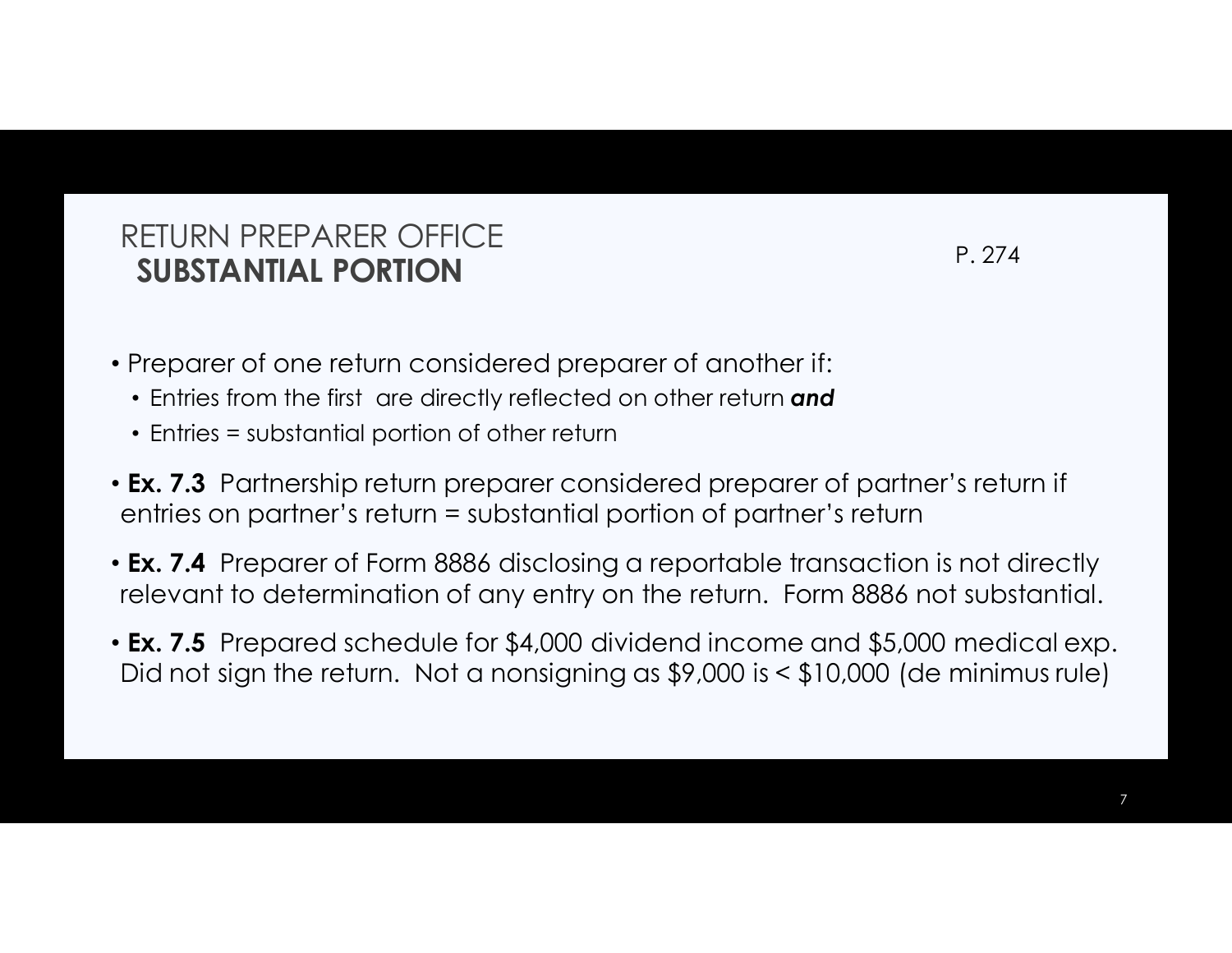#### RETURN PREPARER OFFICE**TAX RETURN PREPARER EXCLUSIONS**

 $\textsf{SPR}_2$  275-276

- Specified in the regulations see list on page 275
- **Ex. 7.6** Reporting Agent
	- Processing tax information from client, giving no tax advice, not exercising any discretion → *not* a tax return preparer
	- Gave advice on employee vs independent contractor status → *is* a tax return preparer
- **Ex. 7.7** Answers phones, makes copies, enters client info into data fields, electronically files returns = clerical/incidental services
- **Ex. 7.8** Ex. 7.7 plus interviews clients, obtains needed info, determines amount/character of entries that = all or substantially all  $\rightarrow$  tax return preparer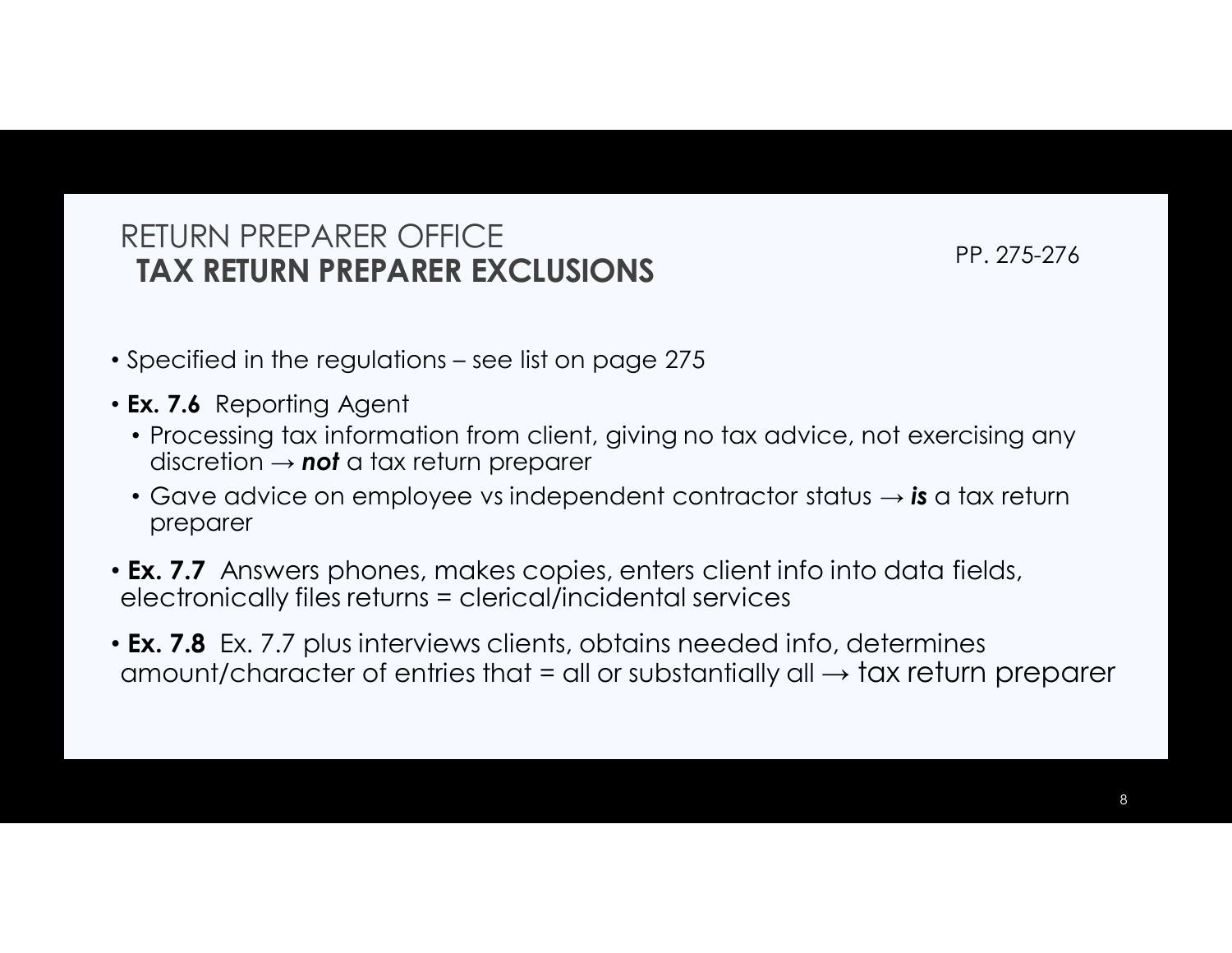#### RETURN PREPARER OFFICE**OBTAINING A PTIN**PP. 276-277

- Application online or on paper (Form W-12)
	- Online: PTIN provided immediately, On paper: PTIN received in 4-6 weeks
	- Nonrefundable fee of  $$35.95$  ( $$21.00$  to IRS,  $$14.95$  to  $3^{\mathsf{rd}}$  party processor)
	- Applications generally begin mid-October of each year
- Name and address must match most recently filed return
- Must attest to compliance with all personal & business taxes
	- All returns due have been filed or an extension requested AND
	- All taxes due paid or acceptable payment arrangements made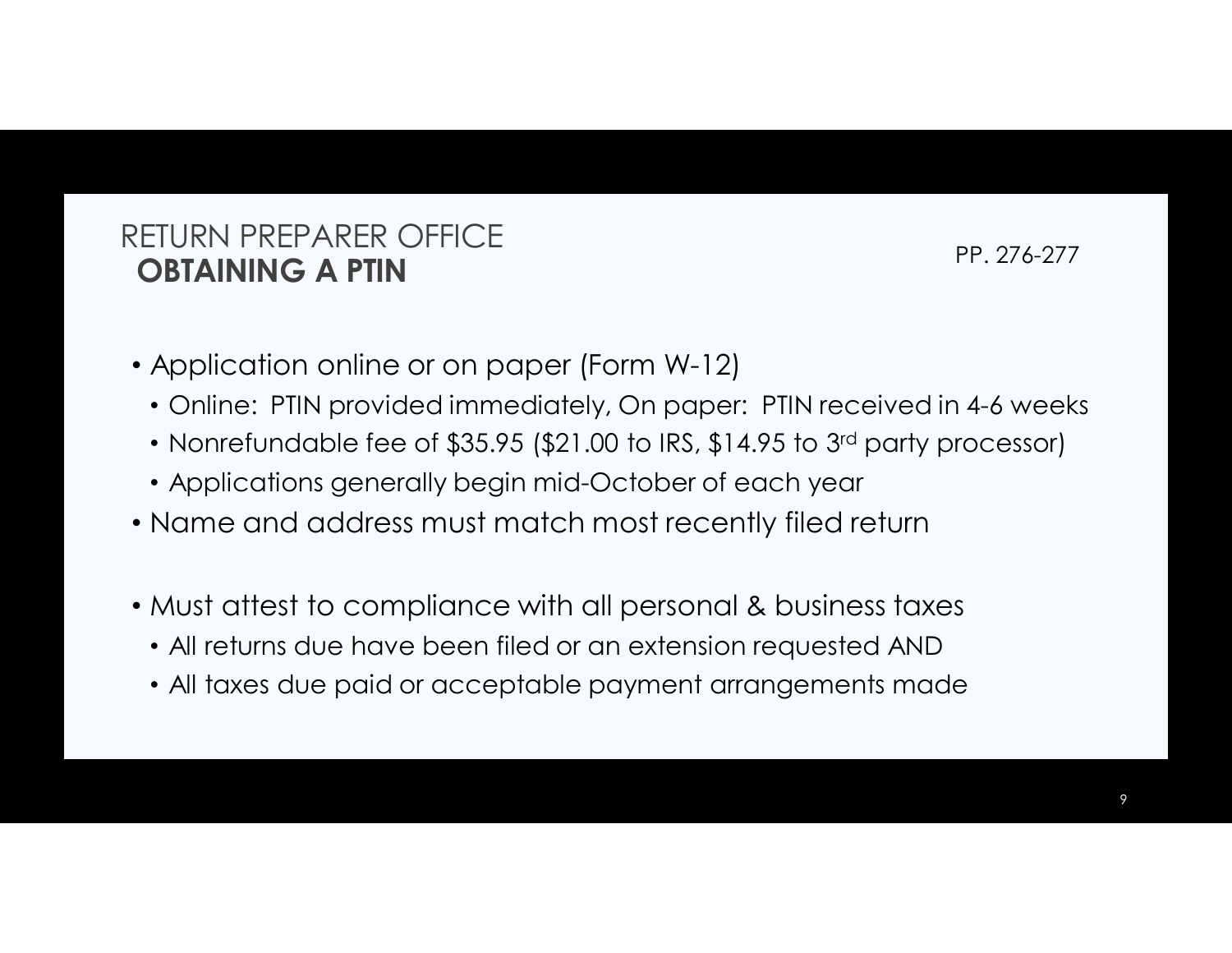#### RETURN PREPARER OFFICE**ONLINE PTIN ACCOUNT**

PP. 276-277

- Must create online PTIN account Create after paper PTIN app
- Actions through PTIN account:
	- Inactivate a PTIN (Not if to continue EA status)
	- Opt out of the preparer directory
	- Submit a name change request (documentation needed)
	- Update PTIN account info
	- Reactivate a PTIN that was inactivated within 3 years
	- Change to email address made through "Edit Login Information"
	- View continuing ed credits, receive communications from IRS RPO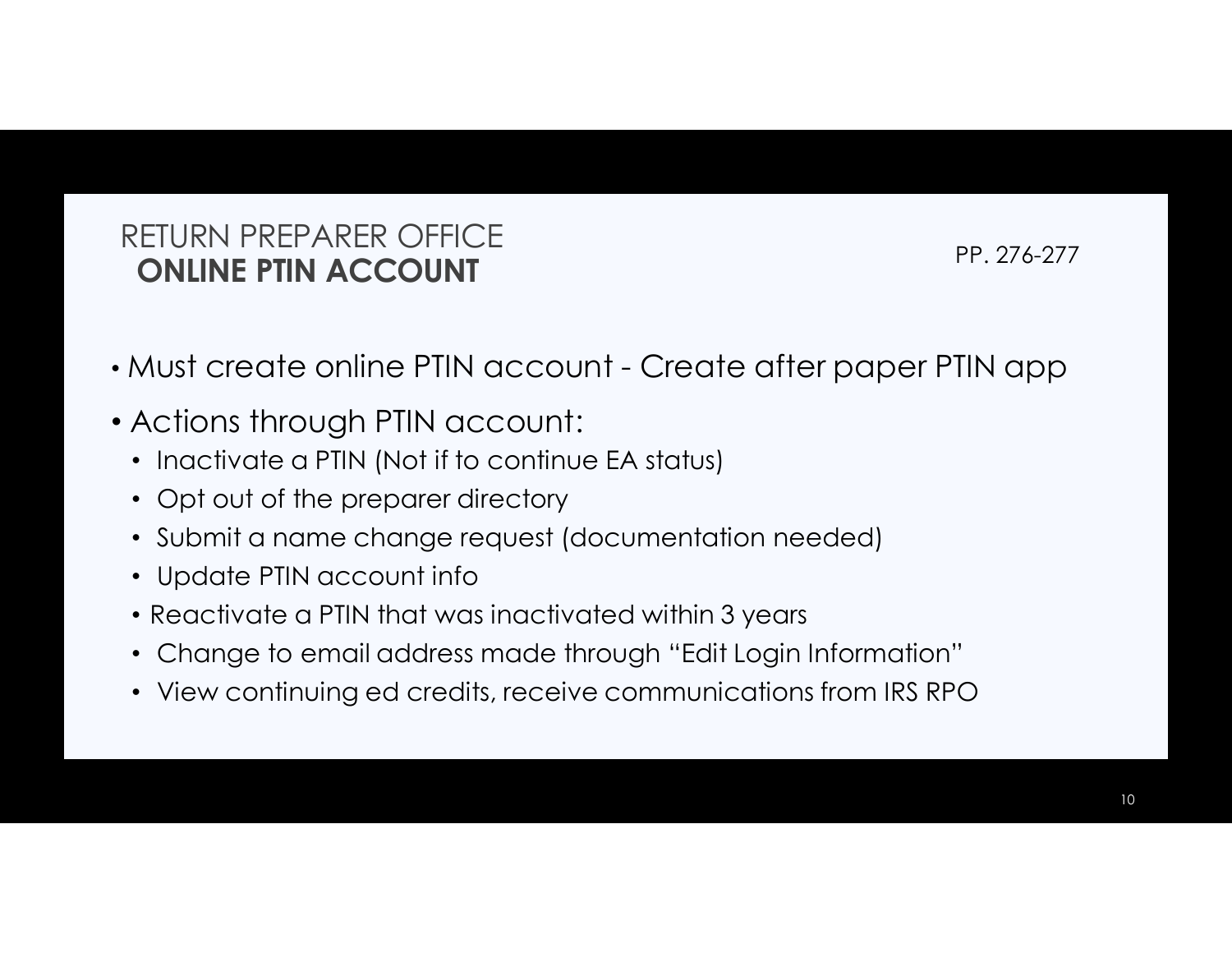#### RETURN PREPARER OFFICE**OBTAINING A PTIN**PP. 277-278

- Applicant without SSN: Additional form with application
	- US resident: Form 8945 with documentation to establish identity/status
	- Foreign: Form 8946 with documentation to establish identify/status
		- ITIN cannot be used
- Applicant never filed or no filing w/in past 4 years
- Submit original, notarized, or certified copy of govt ID with photo
- PN p. 278 Recommend notarized/certified copies
- **Figure 7.1**  PTIN contact info (incudes live chat)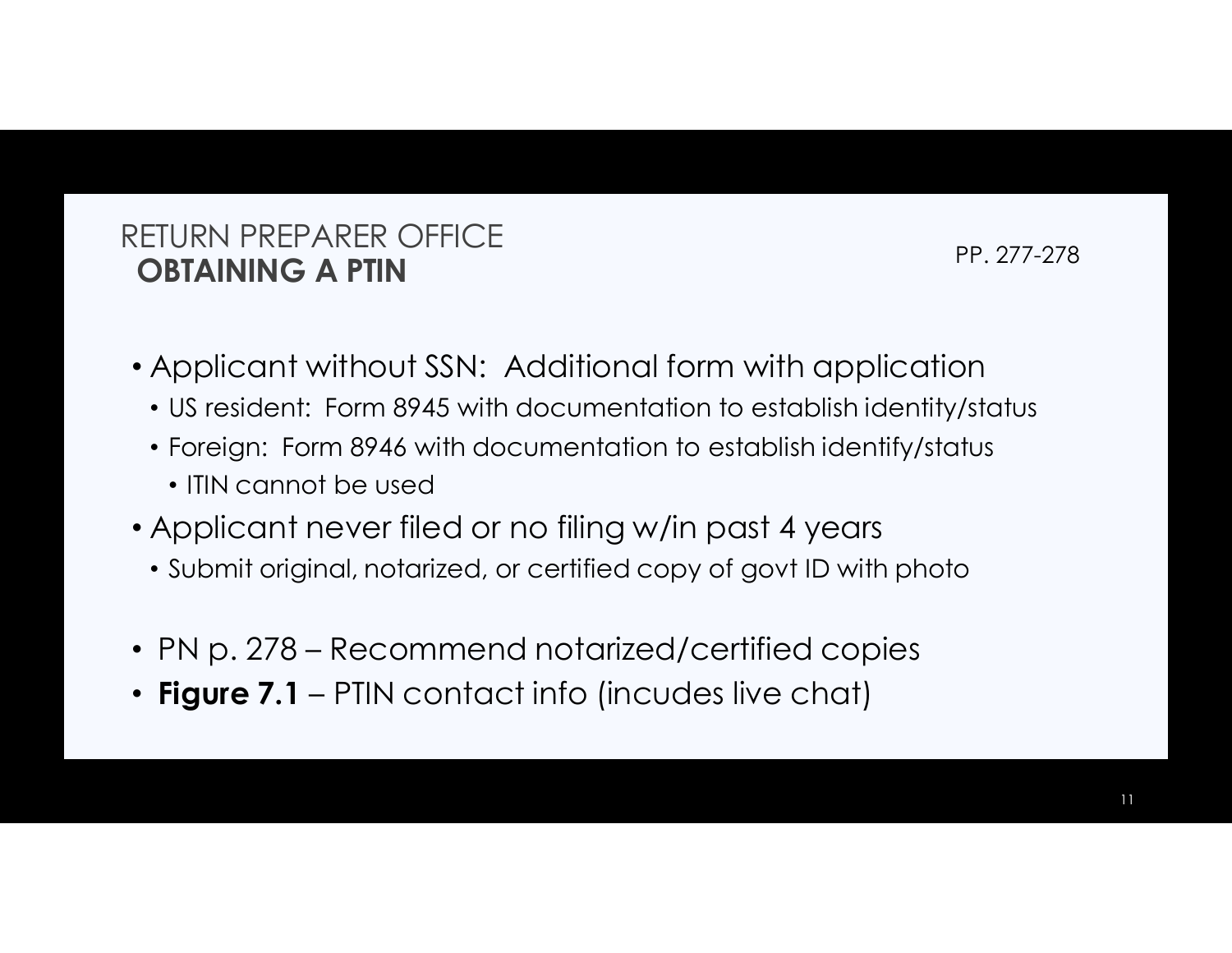#### RETURN PREPARER OFFICE**RENEWING A PTINN** P. 278

- PTINs expire December 31
- Renewal generally begins mid-October
- Renew online or using paper Form W-12
- Nonrefundable renewal cost of \$35.95
- If PTIN expired for > 1 calendar year, must renew expired years
- If expired > 3 consecutive years, need new application
- If retiring, just let PTIN expire no notification needed
- PN: PTIN Misuse report on Form 14157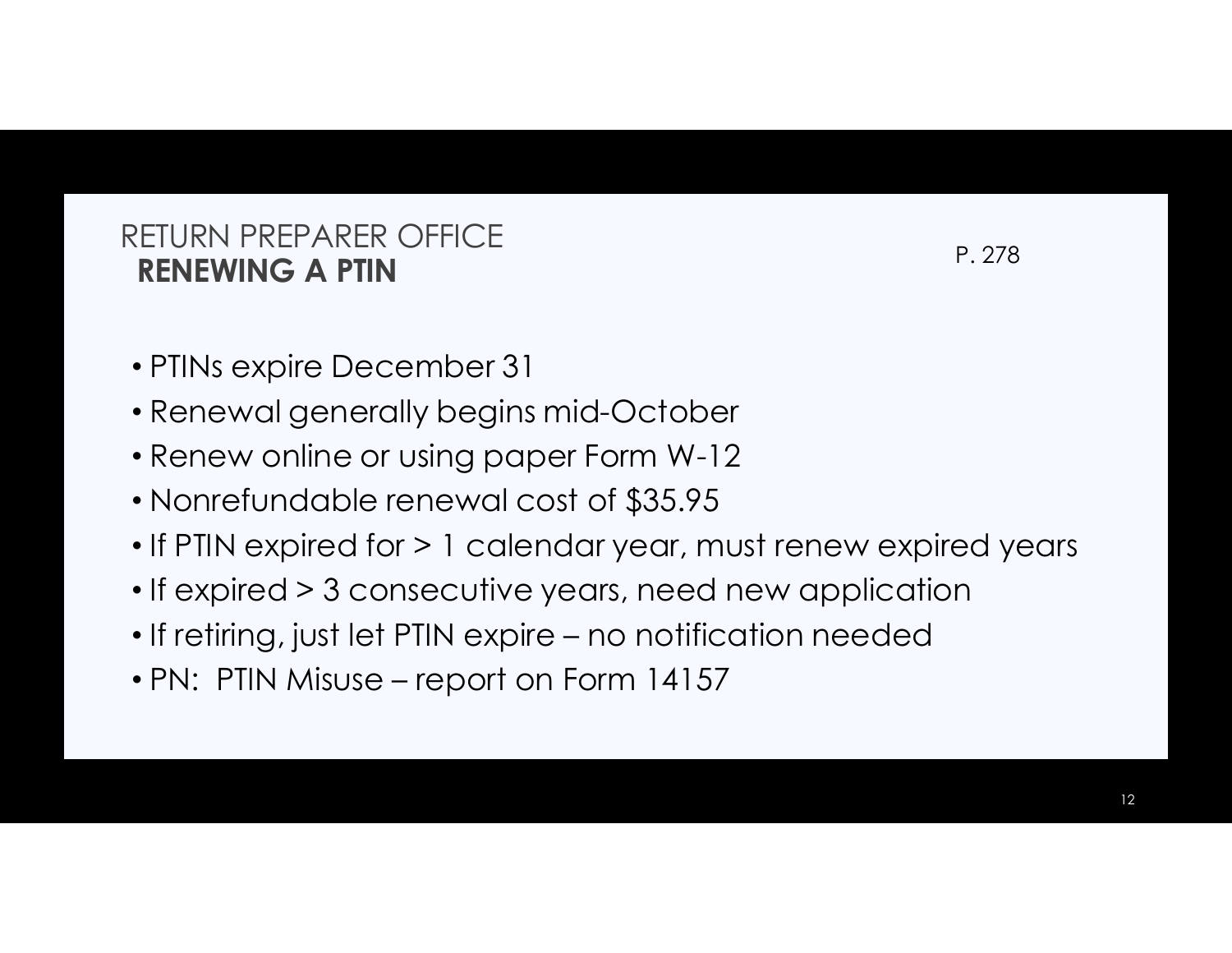## CH. 7 - POLLING QUESTION 1

## What is Black & White?a.A Penguinb.Tax Law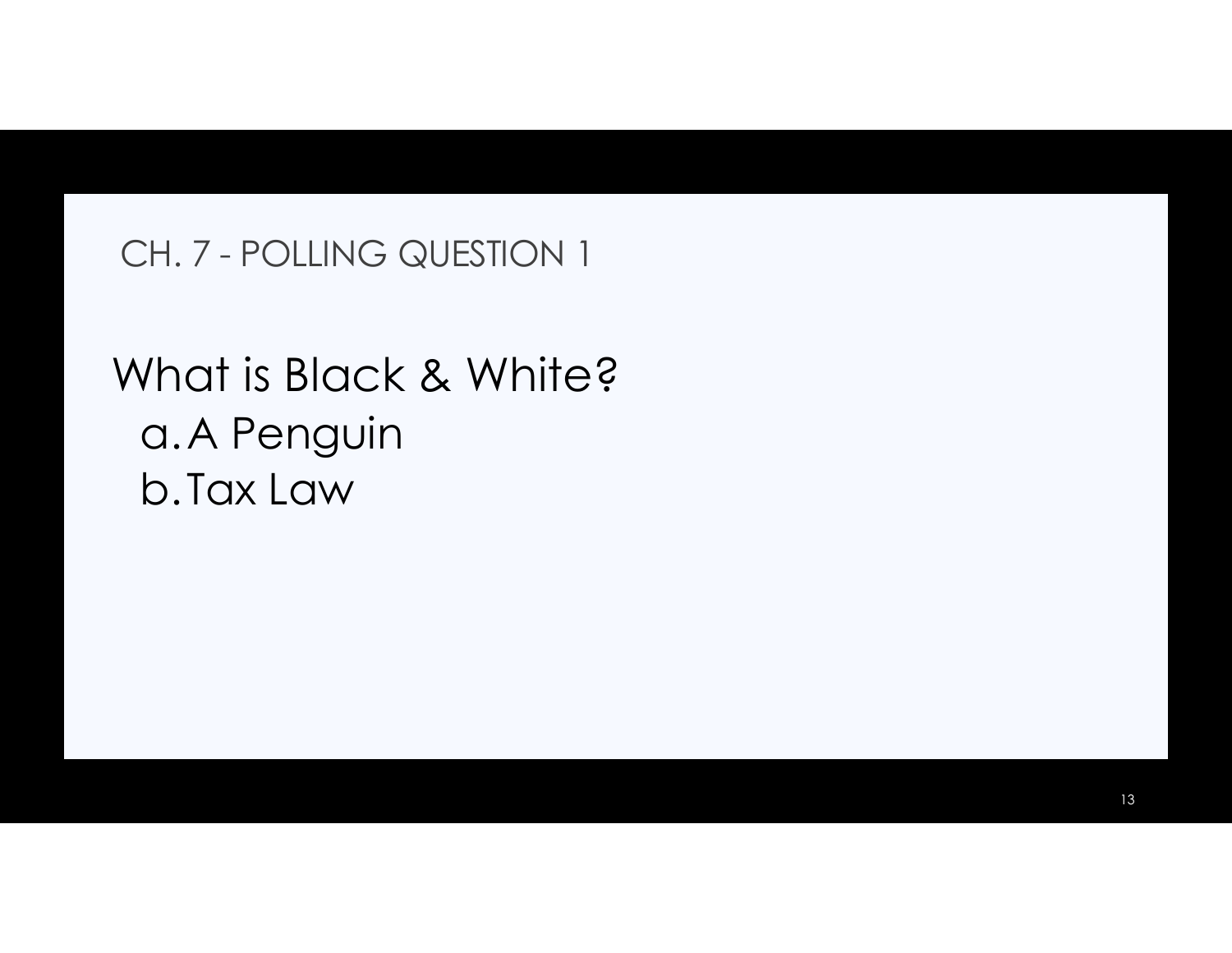## CH. 7 - POLLING QUESTION 1

## What is Black & White?a.A Penguinb.Tax Law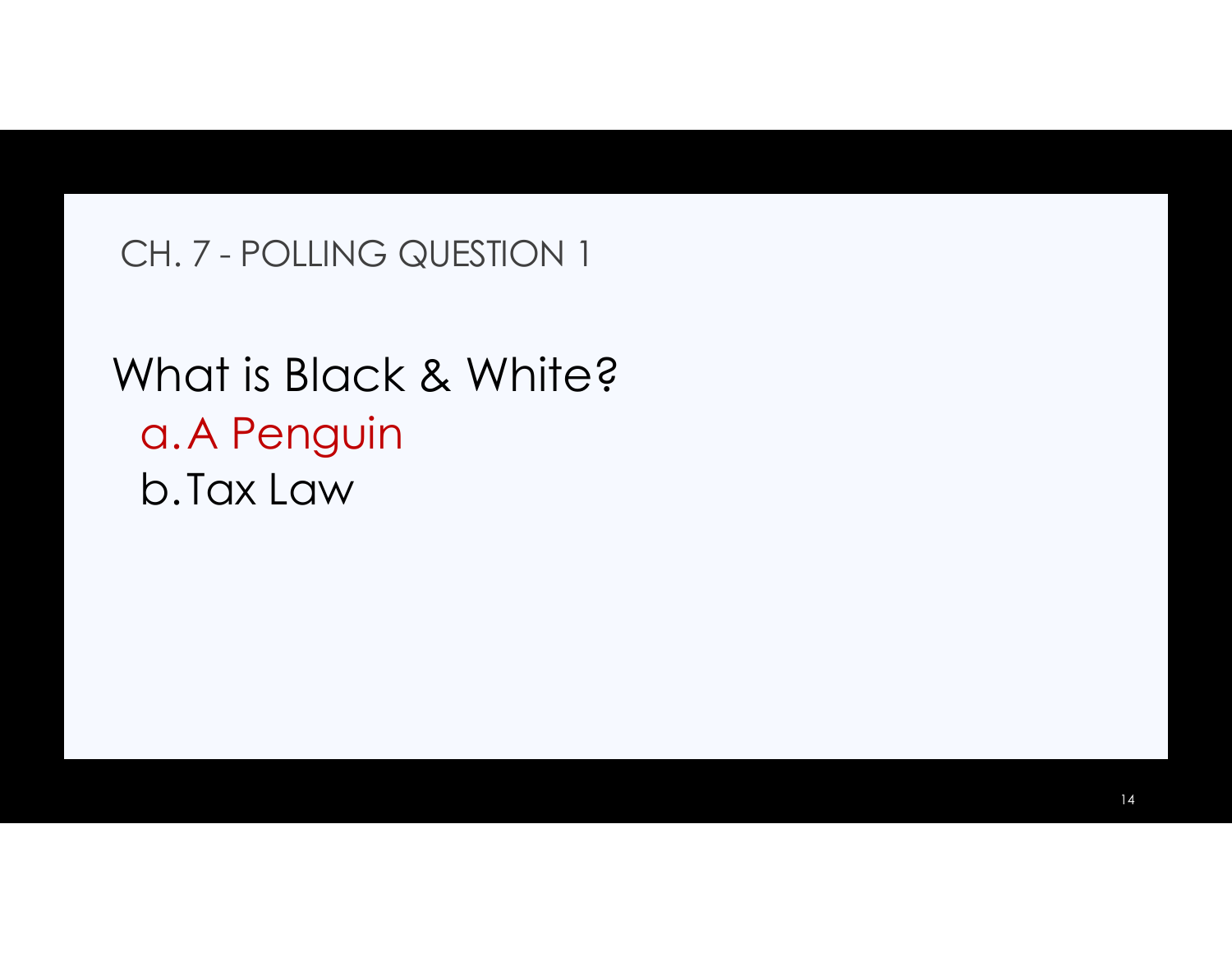#### RETURN PREPARER OFFICE**ENROLLED AGENT PROGRAM**

 $M$  PP. 278-279

- **Figure 7.2**  Office of Enrollment Contact Information
- EA Requirements
	- 1. Obtain a PTIN
	- 2. Apply to take Special Enrollment Examination (SEE)<br>3. Achieve passina score on all 3 parts of SEE w/in 3 ve
	- 3. Achieve passing score on all 3 parts of SEE w/in 3 years (unless exempt)
	- 4. Apply for enrollment Form 23 through Pay.gov<br>5. Pav nonrefundable \$67.00 fee
	- 5. Pay nonrefundable \$67.00 fee
	- 6. Pass a suitability check tax compliance and criminal background check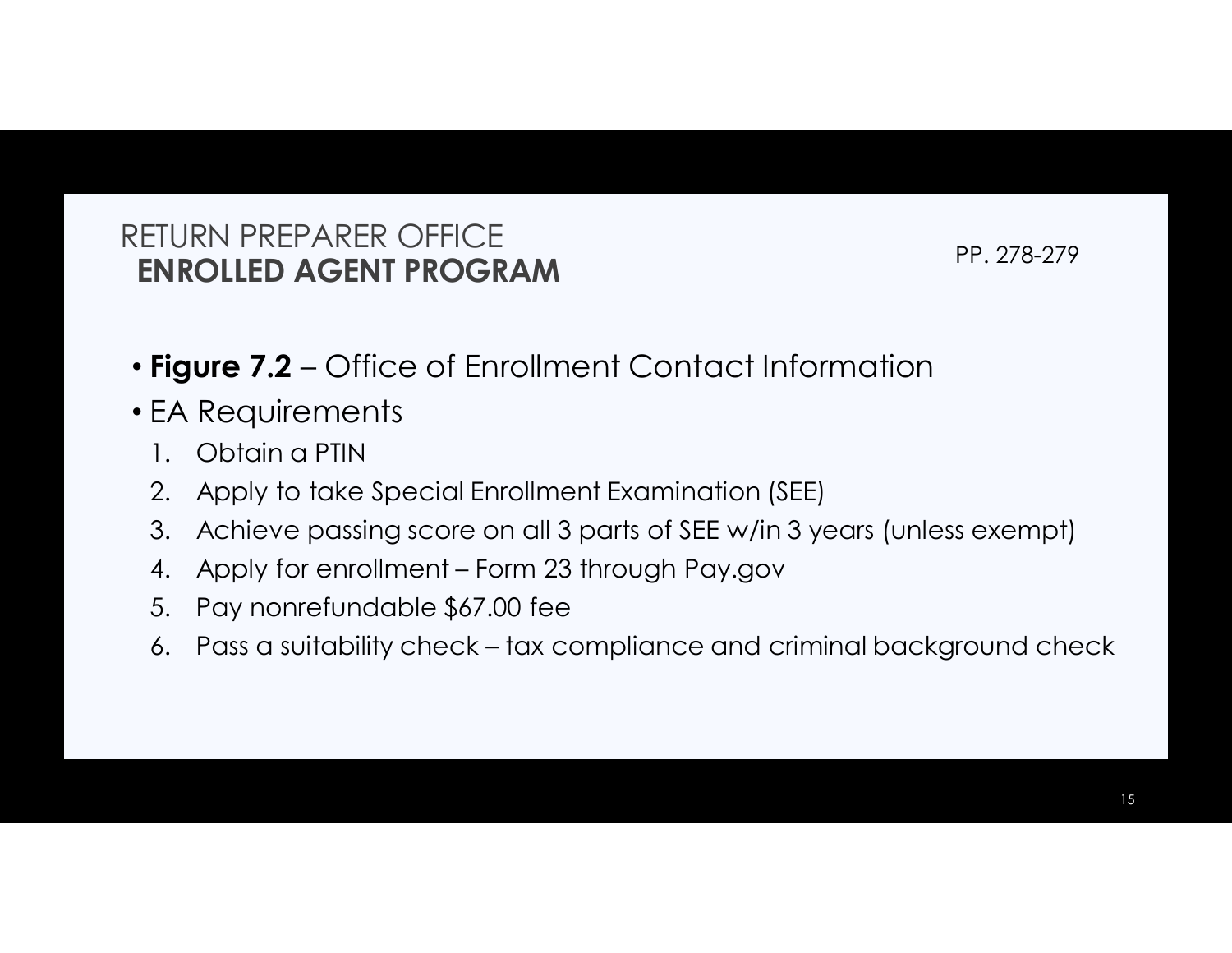## RETURN PREPARER OFFICE**ENROLLED AGENT PROGRAM – FORMER IRS EMPLOYEES** <sup>P. 279</sup>

- Exempt from SEE if:
	- Was regularly engaged in applying and interpreting the IRC,
	- At least 5 years experience in taxpayer-facing fields (list on p 279), and
	- 3 of 5 qualifying years must have been w/in the last 5 years before leaving
- If overall background not = public sector candidate passing the SEE, practice limited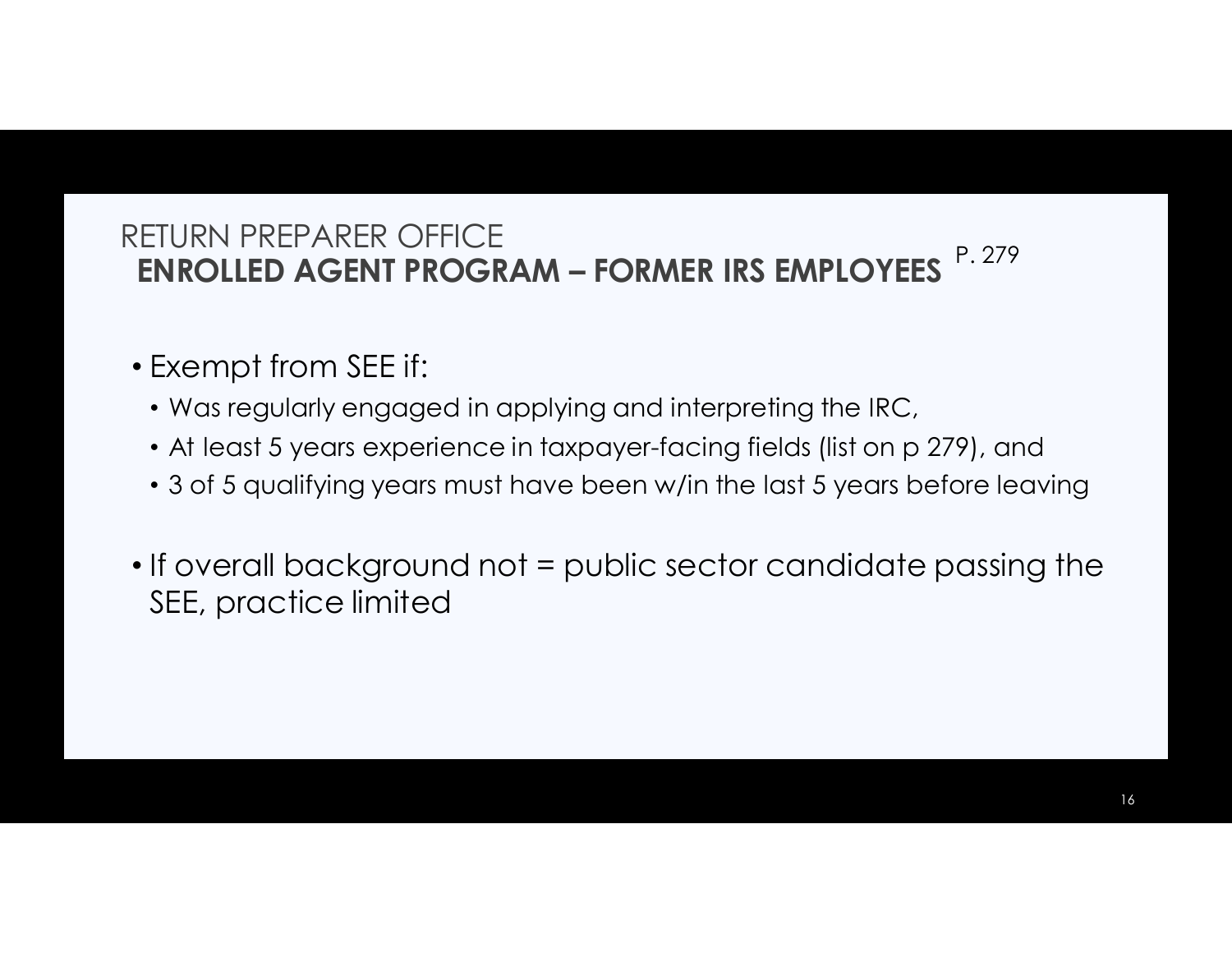## RETURN PREPARER OFFICE**ENROLLED AGENT PROGRAM – SEE** P. 279

- Parts: 1) Individual, 2) Business, 3) Rep., Practices & Procedures
- Take in any order 100 questions/part over 4 hours
- Make take each 4 times from May 1 to end of following Feb.
- Scores carry over up to 2 years from date passed
	- Covid extension: 3 years if not expired by 2/29/20 or if pass ≥ 6/1/20
	- **Ex. 7.9** 11/15/19 pass Part 1, 2/15/2020 pass Part 2
		- Pass #3 by 11/15/22 or lose Part 1, Pass all others (1& 3) by 2/15/23 or lose Part 2
	- **Ex. 7.10** 6/1/20 pass Part 1, 9/1/20 pass Part 2
		- Pass #3 by 6/1/23 or lose Part 1, Pass all others (1 & 3) by 9/1/23 or lose Part 2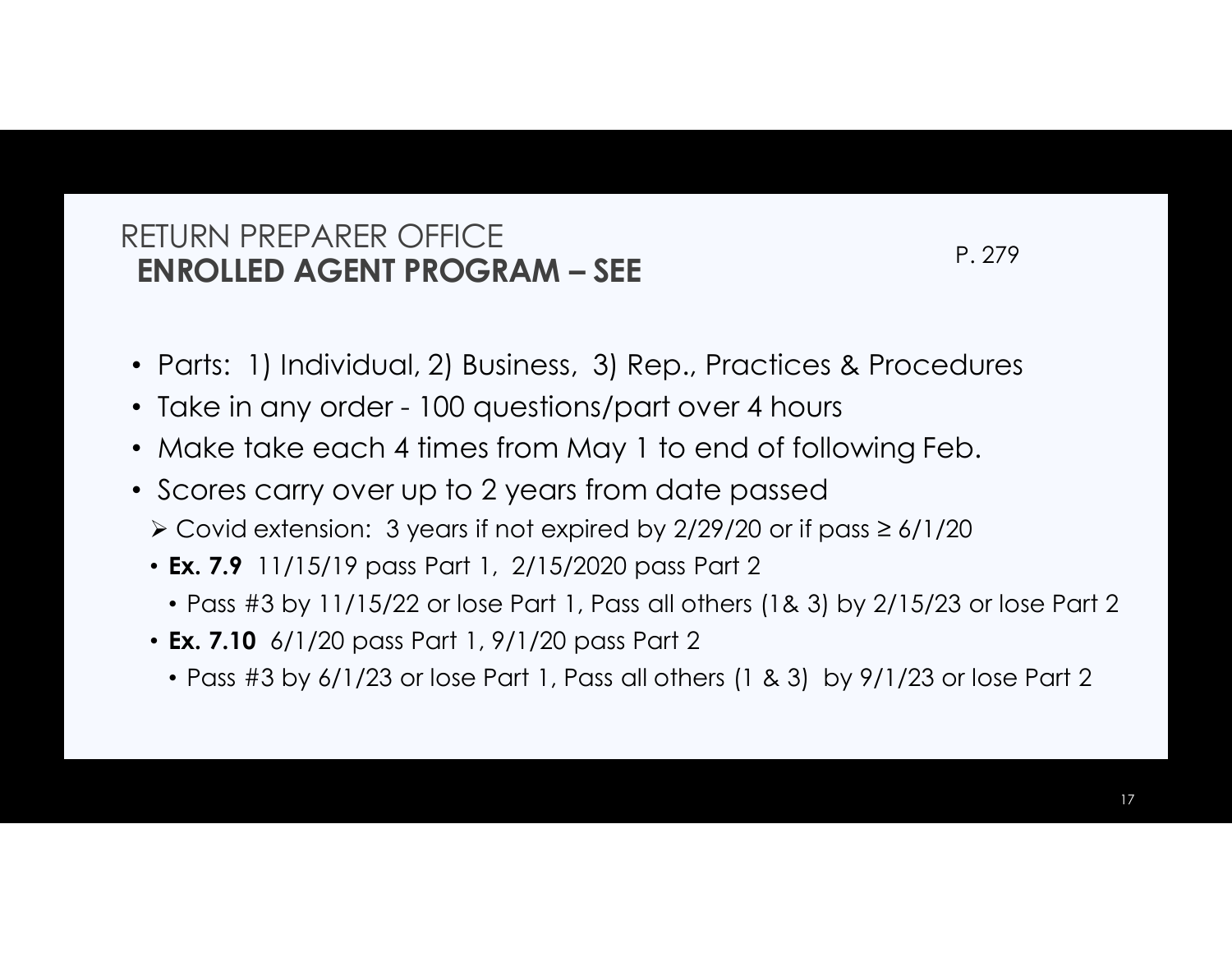## RETURN PREPARER OFFICE**ENROLLED AGENT PROGRAM – SEE**

- Schedule exam at Prometric.com or by phone
	- Form 2587 Application for SEE, \$185 fee when appointment scheduled
	- No refund for cancellation
		- Cancel  $\geq$  30 days from appointment: no fee to reschedule
		- Cancel 5-29 days from appointment: \$35 fee
		- Cancel < 5 days from appointment: Full fee paid again
- Preparing:
	- I.R.C., Circular 230, IRS pubs, forms, instructions, commercial material & courses
	- Prometric "test drive" of exam, IRS sample questions w/IRS answers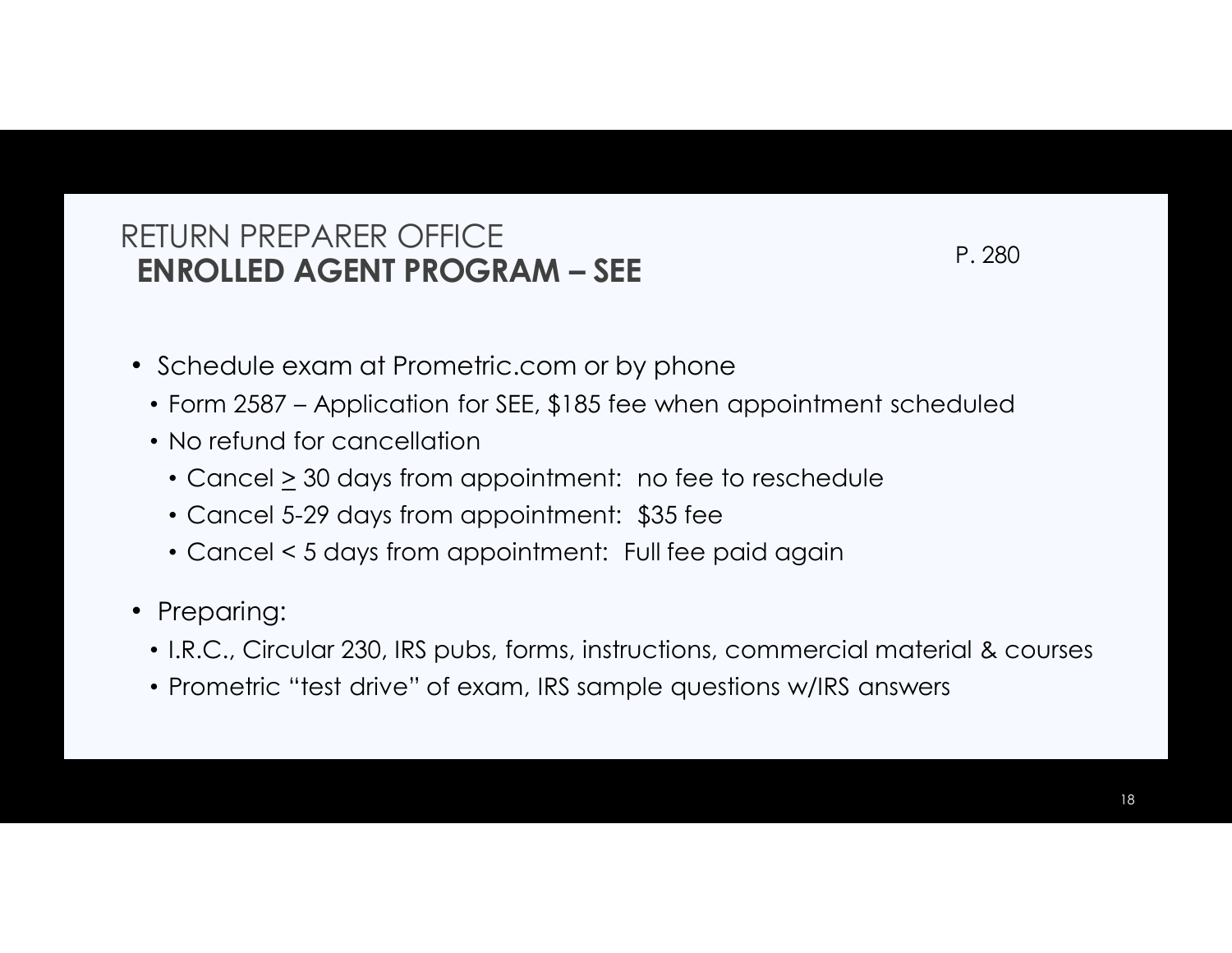#### RETURN PREPARER OFFICE **ENROLLED AGENT PROGRAM – MAINTAINING EA STATUS** PP. 280-281

- 1. Timely EA Renewal
	- Every 3 years based on last digit of SSN (Figure 7.3)
	- Form 8554 w/\$67 renewal fee online @ Pay.gov or by paper
	- Inactive status if late must submit proof of all CE credits
	- $\bullet$  If beyond 2 renewal cycles  $\rightarrow$  terminated status, must retake SEE
- 2. Continuing Education
	- 72 hours/3 years minimum 16 per calendar year up to 6 instructor hours
	- First cycle < 3 years, credits prorated but ethics still 2 hrs. (Figure 7.4, p. 281)
	- Must retain CE records for 4 years (see records list on page 281)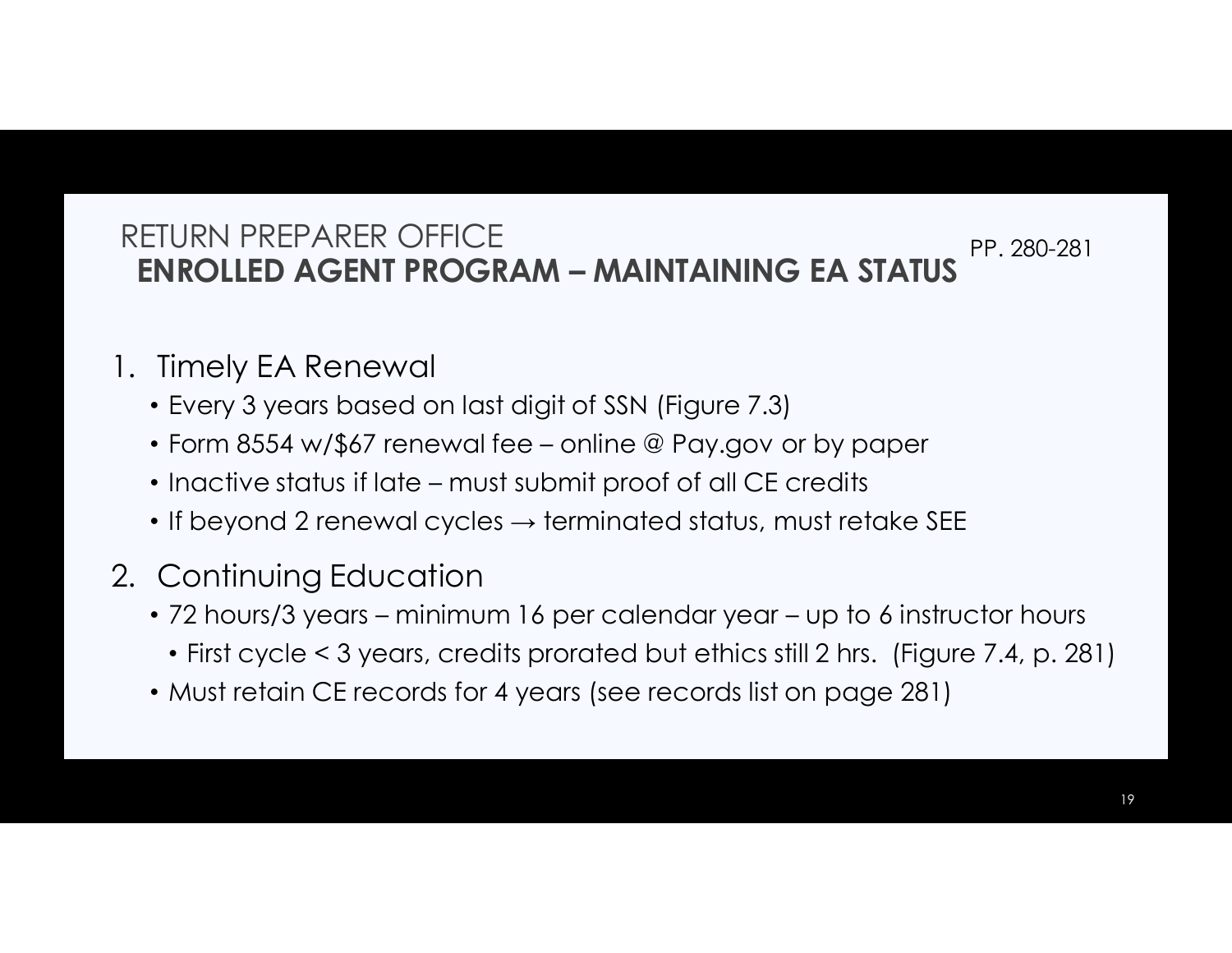#### RETURN PREPARER OFFICE**ANNUAL FILING SEASON PROGRAM (AFSP)**

PP. 281-282

- At AFSP completion  $\rightarrow$  Record of Completion, into IRS Directory
- Representation Rights
	- No AFSP: Prepare returns only, no representation for prep/signed > 12/31/15
	- With AFSP: Limited representation rights RAs, customer service reps, TAS
- PN- Credentialed preparers may participate
- Record of Completion (ROC)
	- 1. 18 hours of CE includes 6-hour Annual Federal Tax Refresher course (AFTR)
	- 2. Active PTIN<br>3. Consent to
	- 3. Consent to specific Circular 230 practice obligations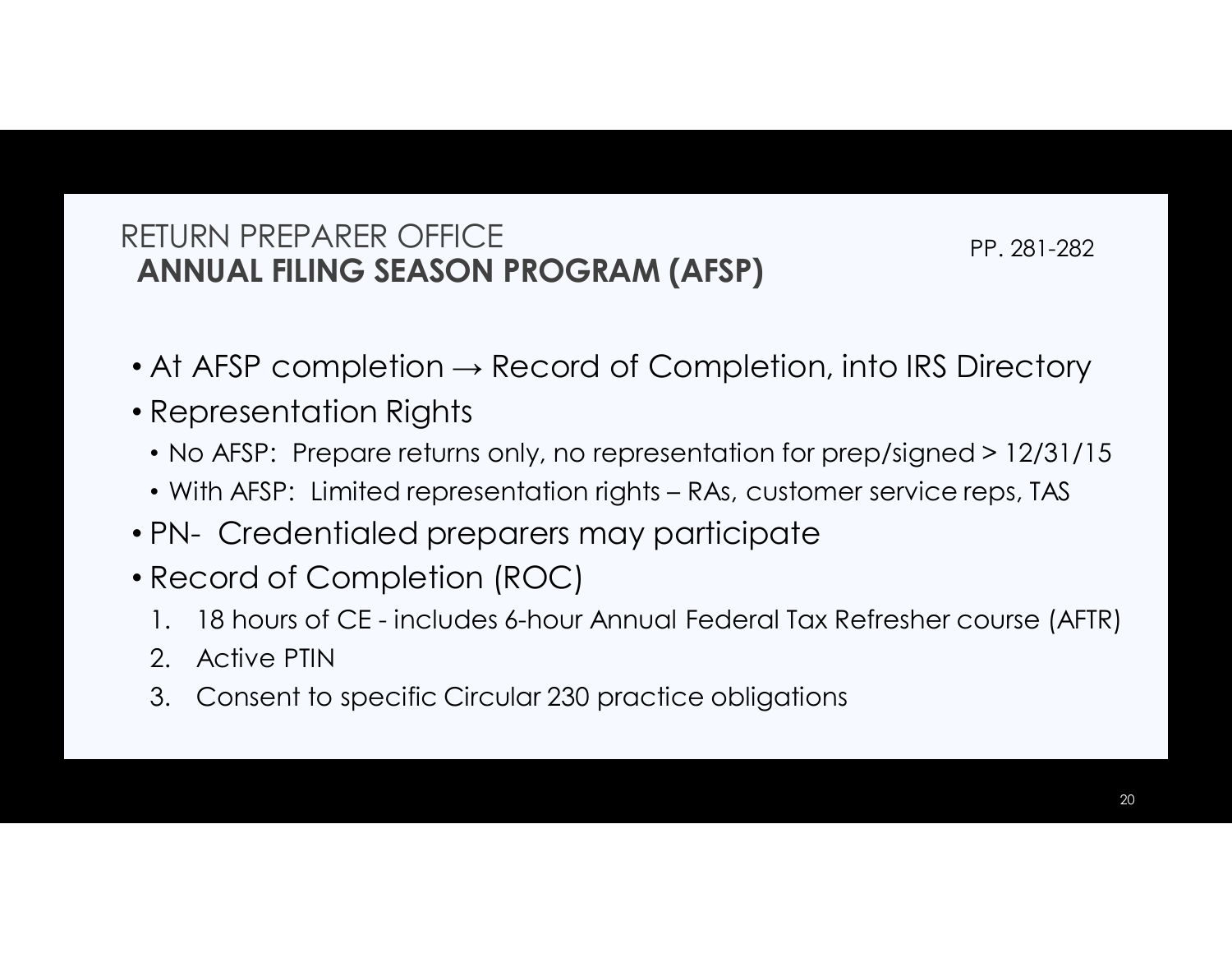#### RETURN PREPARER OFFICE**ANNUAL FILING SEASON PROGRAM (AFSP)**

P. 282

- Unenrolled preparers w/completion of state/national tests
	- Exempt from AFTR course
	- Need 15 hours of CE
	- $\bullet$  @ completion of CE and renewal of PTIN  $\to$  use PTIN account to obtain ROC
- AFTR Course and Test
	- Course: Offered 6/1-12/31 by IRS approved CE providers
	- Comprehensive test: 3 hours, 100 multiple choice questions,  $\geq$  70% correct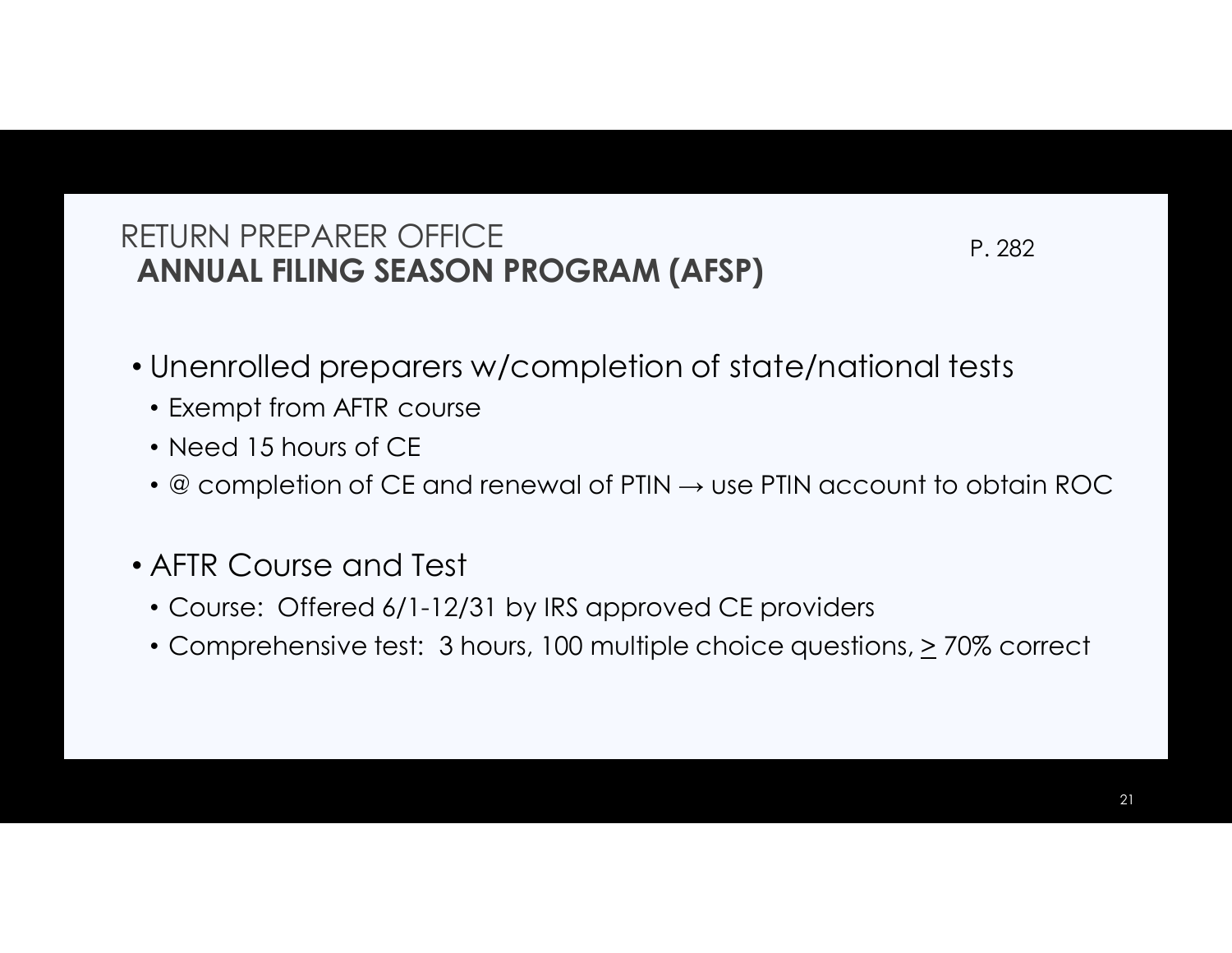#### RETURN PREPARER OFFICE**ANNUAL FILING SEASON PROGRAM (AFSP)**

P. 283

- AFTR Course Exemptions
	- Passed RTRP test (Nov. 2011 Jan. 2013)
	- Established state-based programs with testing (Oregon, California, Maryland)
	- $\bullet$  Those who have passed SEE part 1 within 2 years of filing season 1st day
	- VITA volunteer quality reviewers and instructors with active PTINs
	- Those accredited by the Accreditation Council for Accountancy and Taxation's Accredited Business Accountant/Advisor (ABA) and Accredited Tax Preparer (ATP) programs
- PN- Eligibility for AFSP Rev. Proc. 2014-42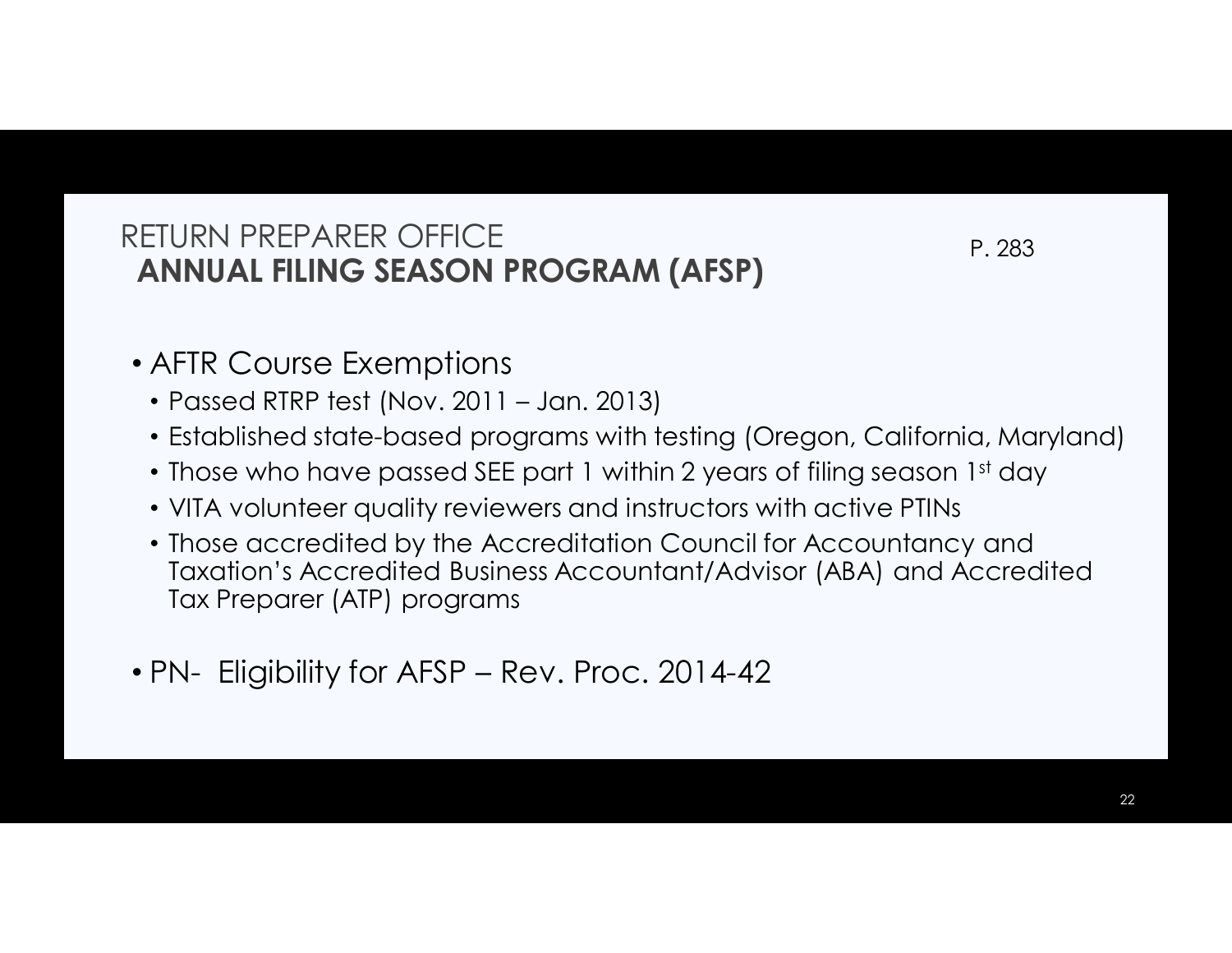## CH. 7 - POLLING QUESTION 2

EA's, CPA's, and Participants of the AFSP all have annual CPE Requirements.

- a. True
- b. False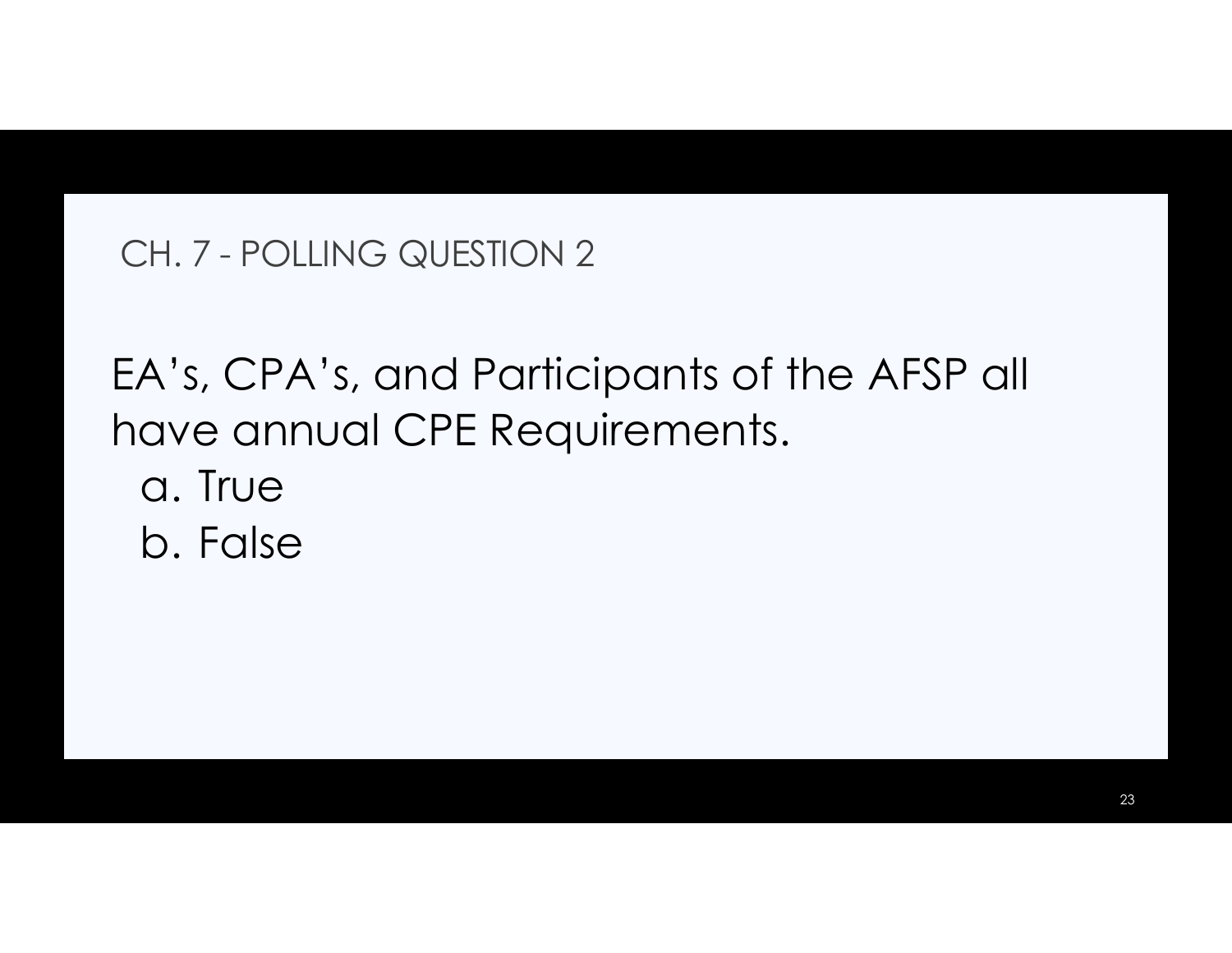## CH. 7 - POLLING QUESTION 2

EA's, CPA's, and Participants of the AFSP all have annual CPE Requirements.

- a. True
- b. False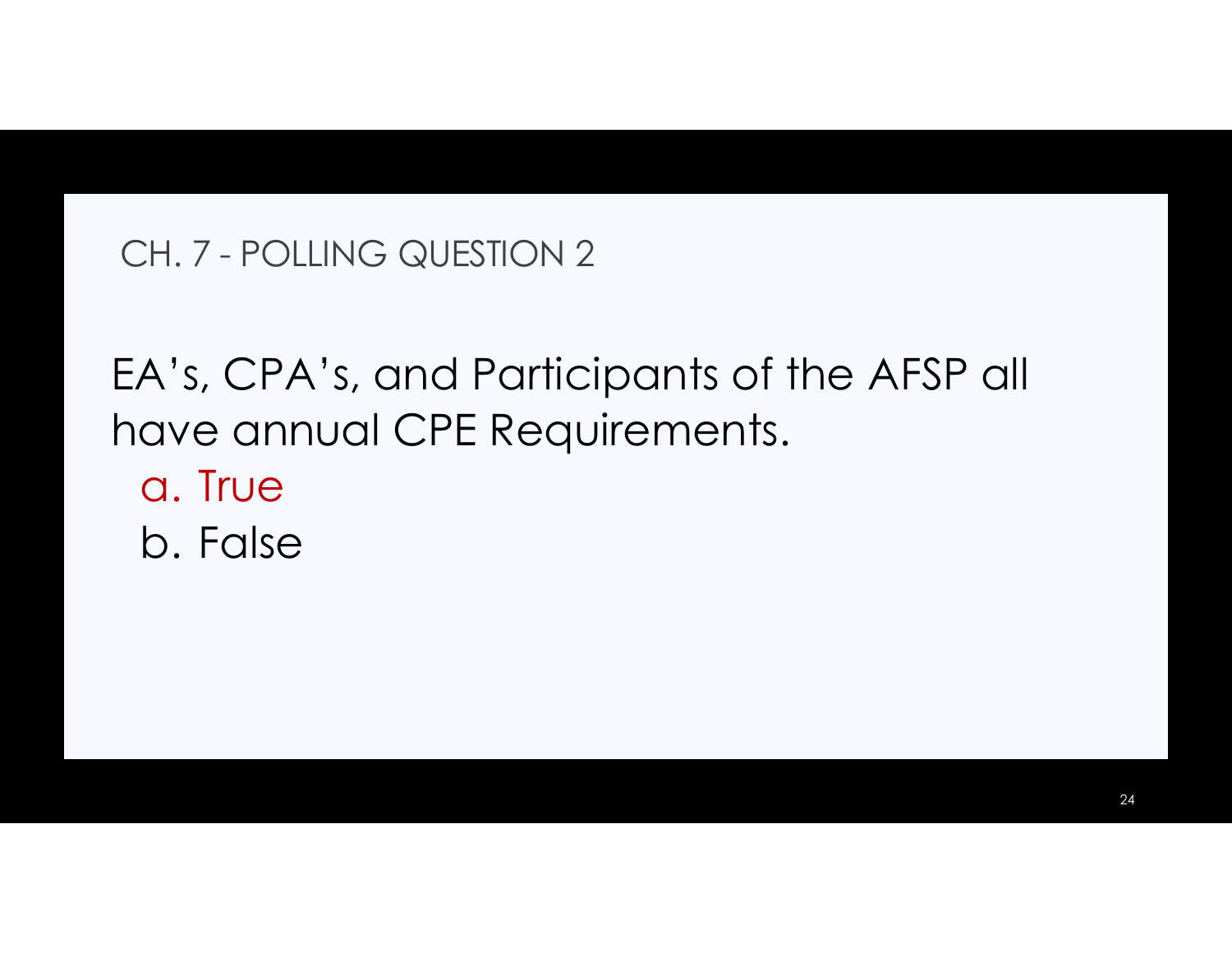## TAXPAYER ADVOCATE SERVICE

PP. 284-285

- Independent org. within IRS to assist taxpayers
- Statutory Authority I.R.C. §§ 7803(c) and 7811
	- Assist TPs, identify IRS problems, propose IRS changes, identify legislative changes
	- Issue TAO if TP suffering/about to suffer significant hardship due to IRS:
		- Immediate threat of adverse action
		- Delay of > 30 days in resolving
		- Will incur significant costs if relief not granted
		- Irreparable injury or long-term adverse impact if no relief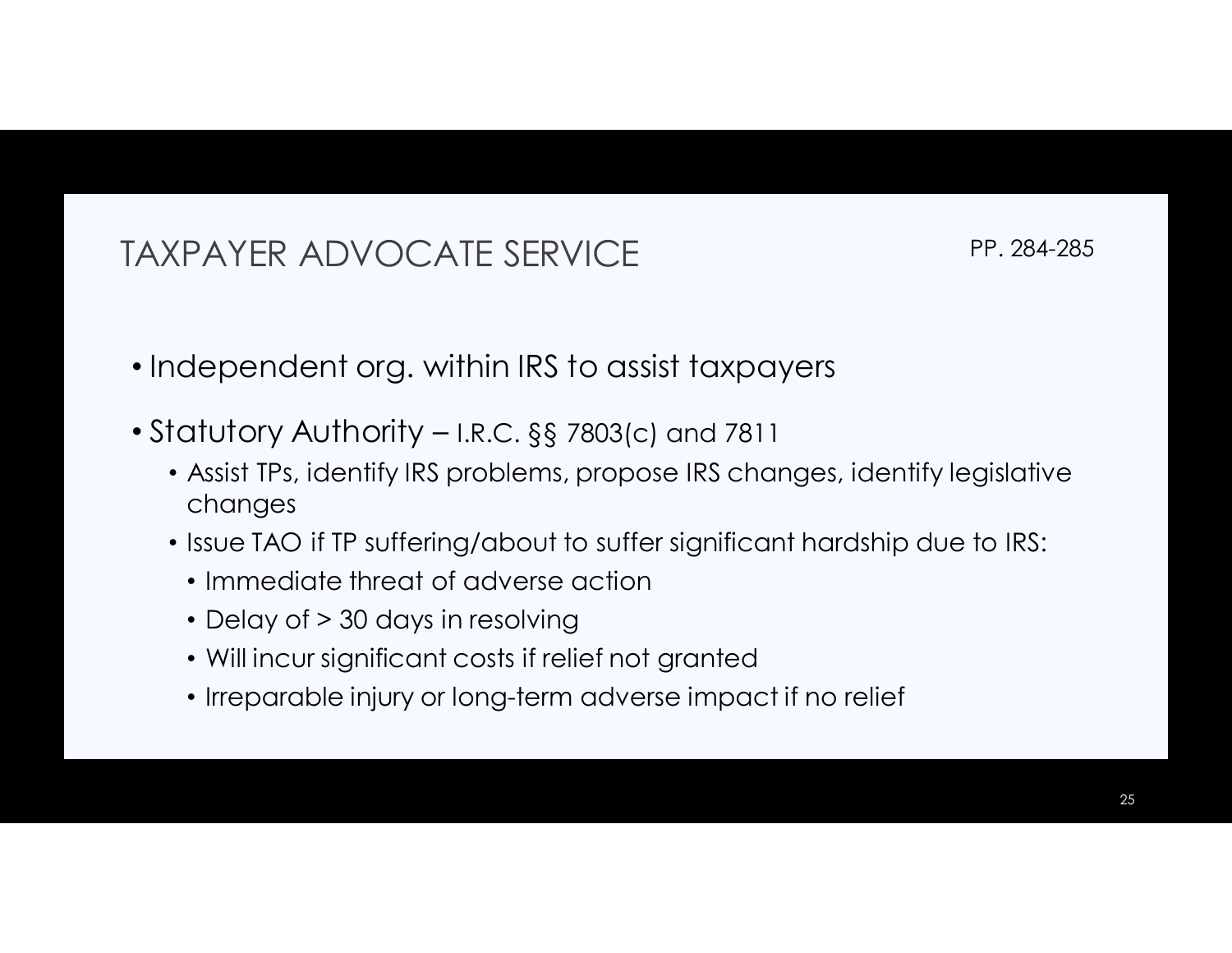## TAXPAYER ADVOCATE SERVICE

P. 285

- Delegated Authority
	- Allowed to resolve routine cases in same way as other IRS functions
	- Routine if resolution possible through standard procedures/guidelines
	- TAS cannot act on cases open in another IRS function
	- TAS cannot overrule determinations made by employees of other functions
	- TAS cannot take any action that results in appeal rights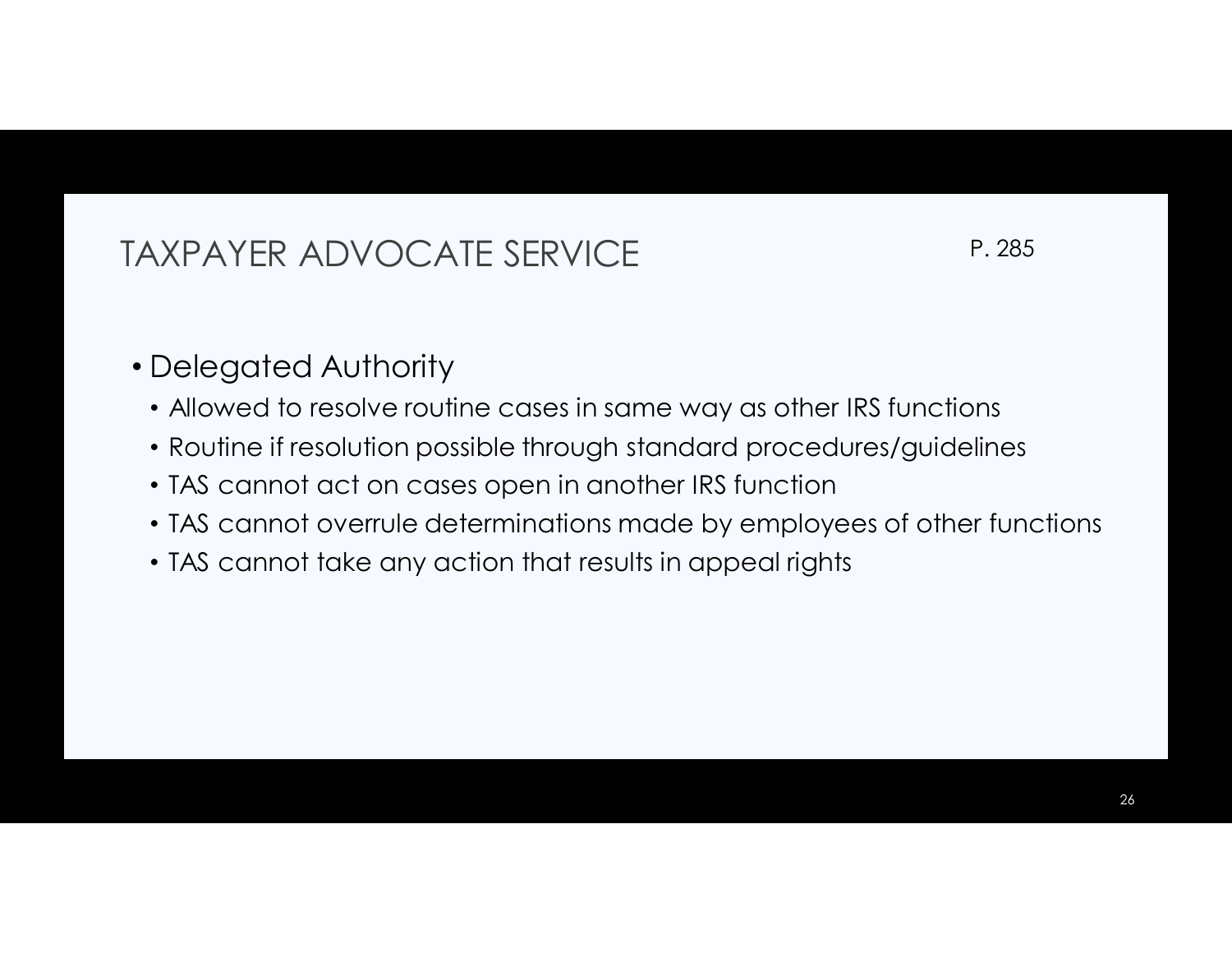## TAXPAYER ADVOCATE SERVICE

P. 285

- Delegated Authority (see I.R.M.13.1.4)
	- Make credits or refunds, Issue, modify or rescind TAOs
	- Approve replacements checks
	- Gather documentation to substantiate credits for payments
	- Release certain liens and levies
	- Make trust fund recovery penalty adjustments
	- Accept certain installment agreements
	- Correct administrative errors (decimal point, transposition, math)
- Ex. 7.11 Corrected obvious IRS input error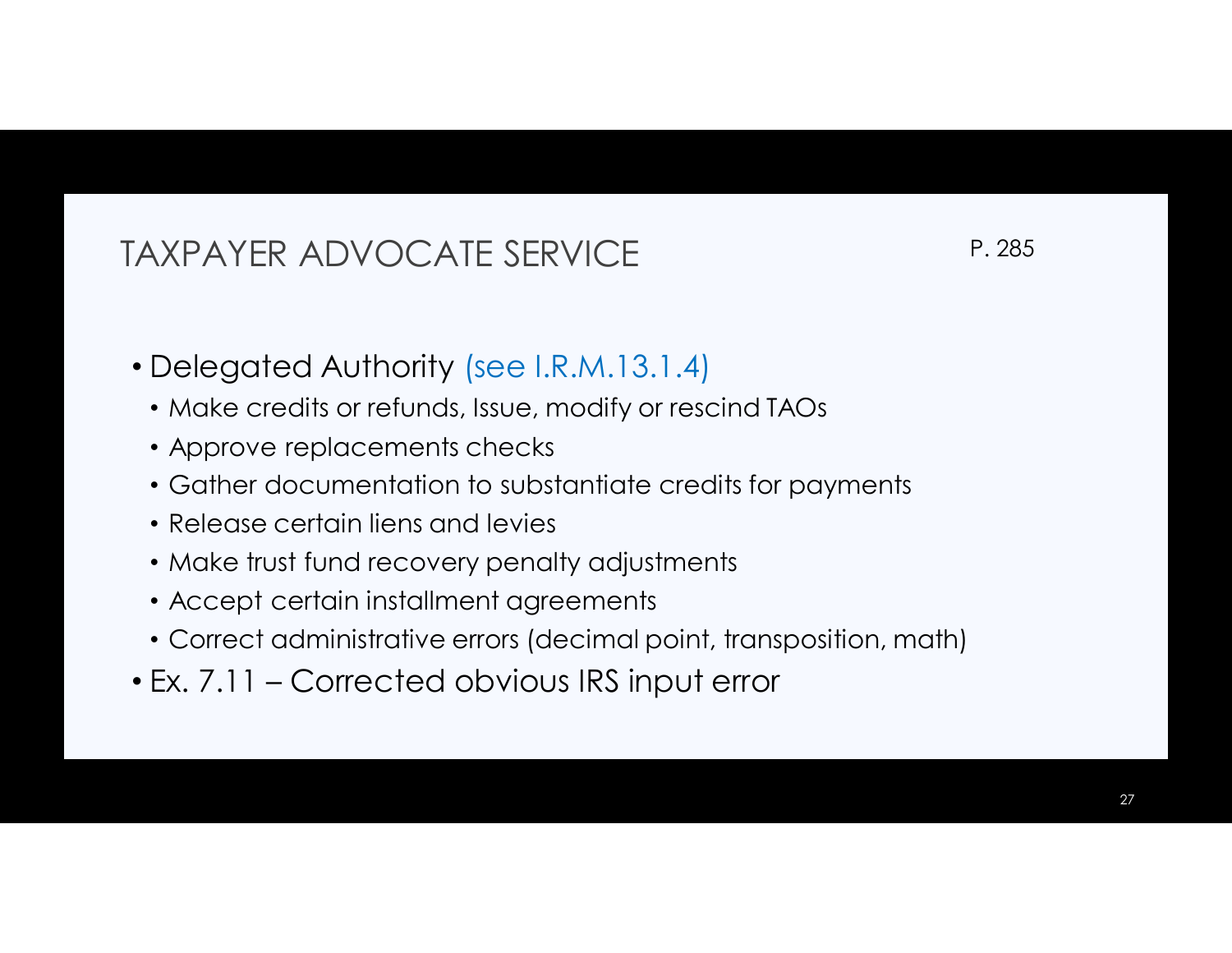#### TAXPAYER ADVOCATE SERVICE**TAX CASE ACCEPTANCE CRITERIA**

PP. 285-286

• Do not govern whether TP entitled to relief or if TAO can be issued

*ECONOMIC BURDEN*: IRS action has or will cause negative financial consequences to TP or long-term adverse effect on TP

- 1. TP experiencing economic harm/about to suffer harm
	- **Ex. 7.12** IRS audit when refund needed for medical procedure
- 2. TP facing immediate threat of adverse action filing a notice of federal tax lien, levy or seizing property, utility cutoff, eviction
	- **Ex. 7.13** Eviction notice waiting for IRS refund = rent and arrearages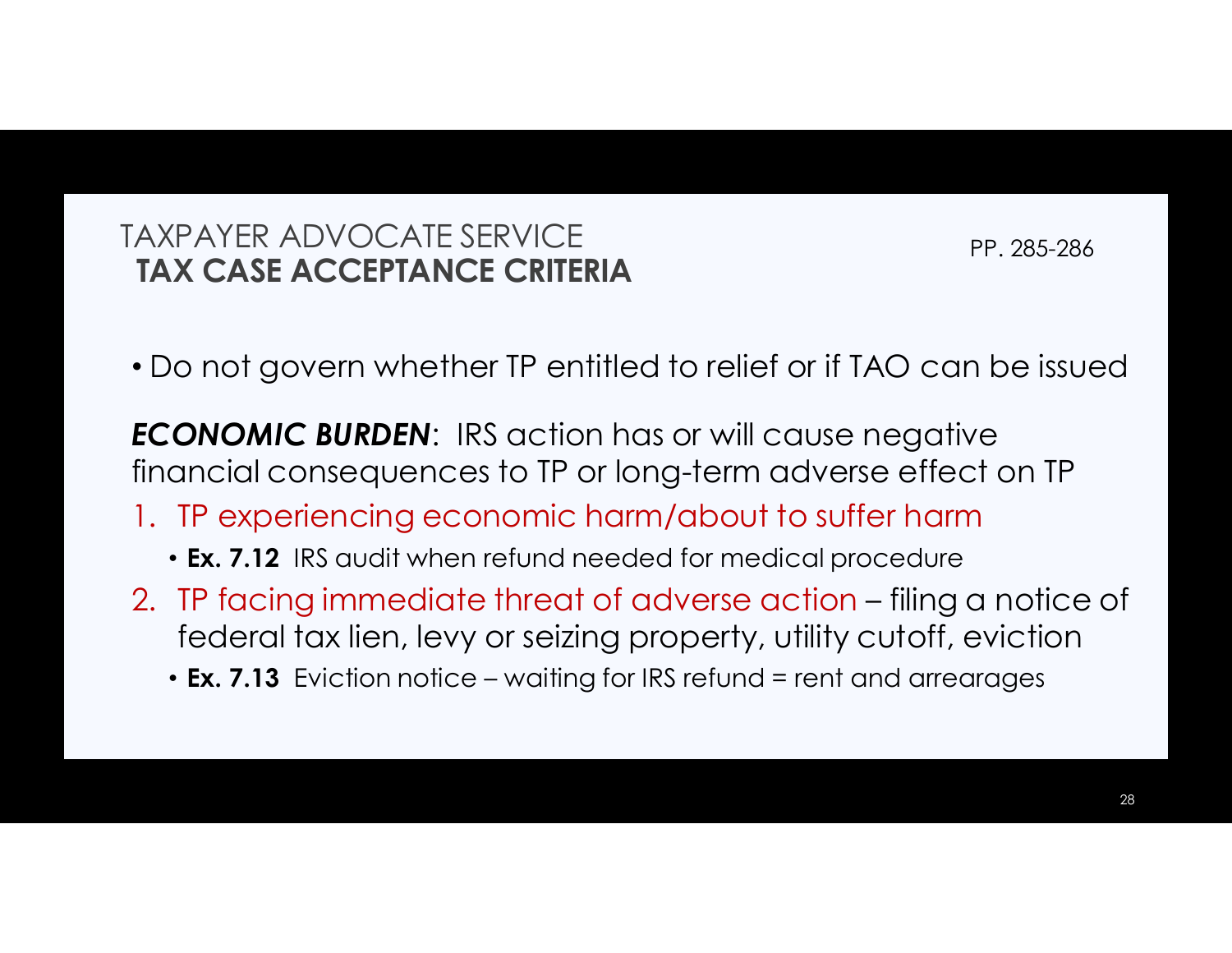#### TAXPAYER ADVOCATE SERVICE **TAX CASE ACCEPTANCE CRITERIA** (ECONOMIC BURDEN)PP. 286-287

- 3. Significant costs if relief not granted Lack of IRS action →significant \$
	- **Ex. 7.14** Corp receives request for payment of emp. tax + penalties
		- Sent documentation to show if \$ applied correctly, no balance
		- IRS requested additional records and documentation
		- As 12 quarters involved, estimate accountant cost of at least \$5,000
- 4. Irreparable injury or long-term adverse impact if no relief credit damage, lose assets, income, licensing/bonding/borrowing ability
	- **Ex. 7.15** Lien on property
		- Trying to refinance, lower payment frees \$ for tax payment
		- Filed amended to eliminate tax but selected for audit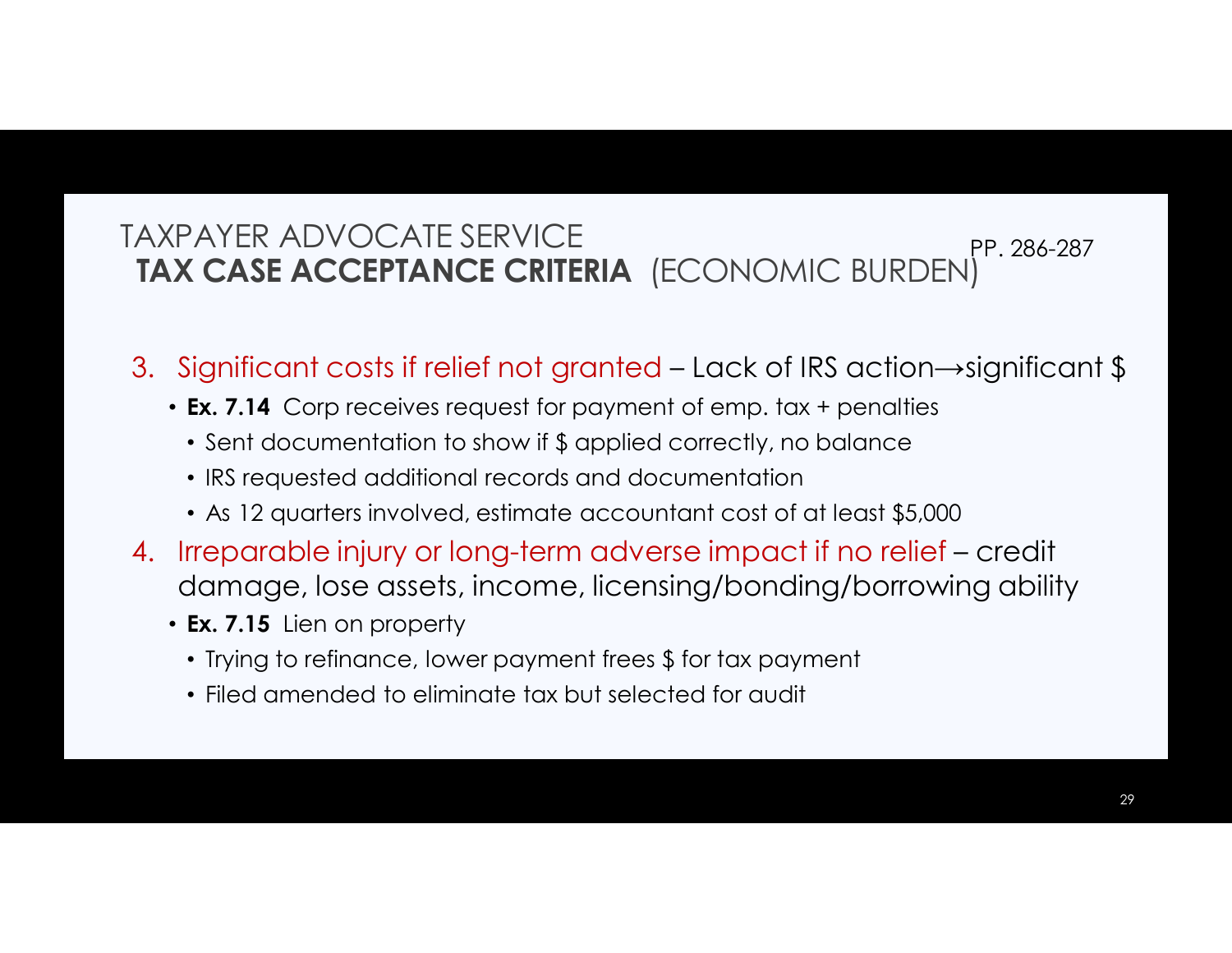#### RETURN PREPARER OFFICE**TAX CASE ACCEPTANCE CRITERIA**

PP. 287-288

*SYSTEMIC BURDEN*: IRS process, system, procedure failed to operated as intended  $\rightarrow$  IRS failed to timely respond

- 5. Delay of  $>$  30 days to resolve a tax account problem delay  $>$  30 days attachment of initial request or IRS sends after usual response time or after date of initial request, or IRS sends multiple responses with no other action
	- **Ex. 7.16** Audit documentation sent 10 months ago, no response

#### 6. No response or resolution by date promised

- **Ex. 7.17** Correspondence exam documents received, response by March 5
- No response by March 5, TP called NTA toll-free # March 7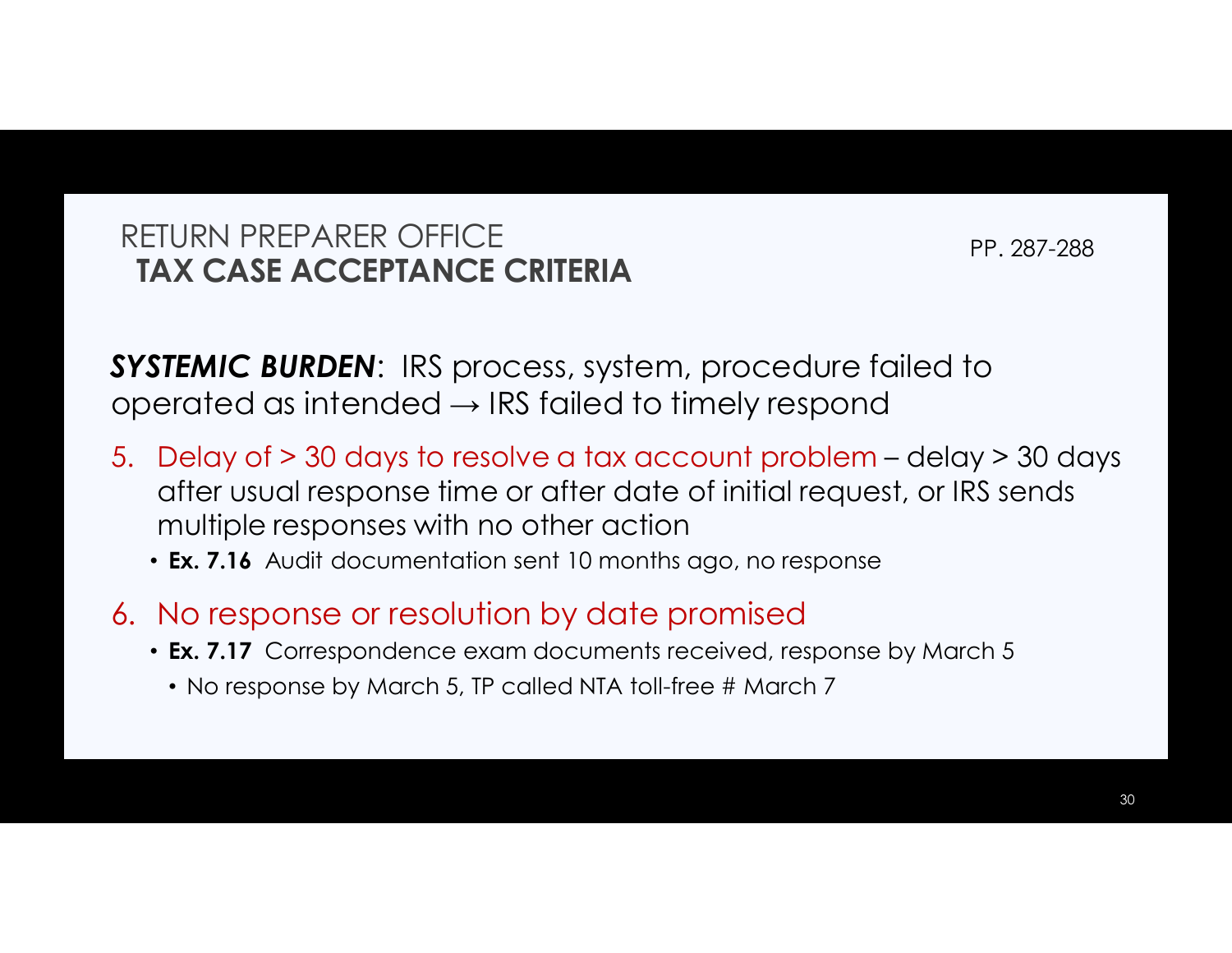#### RETURN PREPARER OFFICE**TAX CASE ACCEPTANCE CRITERIA**

P. 288

(SYSTEMIC BURDEN CONTINUED)

- 7. System/procedure failed to operate as intended or to resolve problem (failure to reverse refund freeze, failure to properly apply credit elect)
	- **Ex. 7.18** Requested penalty abatement with overpayment as credit elect IRS<br>chated penalty but did not apply overpayment to poyt quarter abated penalty but did not apply overpayment to next quarter

*BEST INTEREST OF THE TAXPAYER:* Cases accepted to ensure fair and equitable treatment and rights protected

- 8. Questions of equity/rights protection in way law administered applies only if no other case criteria fits
	- **Ex. 7.19** Levy issued before receiving collection due process rights
		- If cannot pay basic living expenses due to levy is economic harm under criteria 1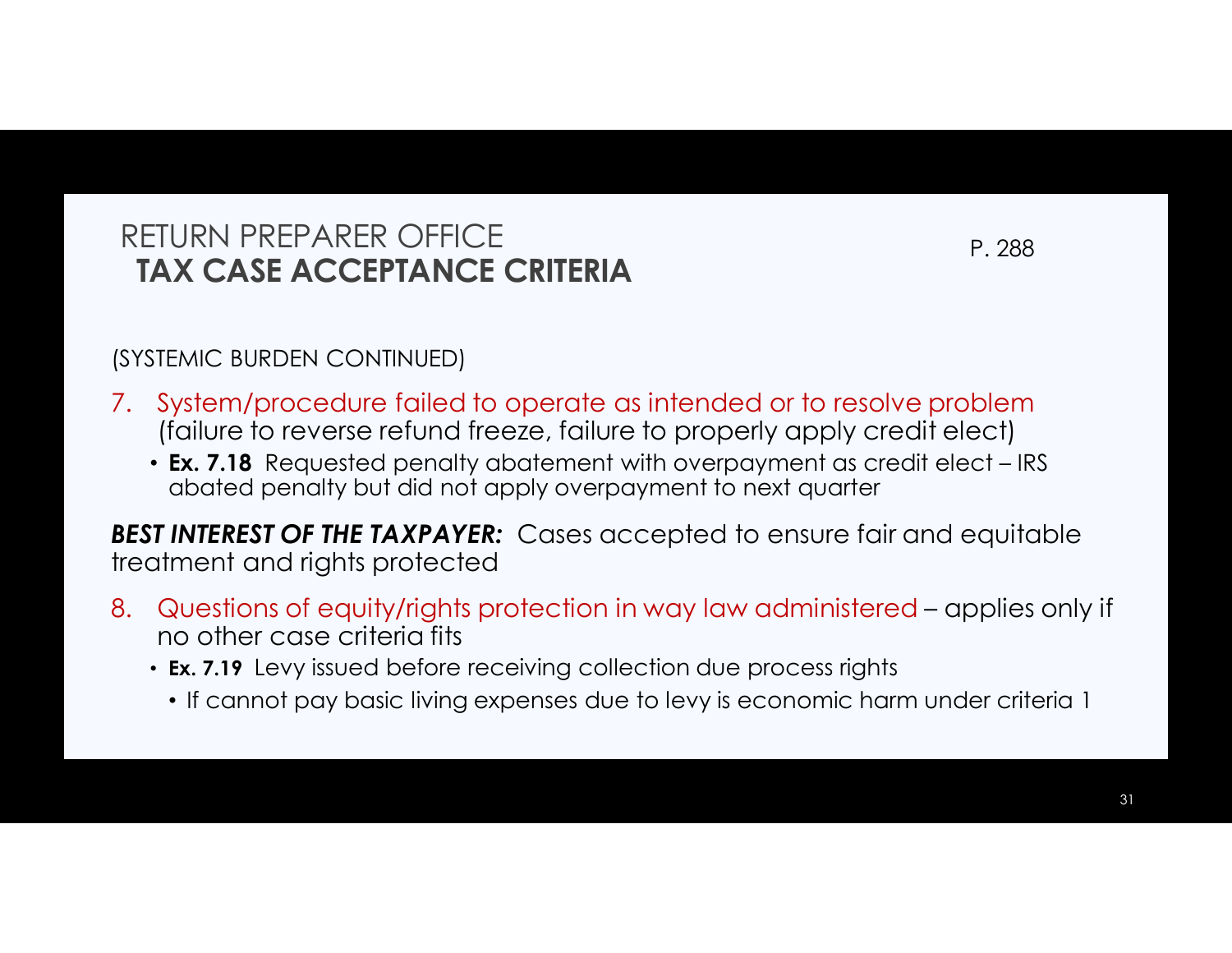#### TAXPAYER ADVOCATE SERVICE**TAX CASE ACCEPTANCE CRITERIA**

P. 289

**PUBLIC POLICY:** National Taxpayer Advocate determines cases acceptance. Criteria applies only if no other does.

- 9. NTA determines compelling public policy warrants assistance to an individual or group of TPs –
	- Issues designated annually by NTS memo
	- Interim Guidance Memo 11/20/20 (effective until 11/19/22)
		- Private debt collection
		- Passport denial, revocation, limitation
		- Automatic exempt org. revocations due to failure to file return/notice for 3 years
		- Congressional referred tax account-related inquiries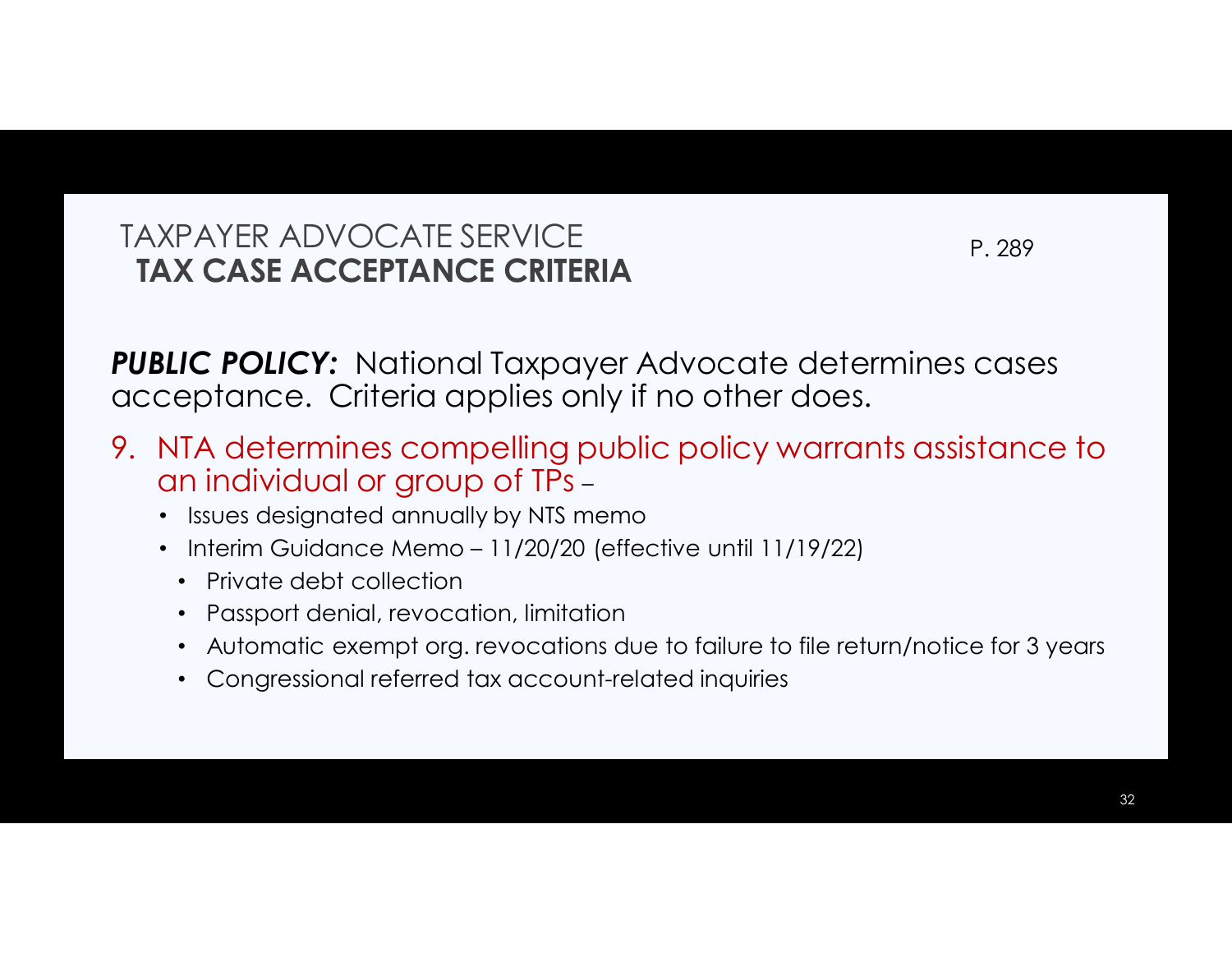#### TAXPAYER ADVOCATE SERVICE**OPERATIONS ASSISTANCE REQUEST (OAR)**

P. 289

- Used if TAS does not have authority
- Requests action/inaction by an IRS division/function
- Explains adjustments, decisions needed
- May include analysis of facts, law, TP's position, documentation
- If IRS employee does not agree, elevated to manager
- $\bullet$  If no agreement & TP facing significant hardship  $\rightarrow$  TAO possible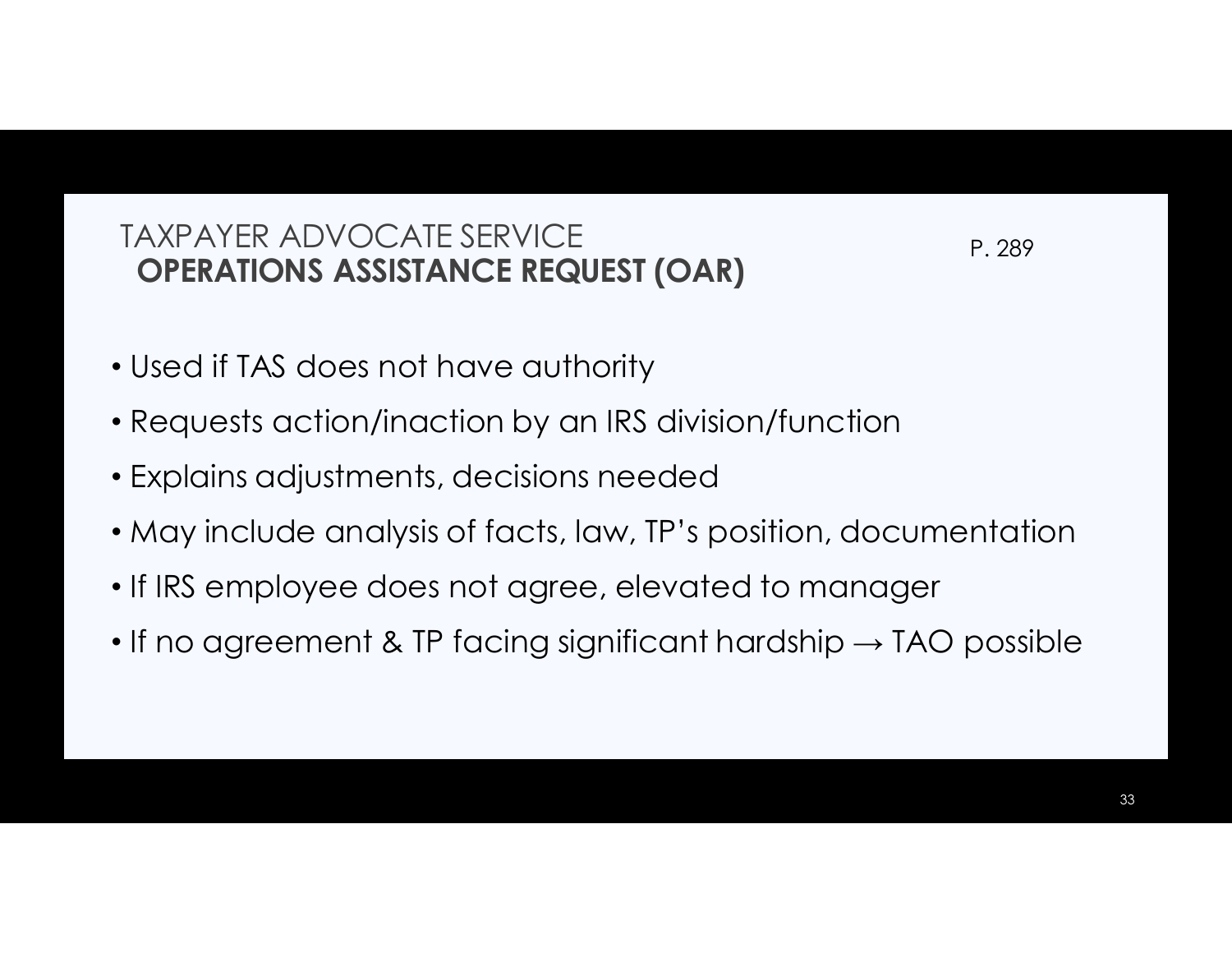#### TAXPAYER ADVOCATE SERVICE**TAXPAYER ASSISTANCE ORDERS**

PP. 289-290

- Authorized if TP suffering/about to suffer significant hardship
- Issued if facts & law support relief for the taxpayer
- TP or Rep. may file application for TAO Form 911
- All of the following must be present:
	- 1. TP suffering/about to suffer *significant hardship*
	- 2. Hardship results from how IRS is administering the law
	- 3. TAS does not have the authority to take needed actions
	- 4. IRS division/function does not agree with TAS on resolution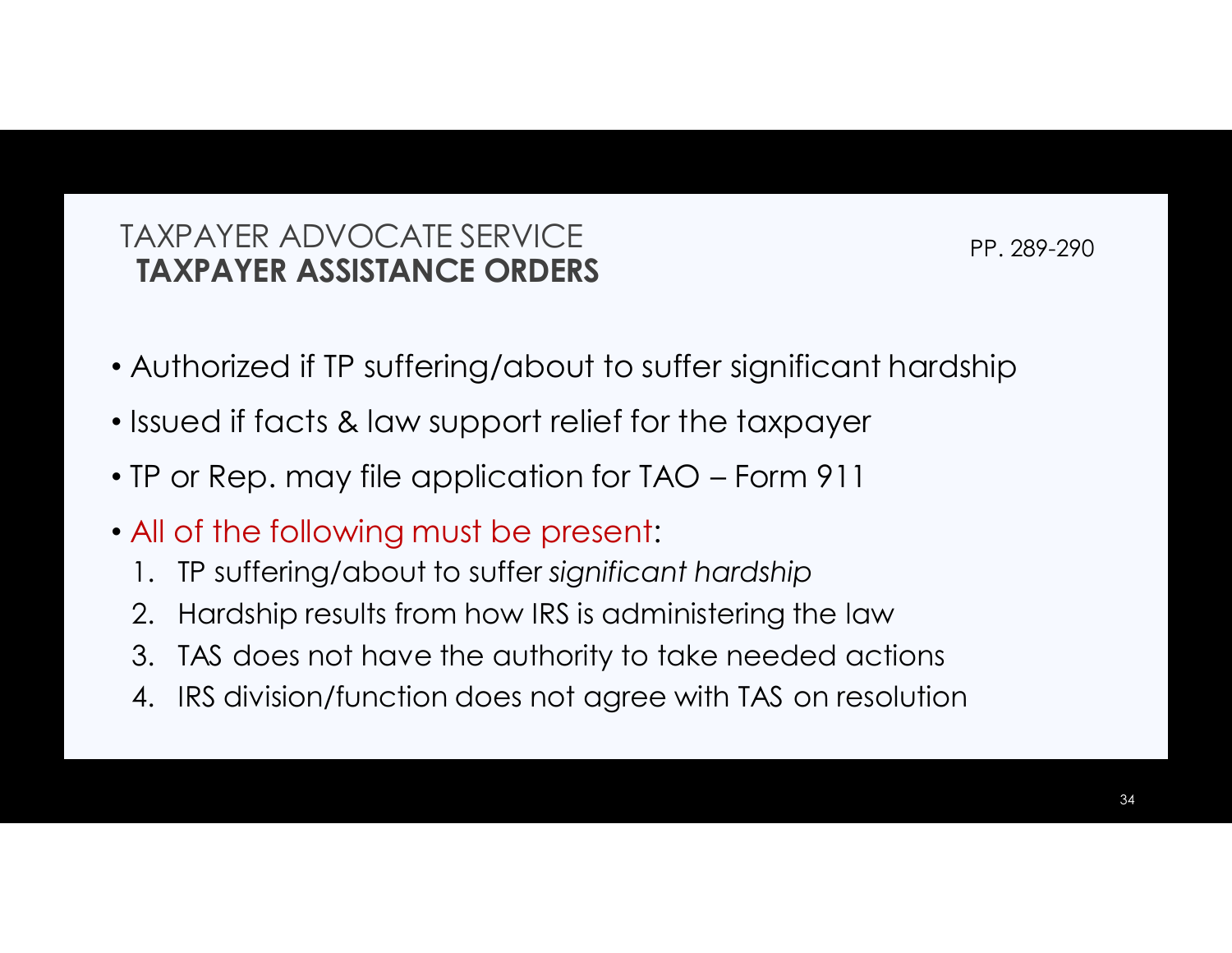#### TAXPAYER ADVOCATE SERVICE**TAXPAYER ASSISTANCE ORDERS**

P. 289

Significant Hardship includes the following:

- Immediate threat of adverse action
- Delay of more than 30 days
- TP to incur significant costs if no relief granted
- Irreparable injury or long-term adverse impact on TP if no relief
- Serious privation (not just economic/personal convenience) involved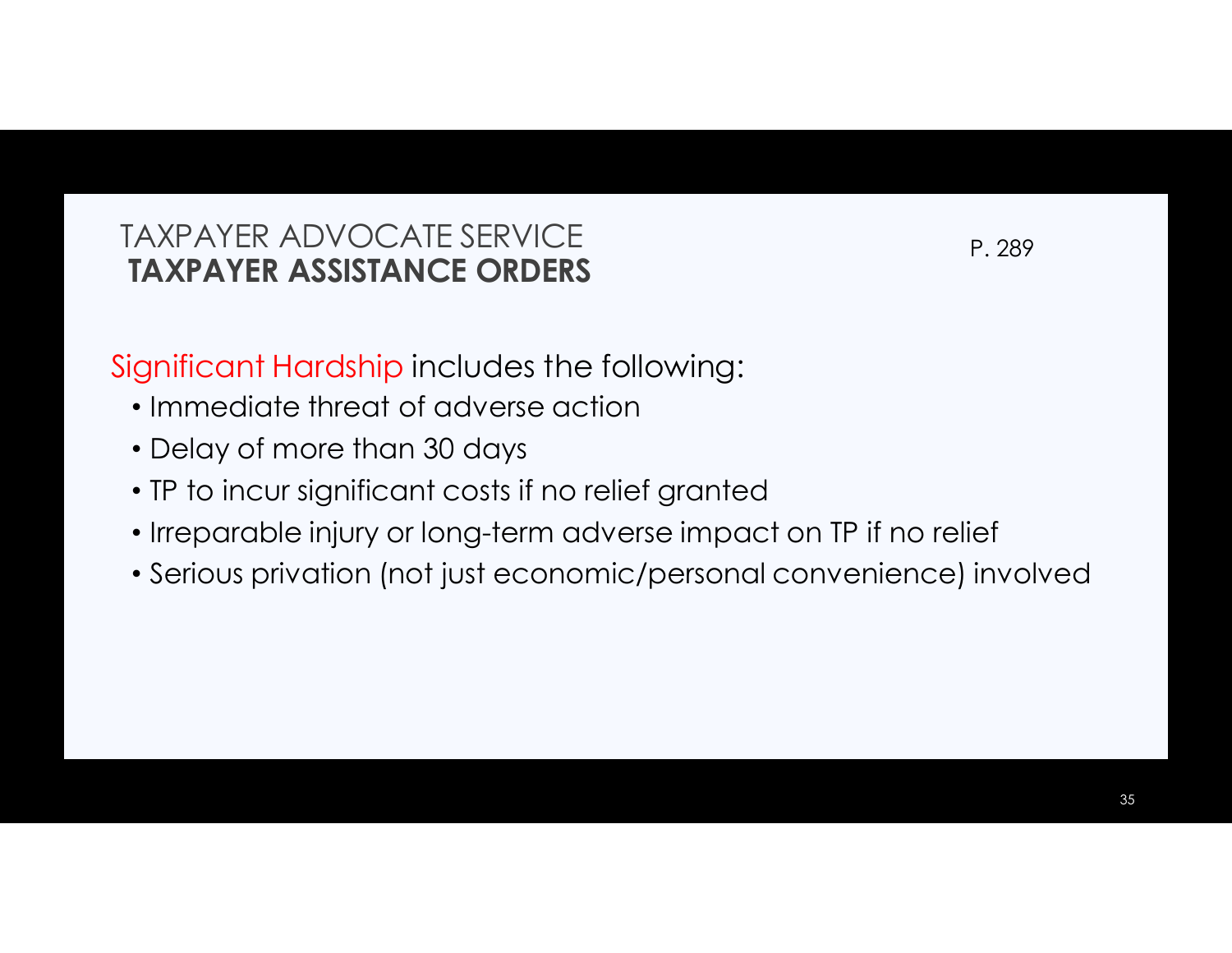#### TAXPAYER ADVOCATE SERVICE**TAXPAYER ASSISTANCE ORDERS**

P. 290

### TAO may be issued:

- 1. To direct IRS division/function to take a specific action, cease a specific action, refrain from taking a specific action, OR
- 2. To direct IRS to review at a higher level, expedite consideration of, or reconsider a TP's case
- **Ex. 7.20** OIC rejected, TAS found facts to support, TAO for reconsideration

**Ex. 7.21** Appealed innocent spouse relief denial - Appeals going to also deny - TAO ordering Appeals refrain from final determination & reconsider/review at a higher level.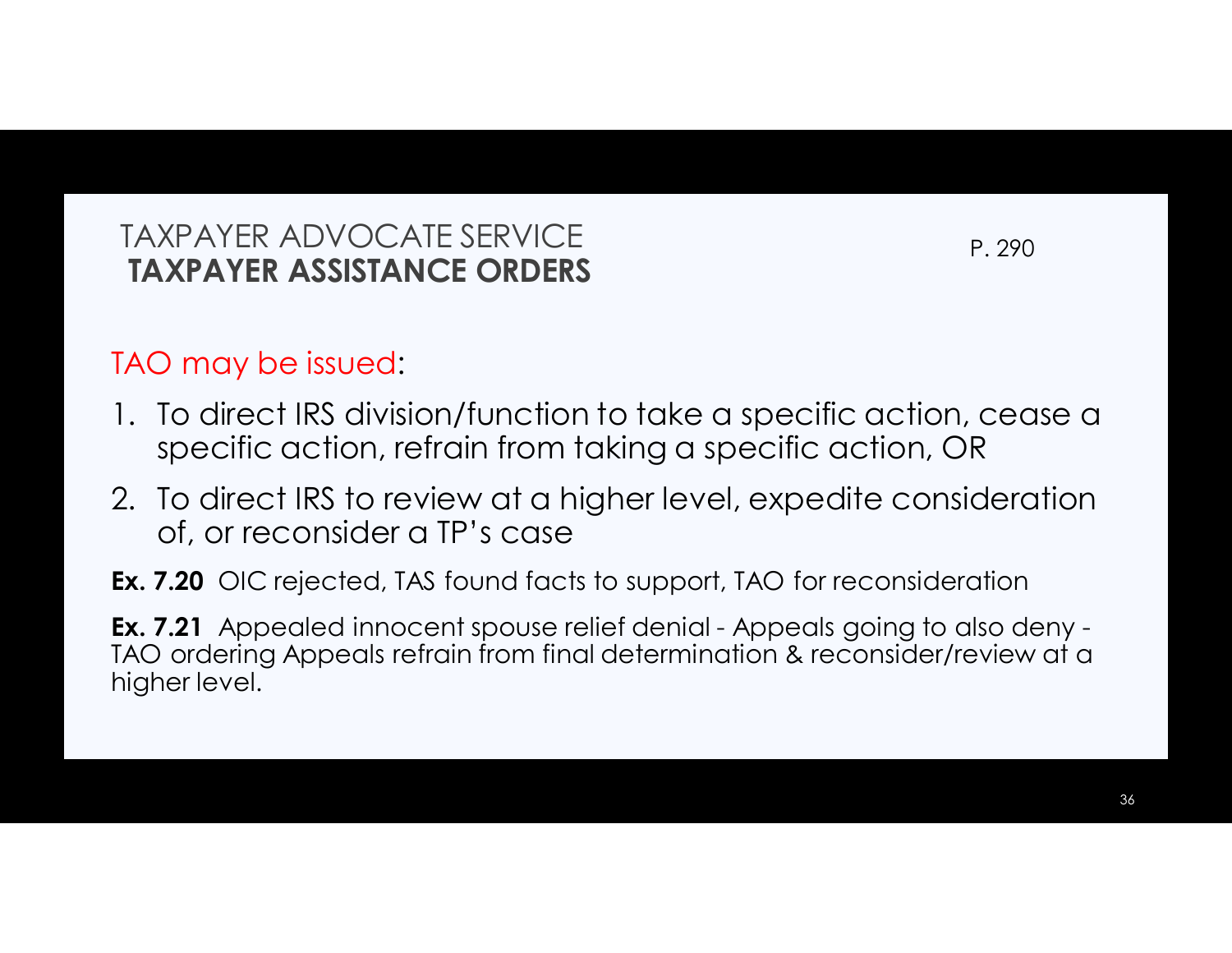#### TAXPAYER ADVOCATE SERVICE**REQUESTING TAS ASSISTANCE**

- Phone: (877) 777-4778
- In person: Local TAS office
	- Address/ phone on TAS website
	- $\bullet$ IRS Publication 1546
- Form 911: Mail or fax to local TAS office
	- $\bullet$  Suspends any statute of limitation [§7811(d)]  $\,$ •
	- •Include detail of issue/difficulties/what IRS did or did not do
	- $\bullet$ Specify as many relief actions as may be appropriate

PN: Attempt to resolve first through normal procedures before TAS

P. 291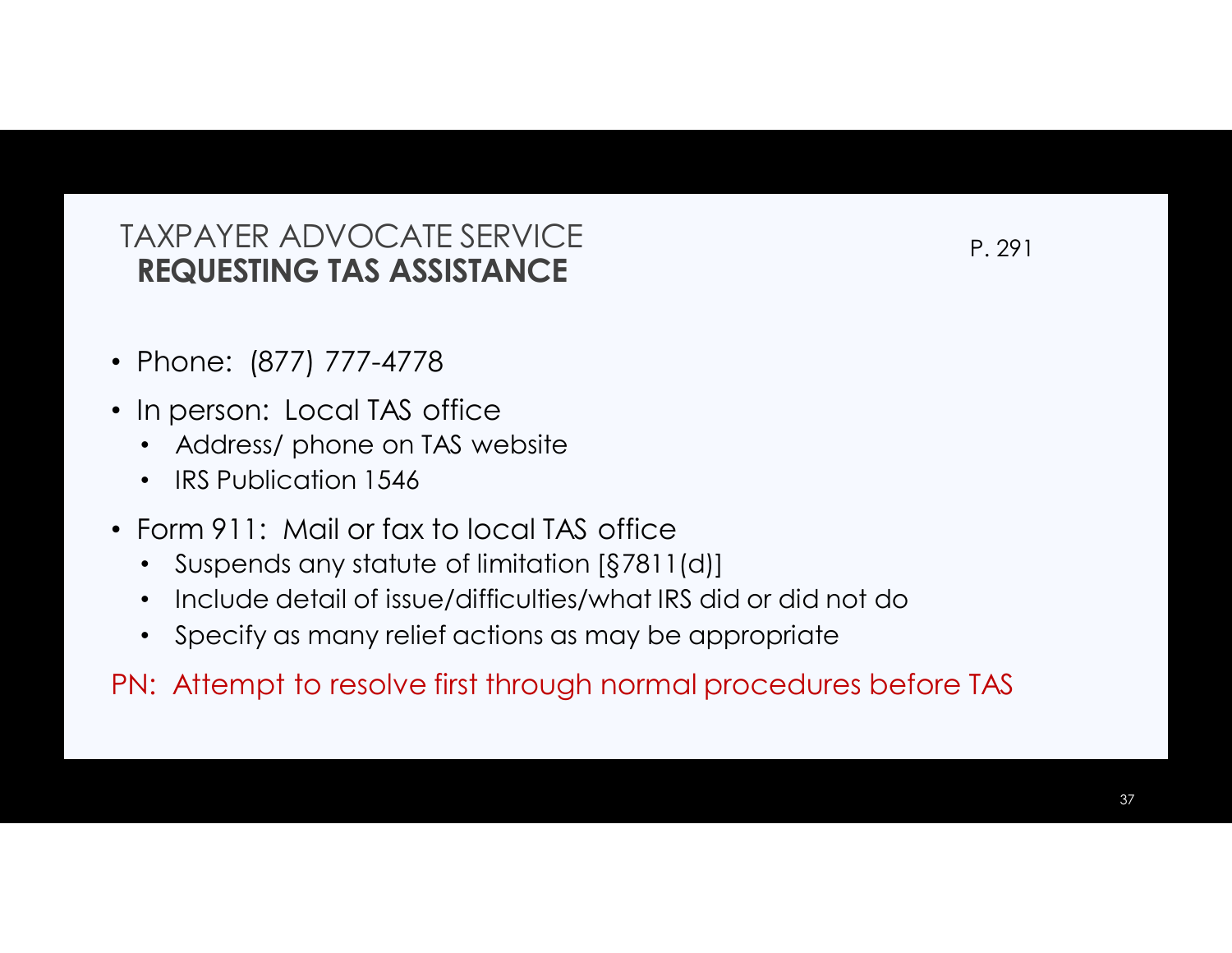PP. 292-293

- Note: Refer to 2020 Workbook for more information
- Economic Impact Payment Scams
	- $\bullet$ Emails, texts, calls attempting to secure PII
	- $\bullet$ Use of fake website looks like IRS.gov GetMyPayment
	- $\bullet$ Calls offer assistance in processing EIP – requests PII
	- $\bullet$ Request deposit of fraudulent/stolen checks & purchase of prepaids

Observation: Child Tax Credit

 $\bullet$ Be cautious of text, email, calls offering assistance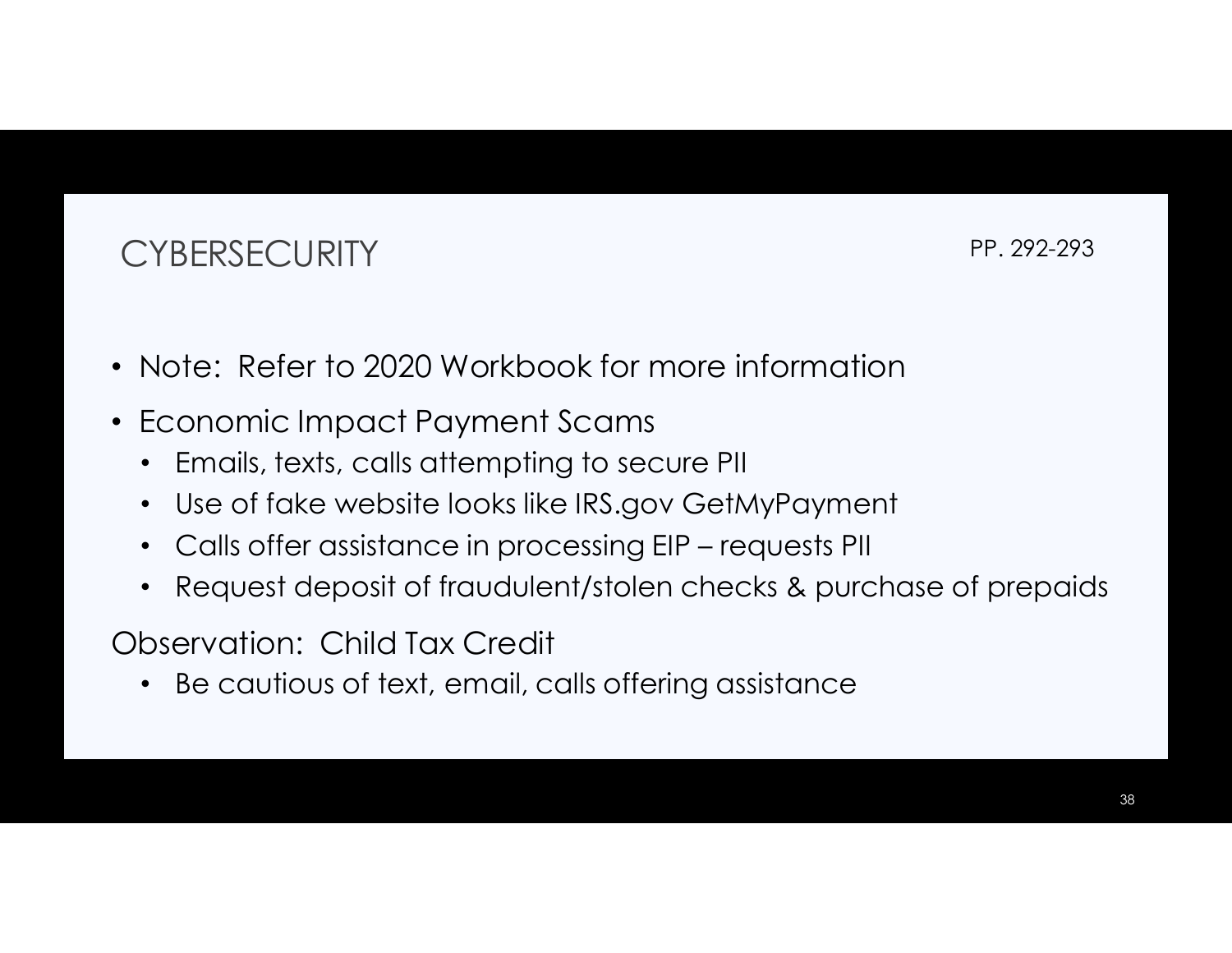Pg. 293

- False Unemployment Benefit Claims
	- Websites mimicking government unemployment benefits sites to get PII •
	- • Filing fraudulent claims using stolen PII
		- •Receive incorrect Form 1099-G contact state for revised form
		- Report unemployment identify theft to state directory at www.dol.gov  $\bullet$
		- • Report theft during pandemic to Dept. of Justice National Center for Disaster Fraud
- Tracing and Testing Scams
	- Text with link that downloads malware $\bullet$
	- Call posing as state contact tracer, requesting PII  $\bullet$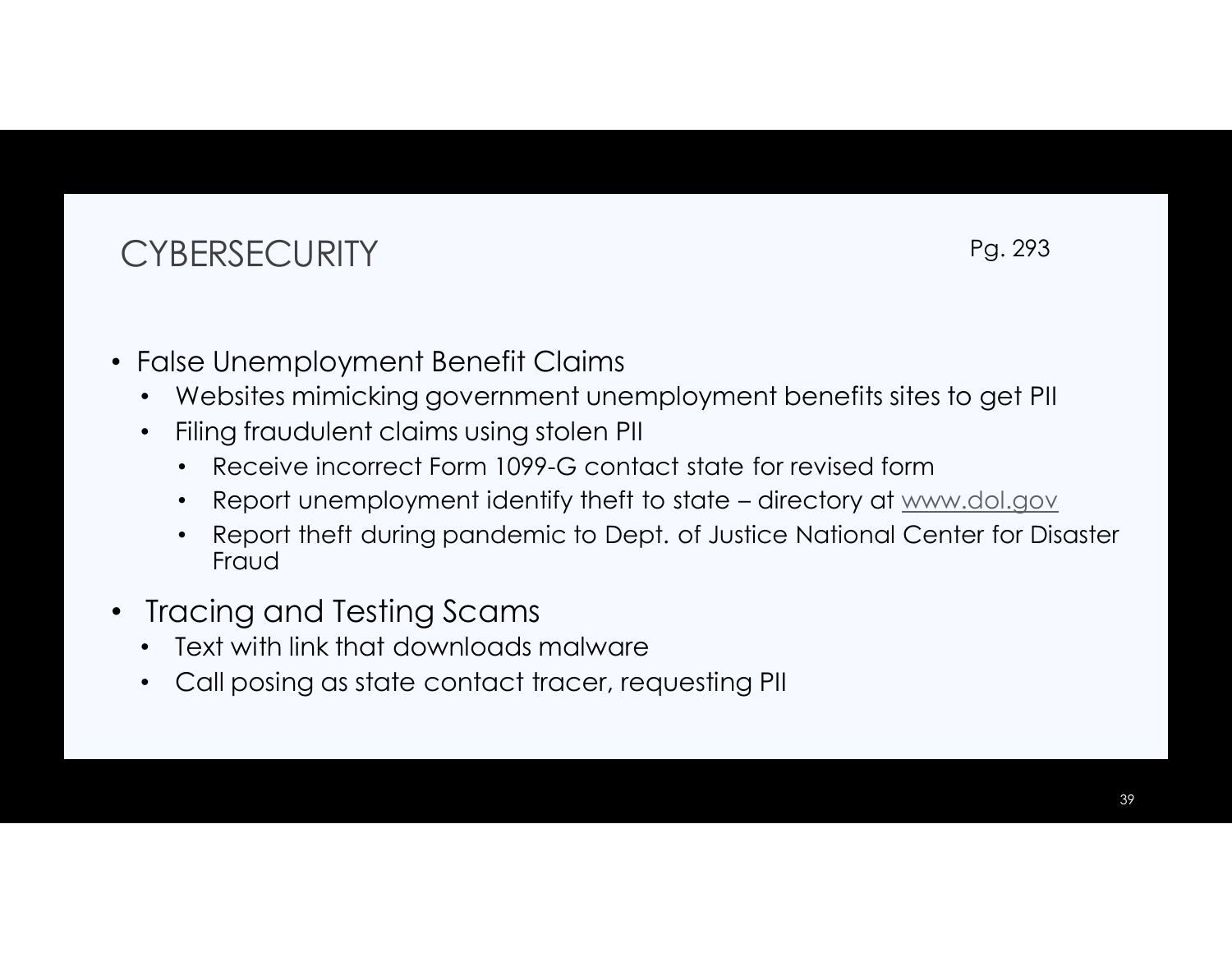- Funeral Assistance Shams
	- Scammers offering "assistance" in "registering" $\bullet$
	- •May ask for payment or PII
	- •Report to FEMA Helpline or National Center for Fraud Hotline
- $\bullet$  Tax-Related Phishing
	- Emails and websites appearing legitimate Display IRS logo  $\bullet$
	- •"Tax Refund Payment" or "Recalculation of your tax refund payment"
	- Requests name, SSN, DOB, prior-year AGI, driver's license number, current •address, electronic filing PIN
	- $\bullet$   $\,$  Save the email using ''save as'' and send to phishing@irs.gov  $\bullet$

P. 294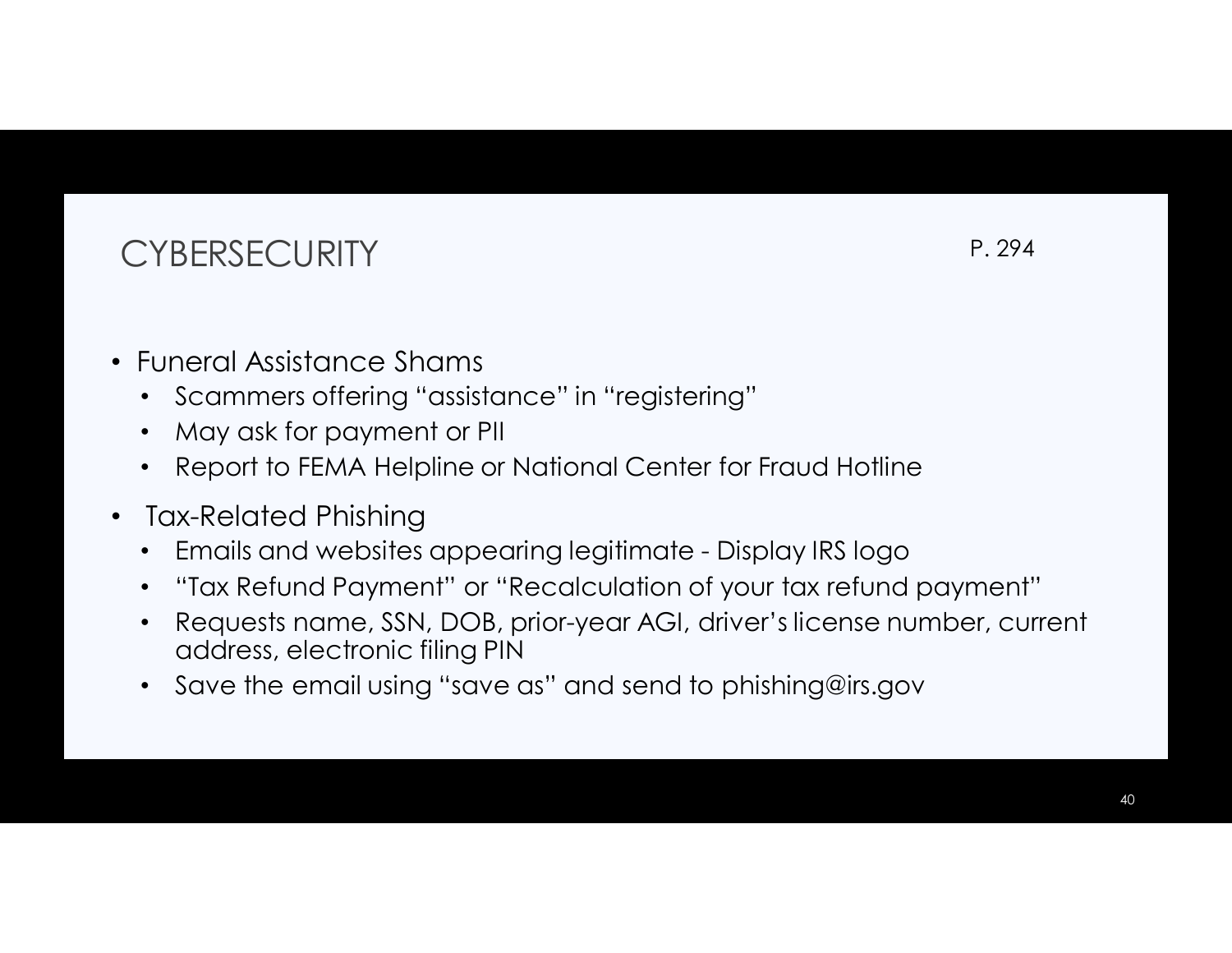PP. 294-295

- PN: If inadvertently give out PII:
	- 1. Secure Identity Protection PIN<br>2. Check credit reports for suspic
	- 2. Check credit reports for suspicious activity
	- 3. Consider credit freeze
- Phone Scams
	- Claim to be IRS with false names and badge numbers
	- Altered caller ID
	- Owe money, threaten arrest, deportation, license suspensions
	- PN: Details on reporting scams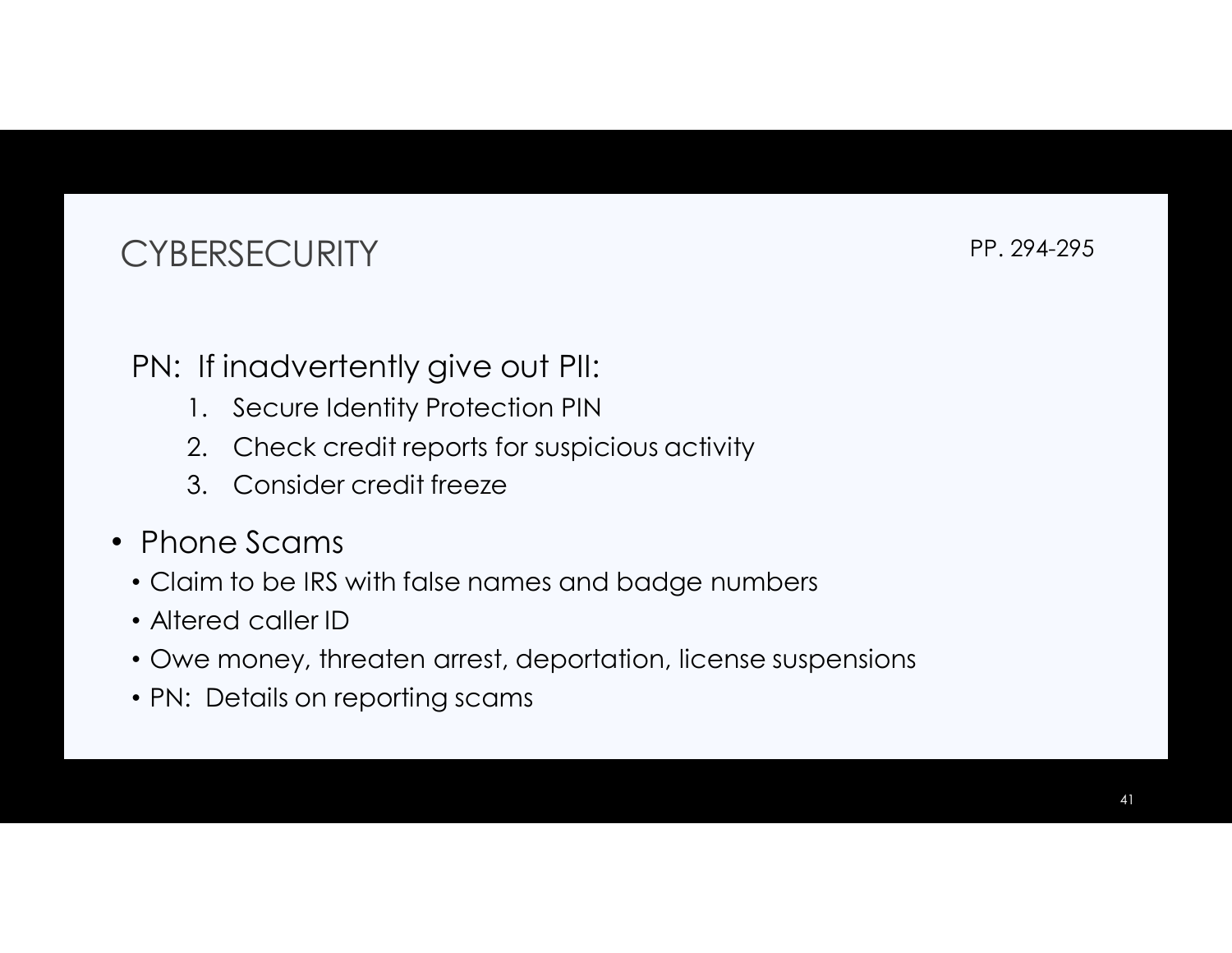PP. 295-296

Tax Practitioner Protection

- 1. Deploy the Security Six measures
- 2. Create a data security plan (federal law requires)
- 3. Educate yourself on phishing scams
- 4. Recognize signs of client data theft
- 5. Create a data theft recovery plan

Additional resources listed p. 296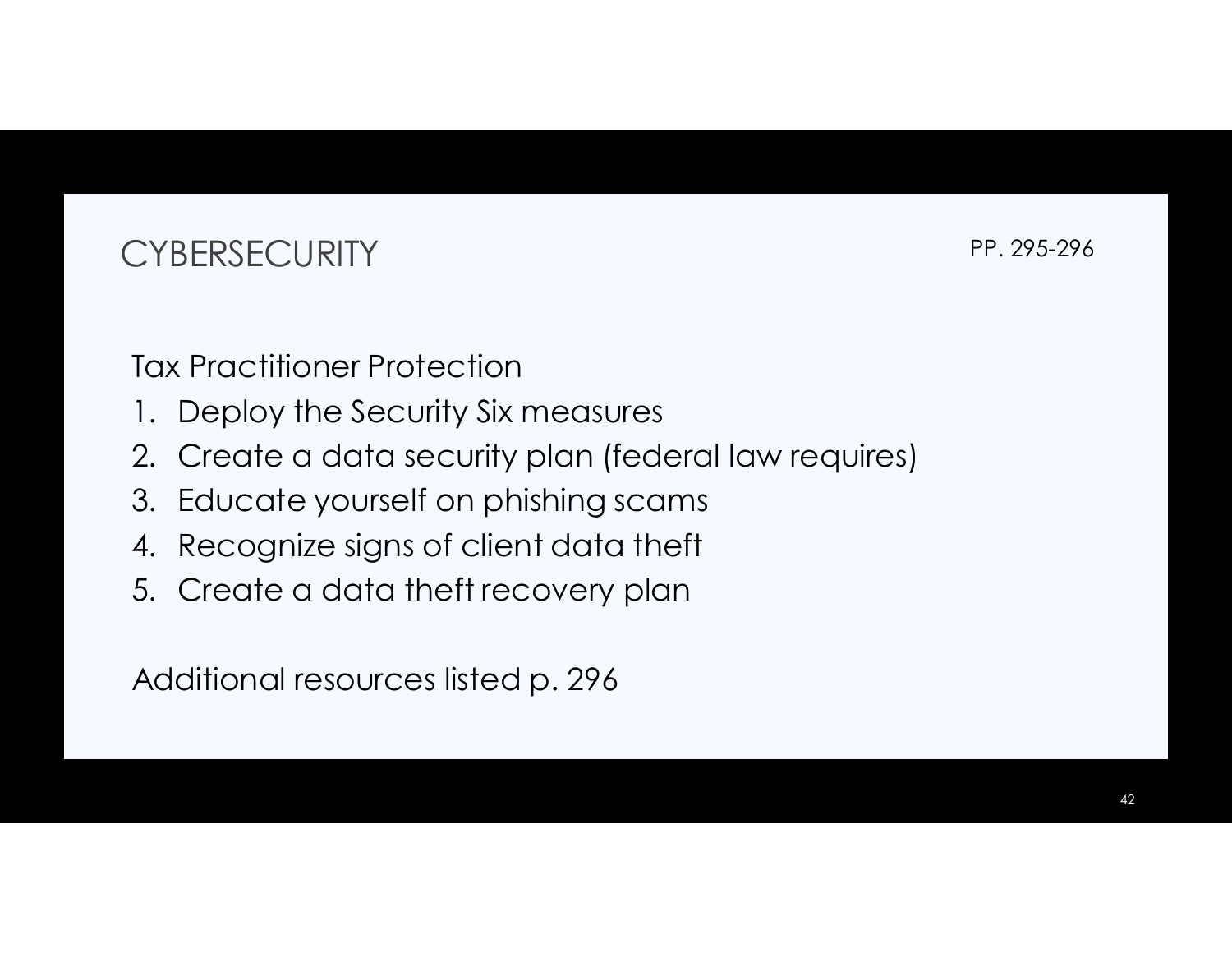#### **CYBERSECURITY**  IDENTITY PROTECTION PERSONAL IDENTIFICATION NUMBERP. 296

- IP PIN: Six-digit code known only to TP and IRS (& preparer)
	- •Authentication number to validate the correct SSN owner
	- •Originally for identity theft victims, as of Jan 2021 for anyone
	- $\bullet$  Voluntary – once in the program will get new # each year
		- IRS working on opt-out process (N/A to identify theft victims)
- Getting an IP PIN
	- Eligible if have SSN or ITIN and can verify identity•
	- $\bullet$ TP with secure access: Apply through the online account – immediate #
	- $\bullet$ TP without secure access: Verify identity by registering for secure access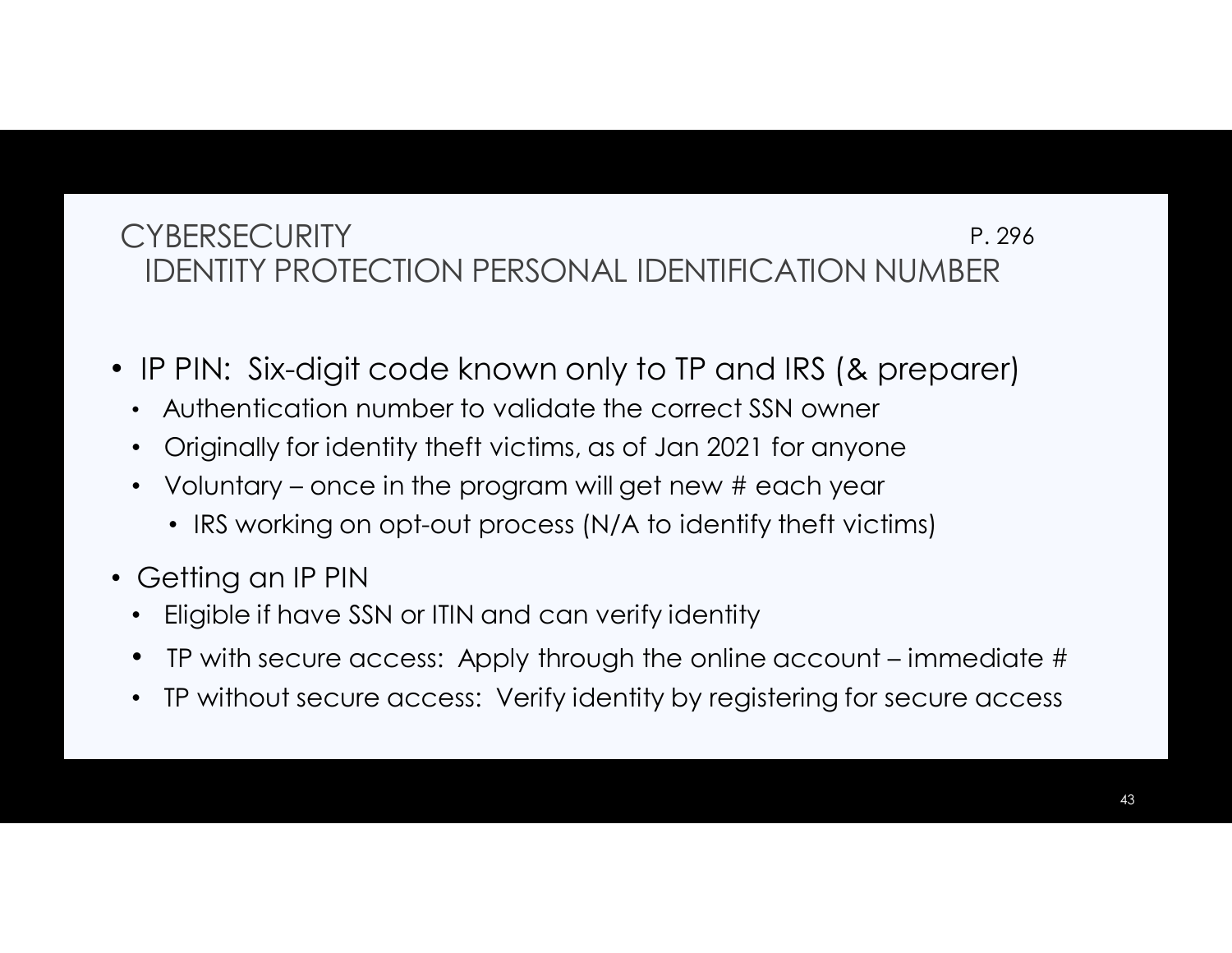#### **CYBERSECURITY**  IDENTITY PROTECTION PERSONAL IDENTIFICATION NUMBERPP. 296-297

(Getting an IP PIN continued)

- Verify identity by registering for secure access
	- Use address from last return filed
	- If cell phone verified: One-time activation code (good for 10 minutes)
	- If cell phone not verified: Activation code by mail good for 30 days
- $\bullet$ Can retrieve forgotten username or password on login page
- IRS call center cannot find usernames, passwords, or unlock accounts•
- •If suspect suspicious login activity, change password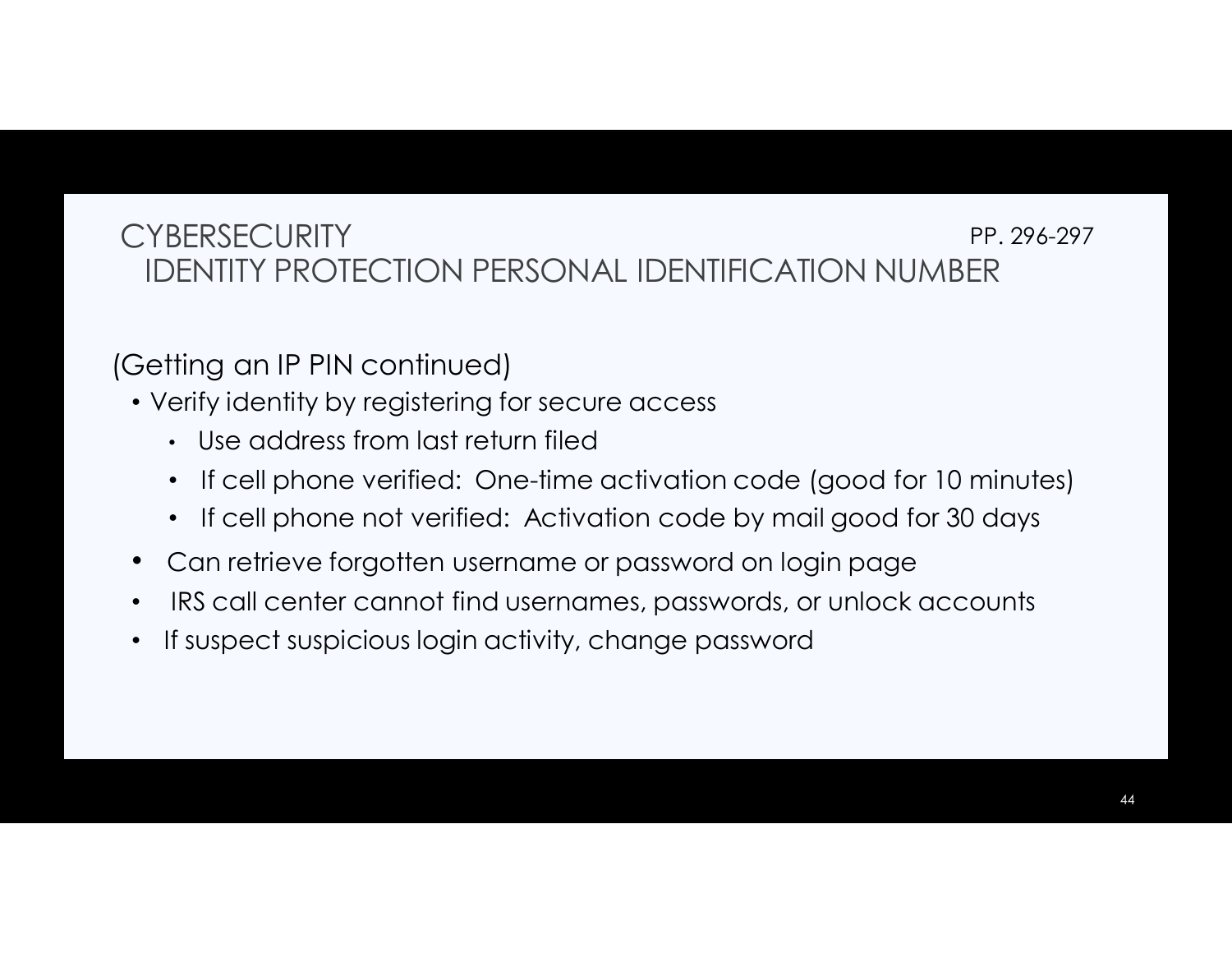#### **CYBERSECURITY**  IDENTITY PROTECTION PERSONAL IDENTIFICATION NUMBERP. 297

- Alternative Methods to Verify Identity
	- 1.  $\left\vert \mathsf{AGI} \right\vert \leq \frac{1}{2}72{,}000$ : Form 15227 mail or fax to IRS
		- IRS will contact TP to verify identity call 800-908-4490 to verify IRS caller
		- IP PIN received by mail the following year
	- 2. If not eligible for Form 15227: Verify in person @ Taxpayer Assistance Center
		- $\bullet$ IP PIN received by mail
		- 2 forms of ID (one gov't-issued with picture)
		- IP PIN received by mail within three weeks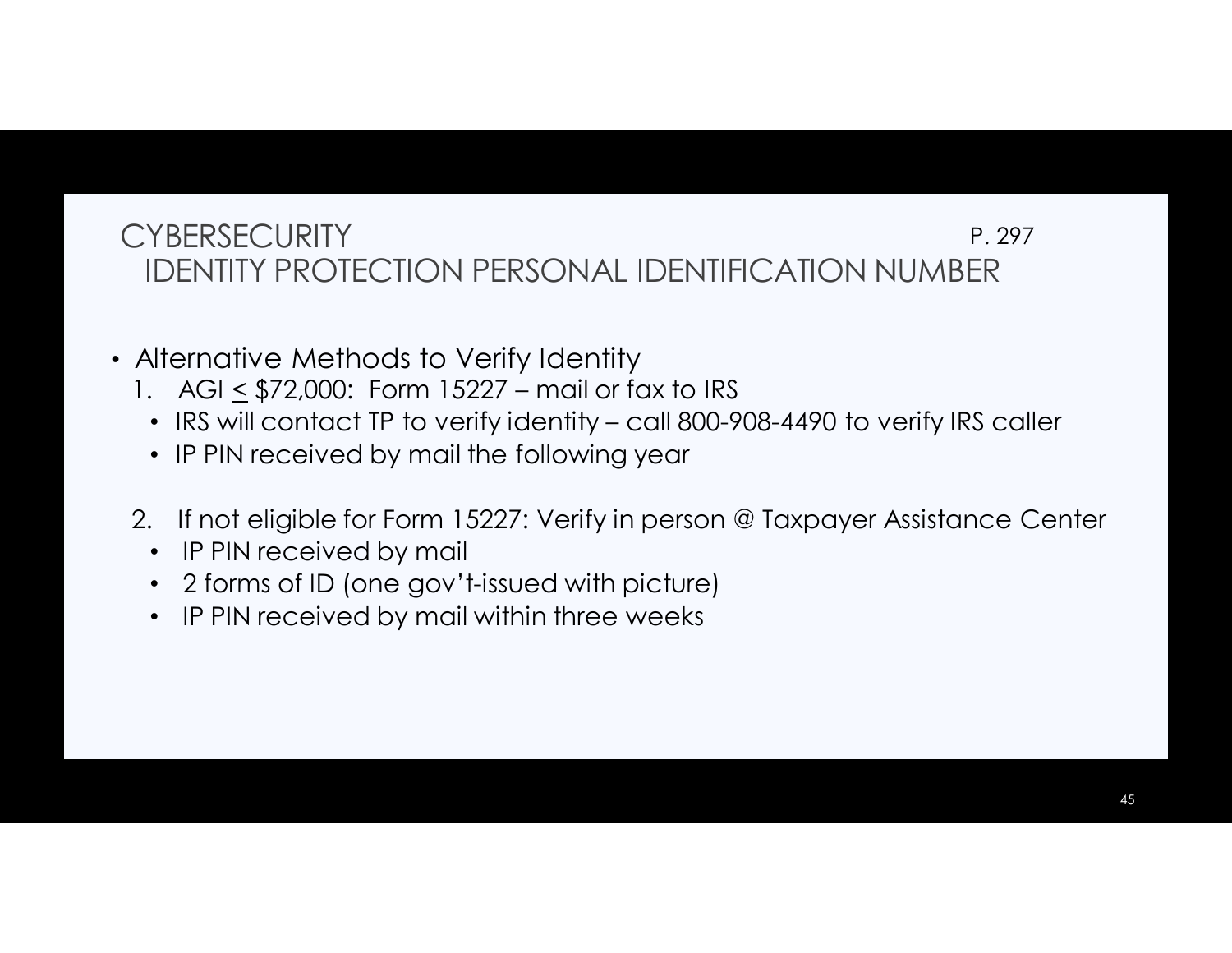#### **CYBERSECURITY**  IDENTITY PROTECTION PERSONAL IDENTIFICATION NUMBERP. 298

- Using the IP PIN
	- Must be used on any original return filed during the calendar year
	- Enter next to signer's signature
	- Dependent has IP PIN: Required on e-filed returns Form 2441, EITC schedule
	- Failure to include IP PIN: Rejection or processing delays
- Retrieving an IP PIN Lost or no receipt of CP01A with new # for the year:<br>salled Cet an IP PIN enline tool, may be required to verify identity again.
	- Use Get an IP PIN online tool may be required to verify identity again
	- If cannot retrieve online: Call 800-908-4490 (7 a.m. to 7 p.m. local time)
		- IP PIN within 21 days by mail
		- N/A if moved since Jan 1 or it is > Oct 14 & no filing of current or prior year
	- Otherwise, file paper w/o number and expect processing delay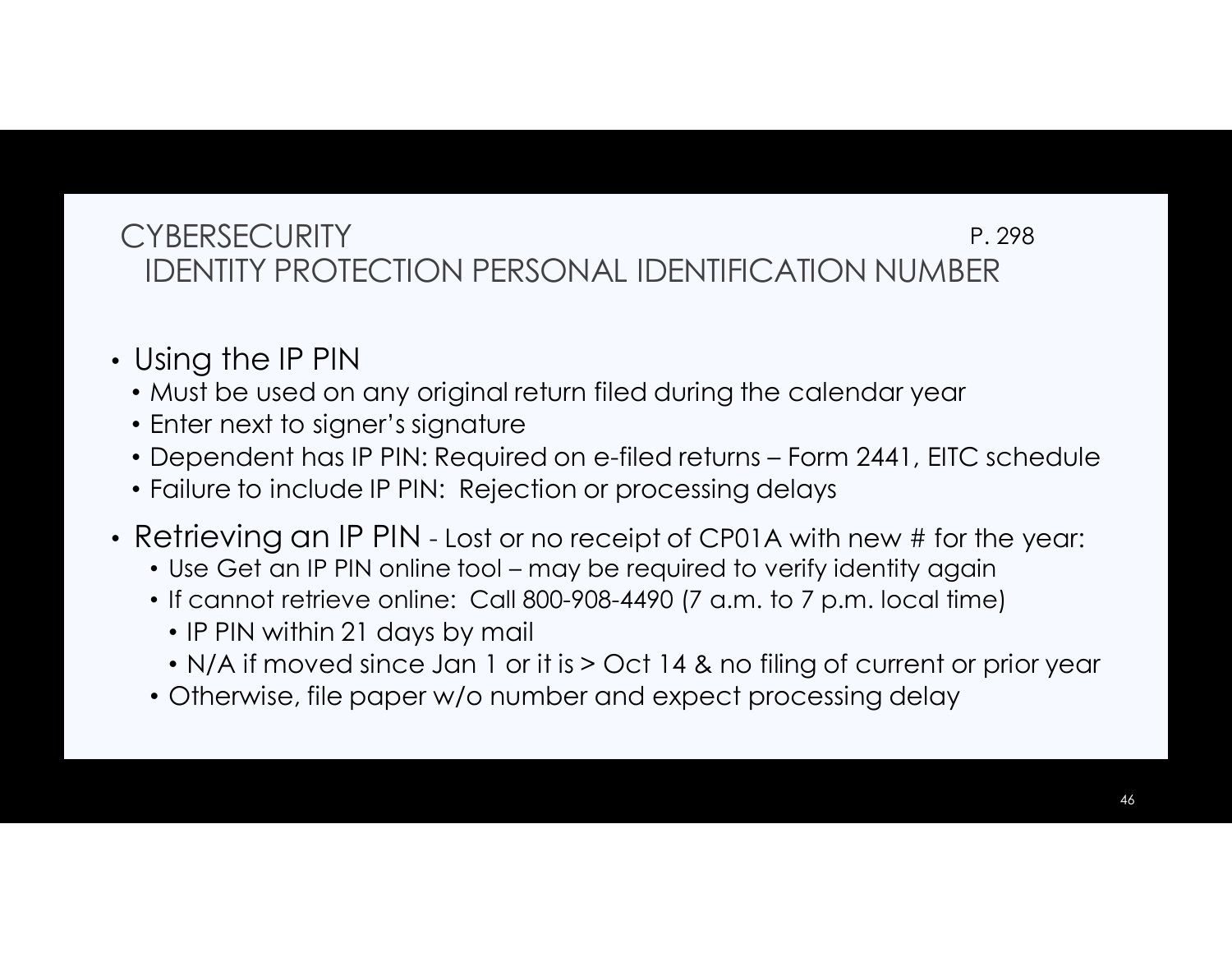#### IRS ONLINE TOOLSSUBMITTING FORMS 2848 AND 8821 ONLINE

P. 299

Obtain consent remotely & submit electronically, revoke or withdraw online

- Must have a secure access account
- Signatures handwritten or electronic (if faxed or mailed must be handwritten)
- 1. Secure executed form
- 2. Authenticate TP identity if required (new client)
- 3. Professional signs if required (handwritten or electronic)
- 4. Open secure access, agree to terms and conditions (1-time only)
- 5. Upload the form routed to CAF unit
- 6. CAF unit verifies for entry into database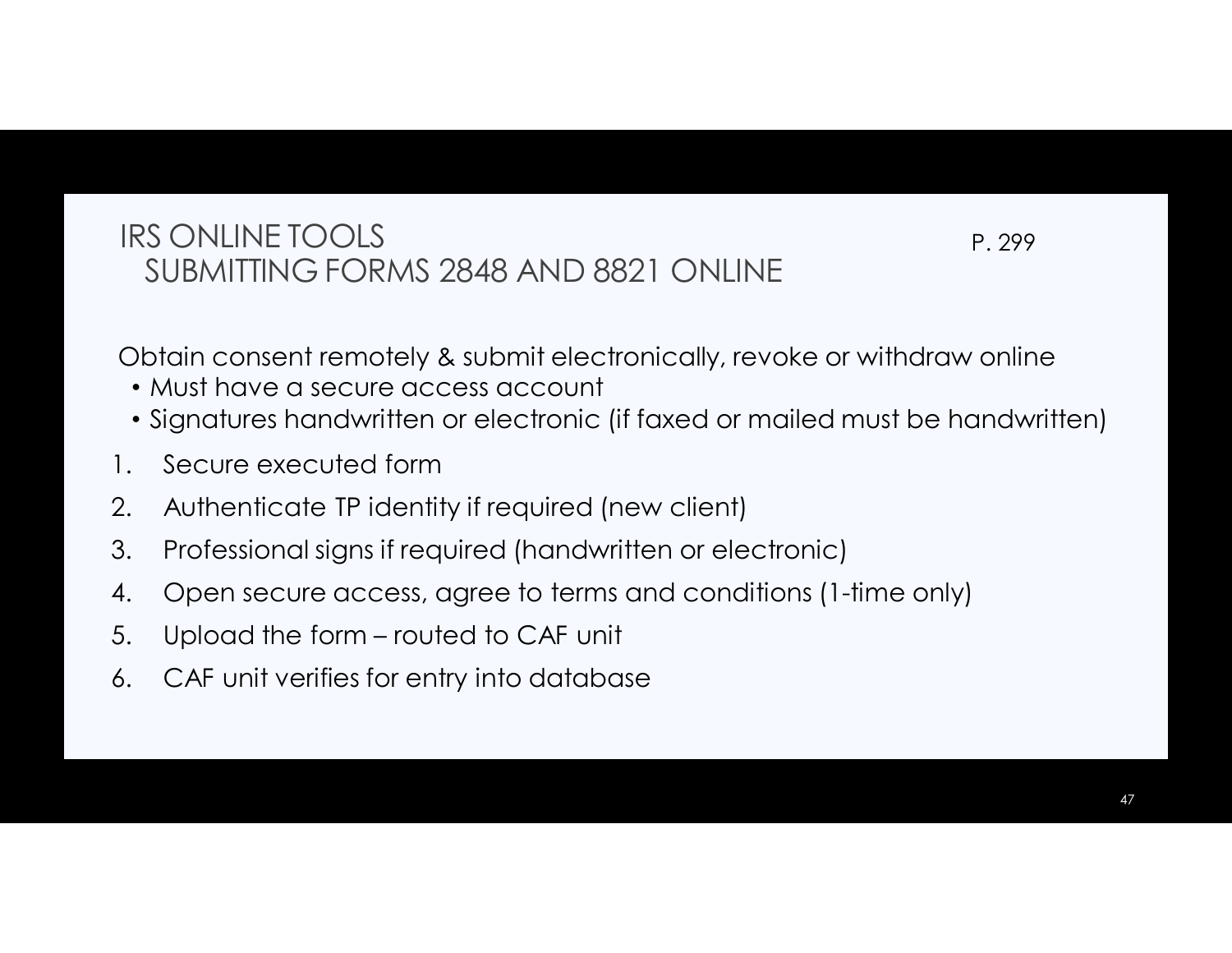#### IRS ONLINE TOOLSSUBMITTING FORMS 2848 AND 8821 ONLINE

- $\bullet$  Questions to answer before submission:
	- Form type or withdrawing or revoking prior authorization
	- Whether TP's identity was authenticated
	- Whether TP is a domestic or international client
	- Whether third-party is working for a low-income TP clinic
- •TP TIN must be entered before uploading
- $\bullet$ When uploaded file is visible, hit "submit"
- $\bullet$ "Success" appears if submission goes through
- •Once one form successful, may upload another

P. 300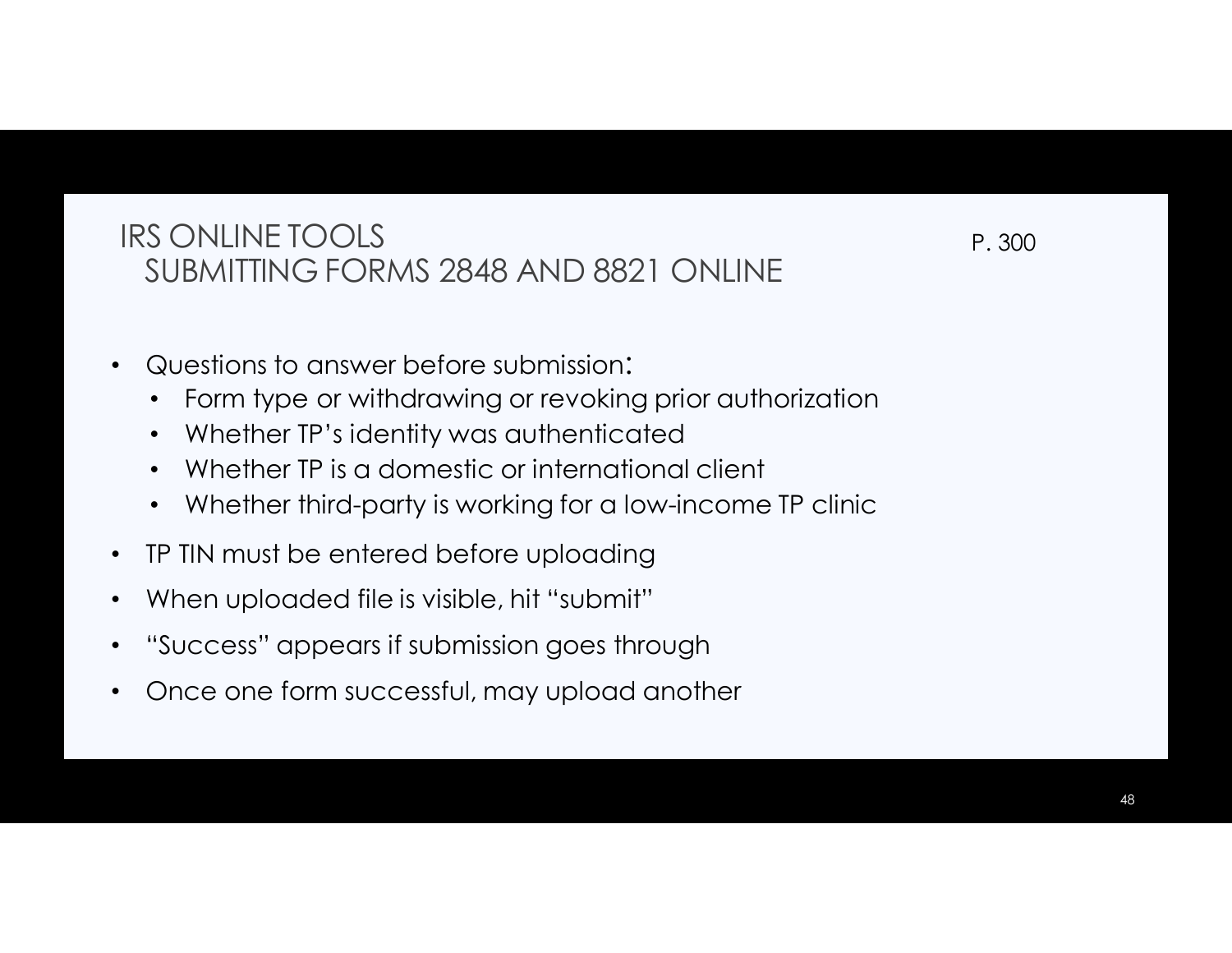#### IRS ONLINE TOOLSSUBMITTING FORMS 2848 AND 8821 ONLINE

PP. 300-301

- $\bullet$  Electronic Signature
	- Typed name that is typed in the signature block•
	- •Scanned / digital image of handwritten signature attached to an electronic record
	- •Handwritten signature input onto an electronic signature pad
	- •Handwritten signature, mark, or command input on a display screen w/stylus device
- $\bullet$  Identity Authentication
	- Required if practitioner does not have business/personal relationship with TP•
	- • Basics: Comparison of photo ID with photo of TP, selfie with TP or TP photo ID, record name, TIN, address, DOB; verify same using secondary documentation
	- If business TP: Must also verify authority of individual being authenticated•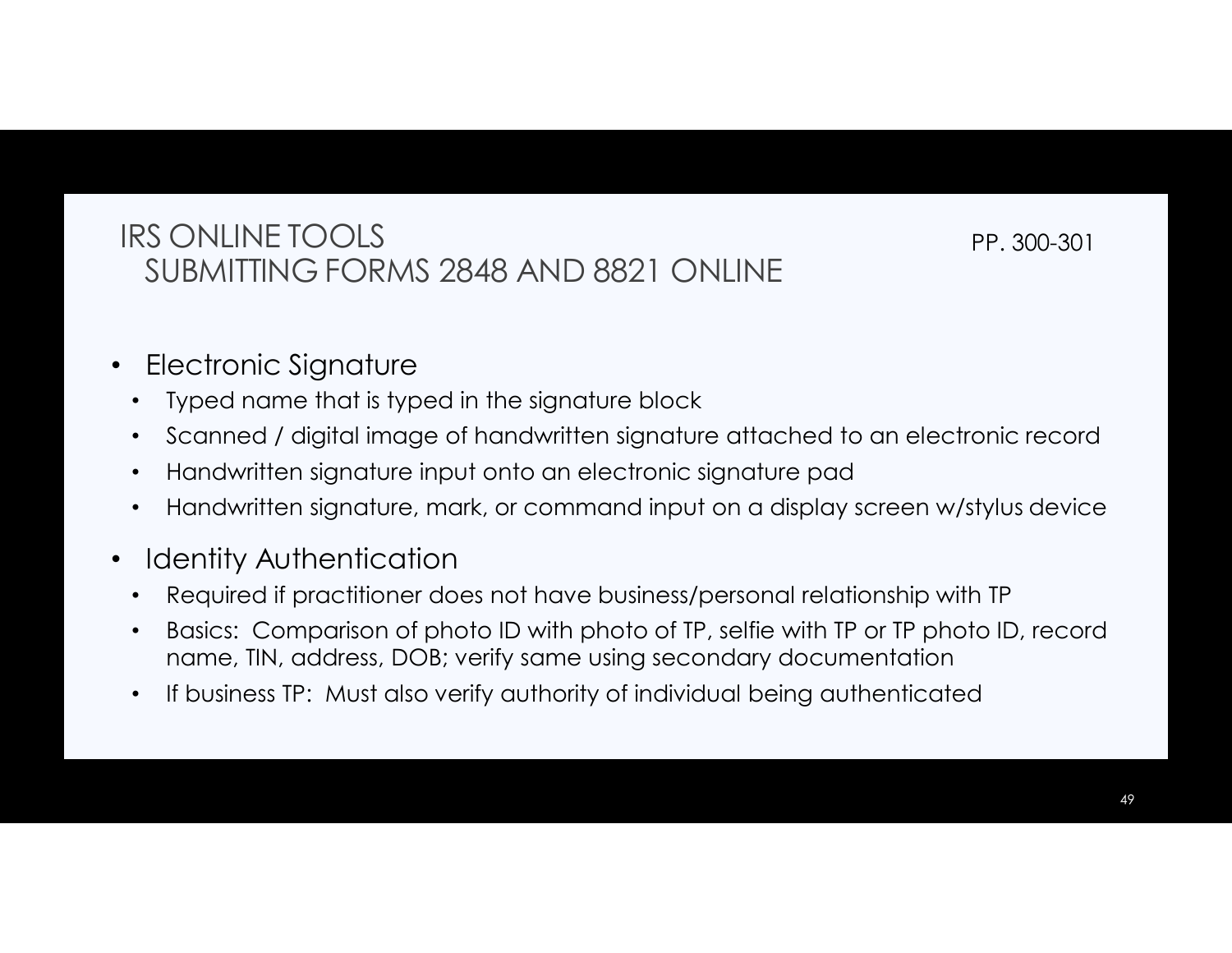### IRS ONLINE TOOLS

PP. 301-303

- $\bullet$  Uploading Forms 2848 and 8821
	- File formats allowed: .pdf, .jpeg., .jpg, .gif •
	- •15 MB file size limit
	- •No IRS telephone support for online platform
	- $\bullet$   $\;$  IRS sends email confirming successful submission (does not mean processed o.k.) •
	- •Letters sent if form rejected after successful submission
	- •Forms subject to usual CAF review on same first-come first-served basis
- $\bullet$  e-Signatures on Mailed Forms – see **Figure 7.5**
	- •Temporarily allowing electronic signature if postmarked by 12/31/21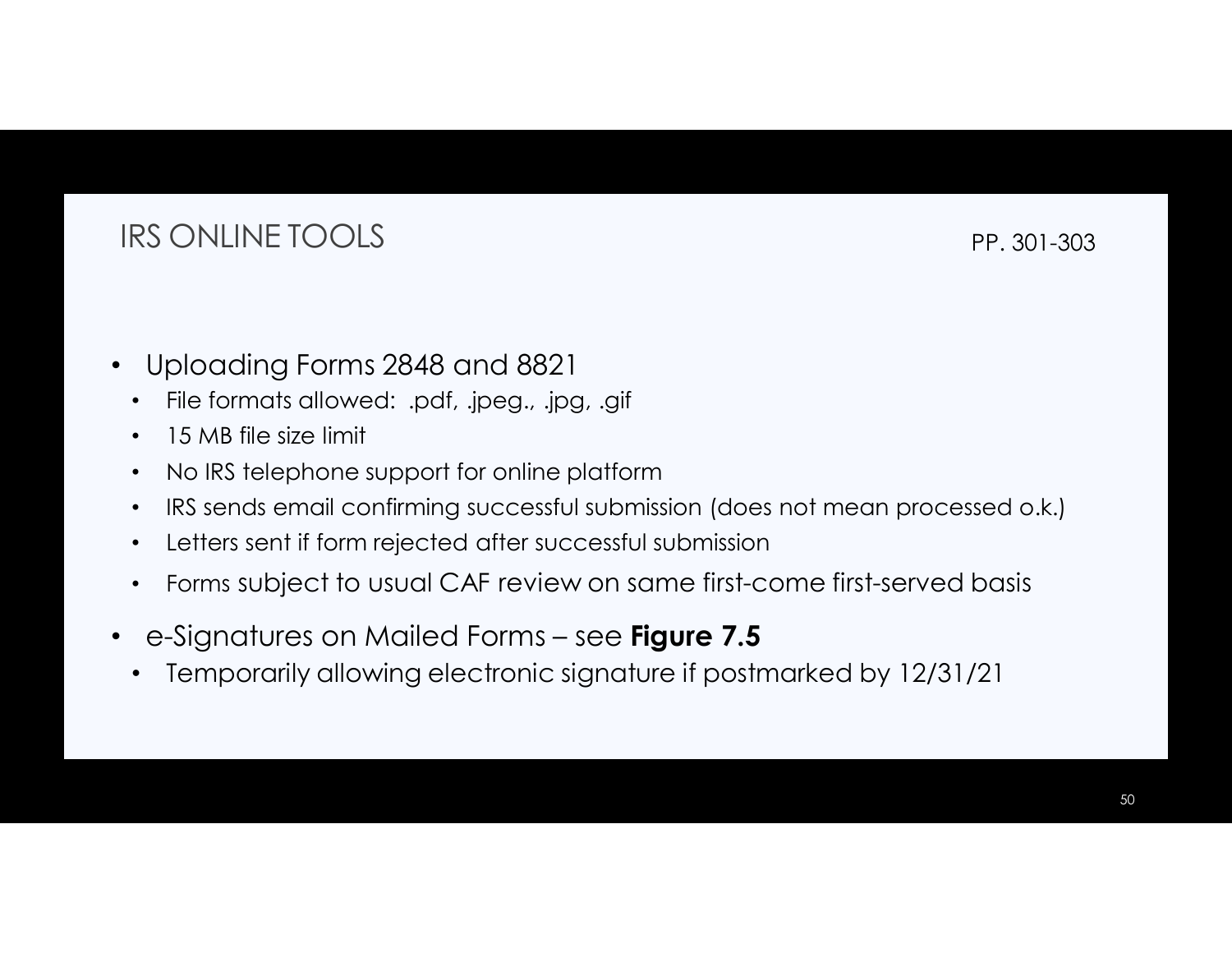#### IRS ONLINE TOOLS PRACTITIONER NOTE: TAX PRO ACCOUNT (AS OF 7/19/21)P. 302

Real-time processing - form to client's account, client signs, routed directly to CAF

- TP must have online account and US address
- Rep must have CAF number in good standing and US CAF address
- Year 2000 and forward, plus 3 future years (calendar years only)
- Revokes any prior authorizations to retain must submit form by fax, mail or online
- Authorization history displayed in client's online account and tax pro account
- Copy of authorization must be secured from client
- Accessibility Guide: www.irs.gov/tax-professionals/use-tax-pro-account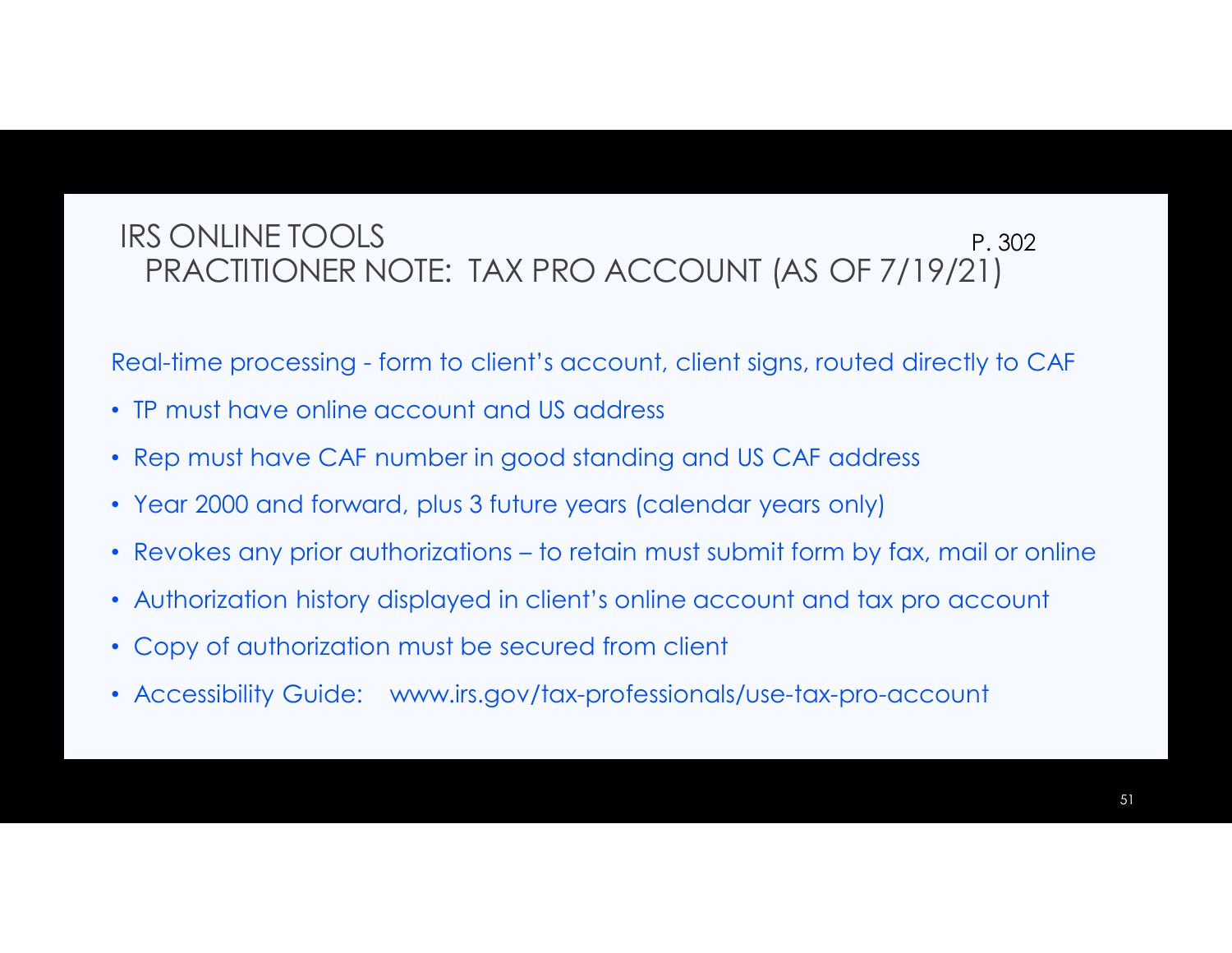## IRS ONLINE TOOLS

PP. 304-305

- Form 1024-A [Application for exempt status under 501(c)(4)]
	- Electronic filing required after 4/5/21 through Pay.gov with user fee $\bullet$
	- Must still file Form 8976, Notice of Intent to Operate Under Section 501(c)(4) $\bullet$
- $\bullet$  Form 1040-X for 2019 and 2020 returns
	- $\bullet$ Electronic filing allowed if original was electronically filed
	- Normal processing time of 16 weeks, No direct deposit allowed
	- Paper 1040-X required if:
		- •Any tax year other than 2019 or 2020,
		- $\bullet$ Primary or spouse SSN differs from original return, or
		- •Different filing status on amended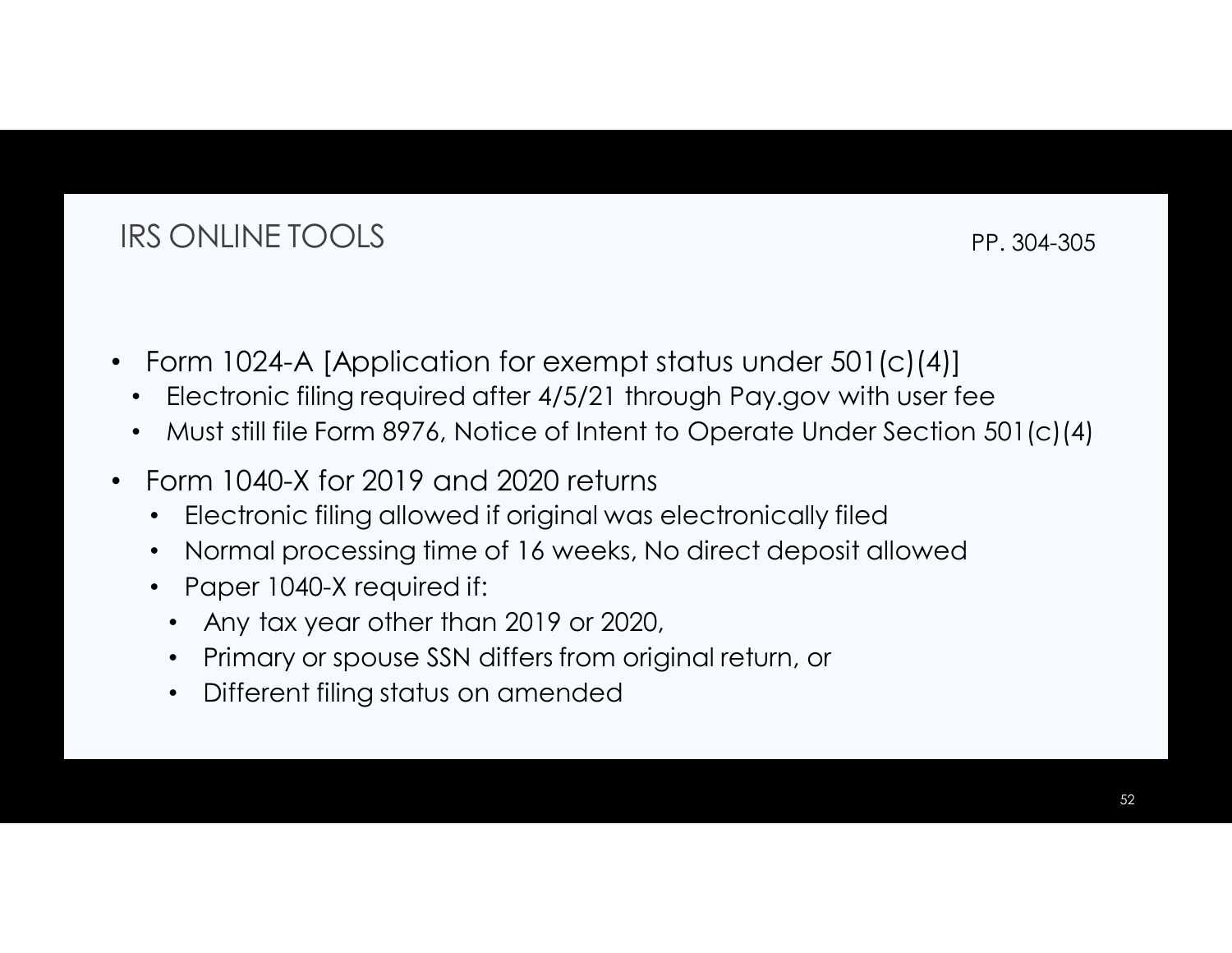## CH. 7 - POLLING QUESTION 3

Form 1040-X may be e-filed for tax years 2019 and later as long as the original return was also e-filed.

- a. True
- b. False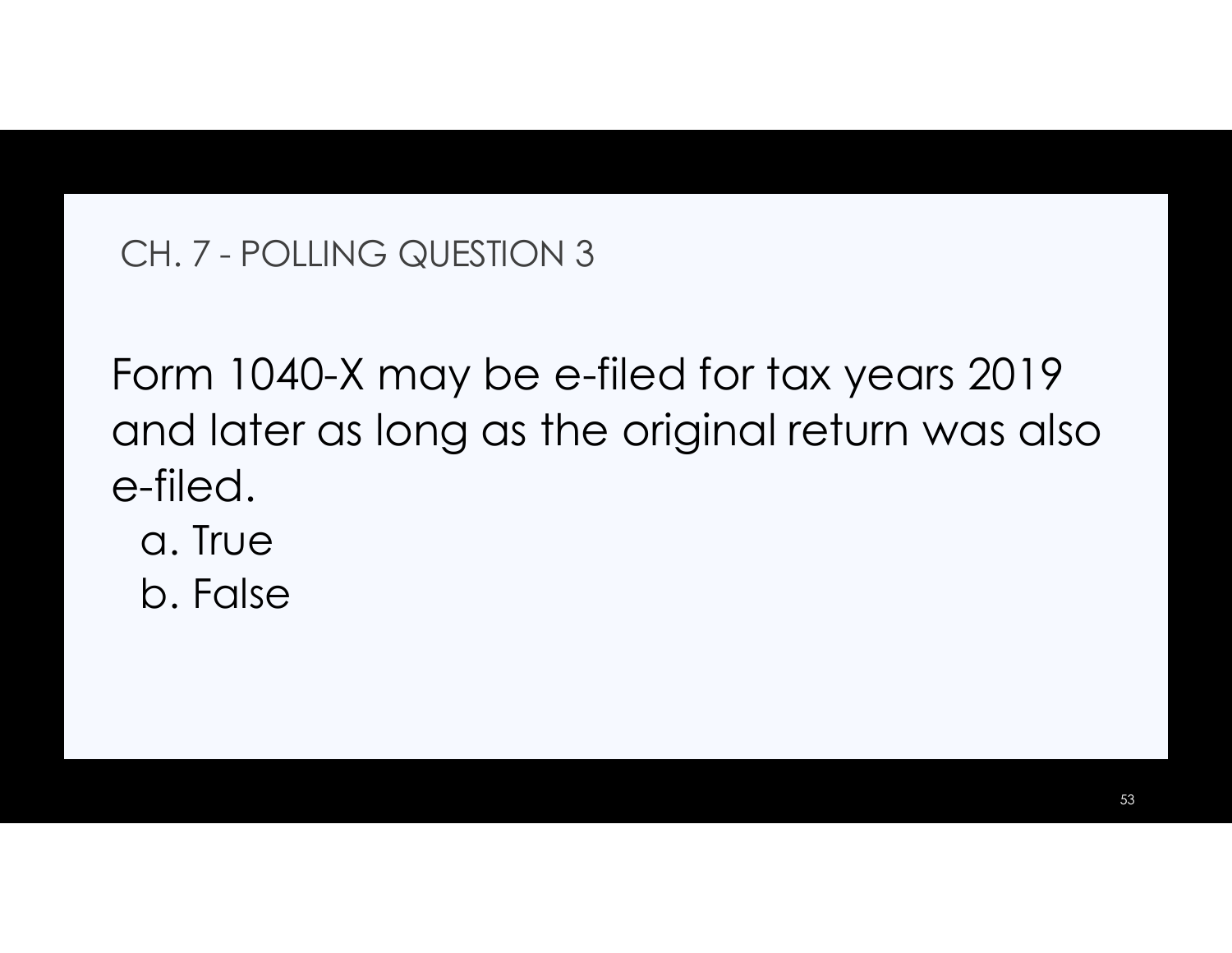## CH. 7 - POLLING QUESTION 3

Form 1040-X may be e-filed for tax years 2019 and later as long as the original return was also e-filed.

- a. True
- b. False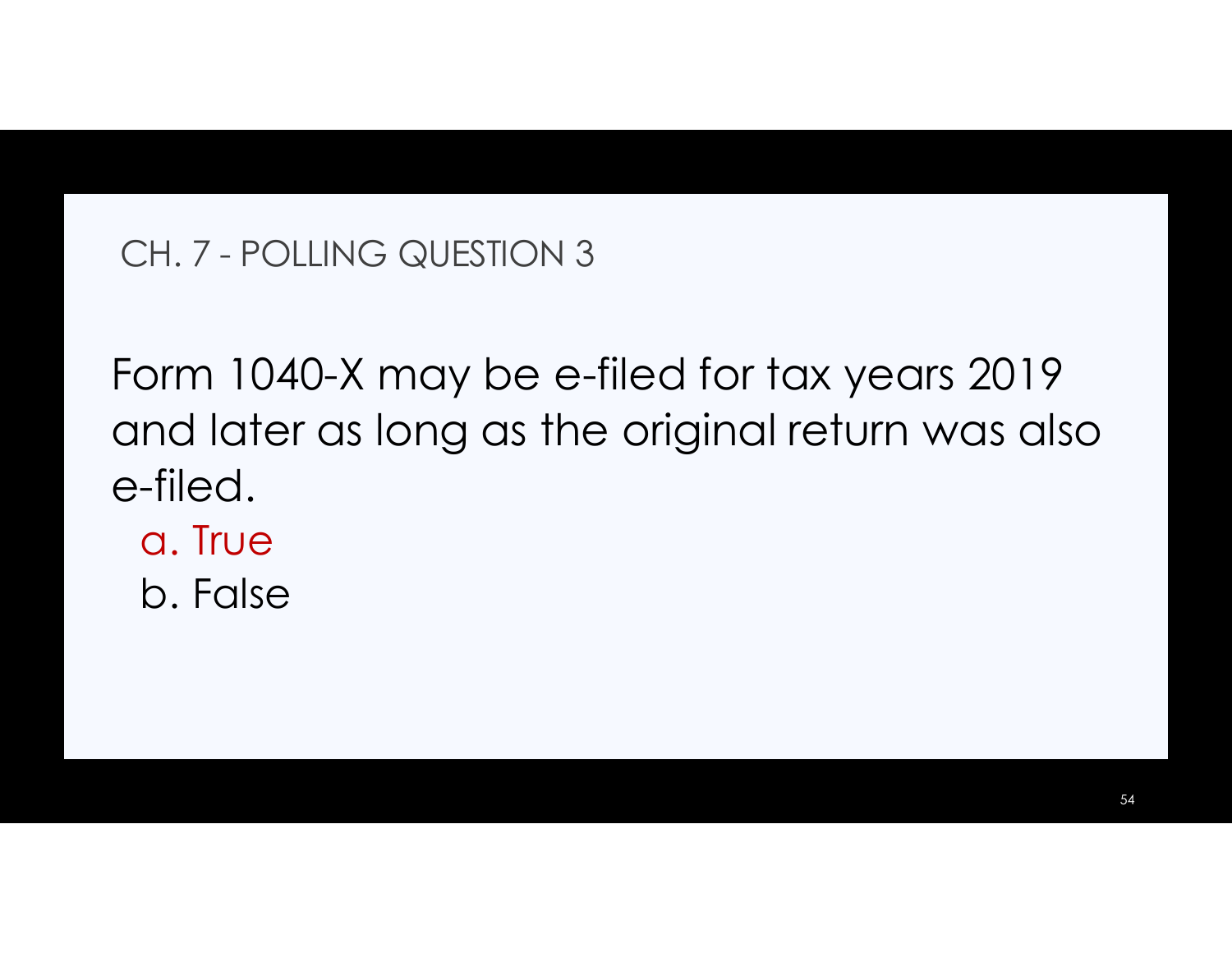### IRS ONLINE TOOLS P. 305

- • Electronic filing required for tax-exempt-related returns:
	- •Form 990: For years ending on or after July 31, 2020
	- Form 990EZ: For years ending on or after July 31, 2021 $\bullet$
	- Form 990PF: For years ending on or after July 31, 2020 $\bullet$
	- Form 990T: For returns with due dates on or after April 15, 2021 $\bullet$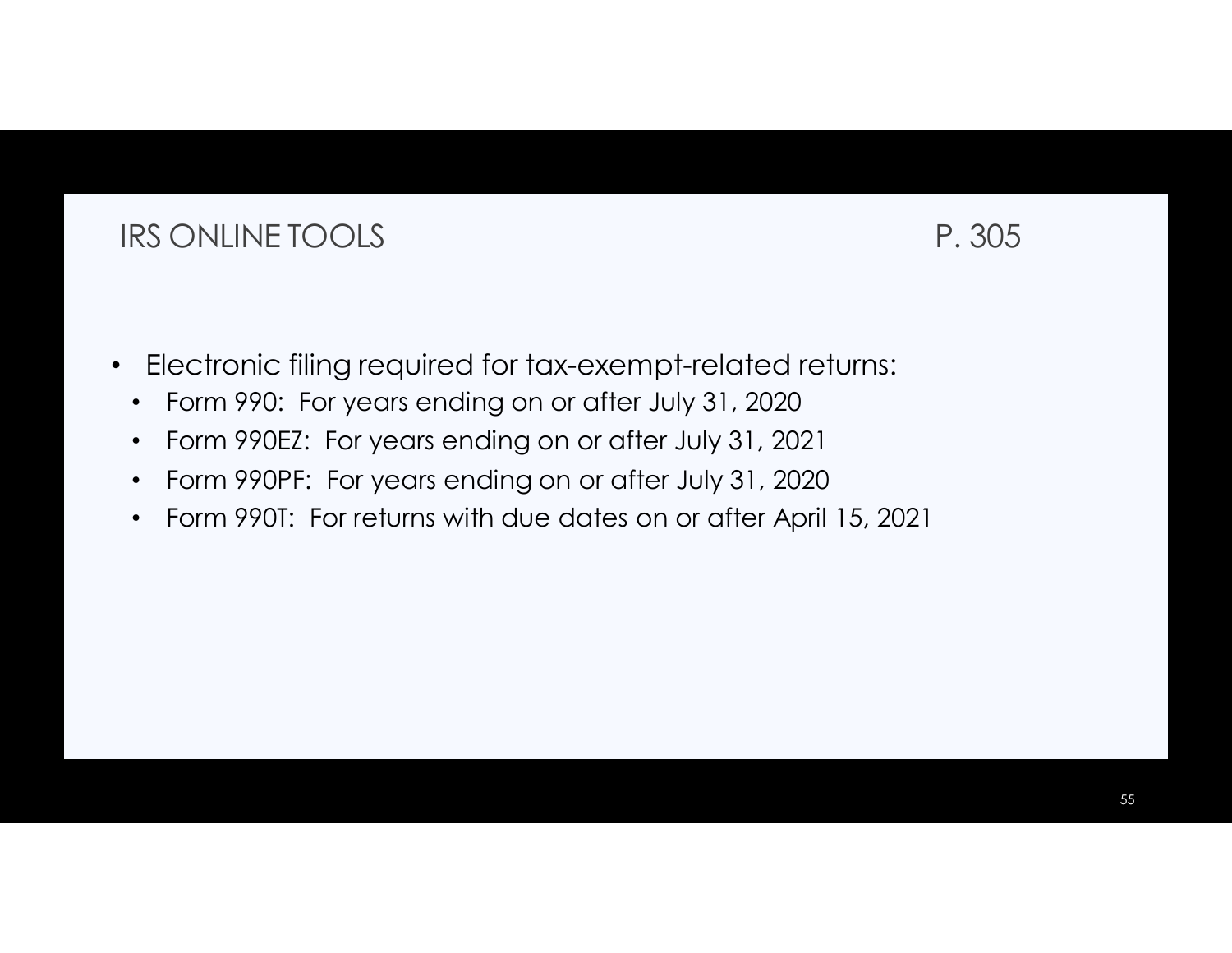PP. 306-307

- TP must be current in all filings and may be able to apply online
- Owe < \$250,000 no financial statement if monthly payment sufficient (changes made by Taxpayer Relief Initiative shown with arrow bullet)
- One-time user fee
	- Lower Incomes (**Figure 7.6**, page 307) \$43 fee  $\bullet$ 
		- Apply with Form 13844 within 30 days from date agreement accepted
		- If greater fee already paid, IRS applies excess to liability
		- Fee waived if agree to electronic payments or reimburse when fully paid
	- •**Figure 7.7** (page 307) – Installment Plan Fees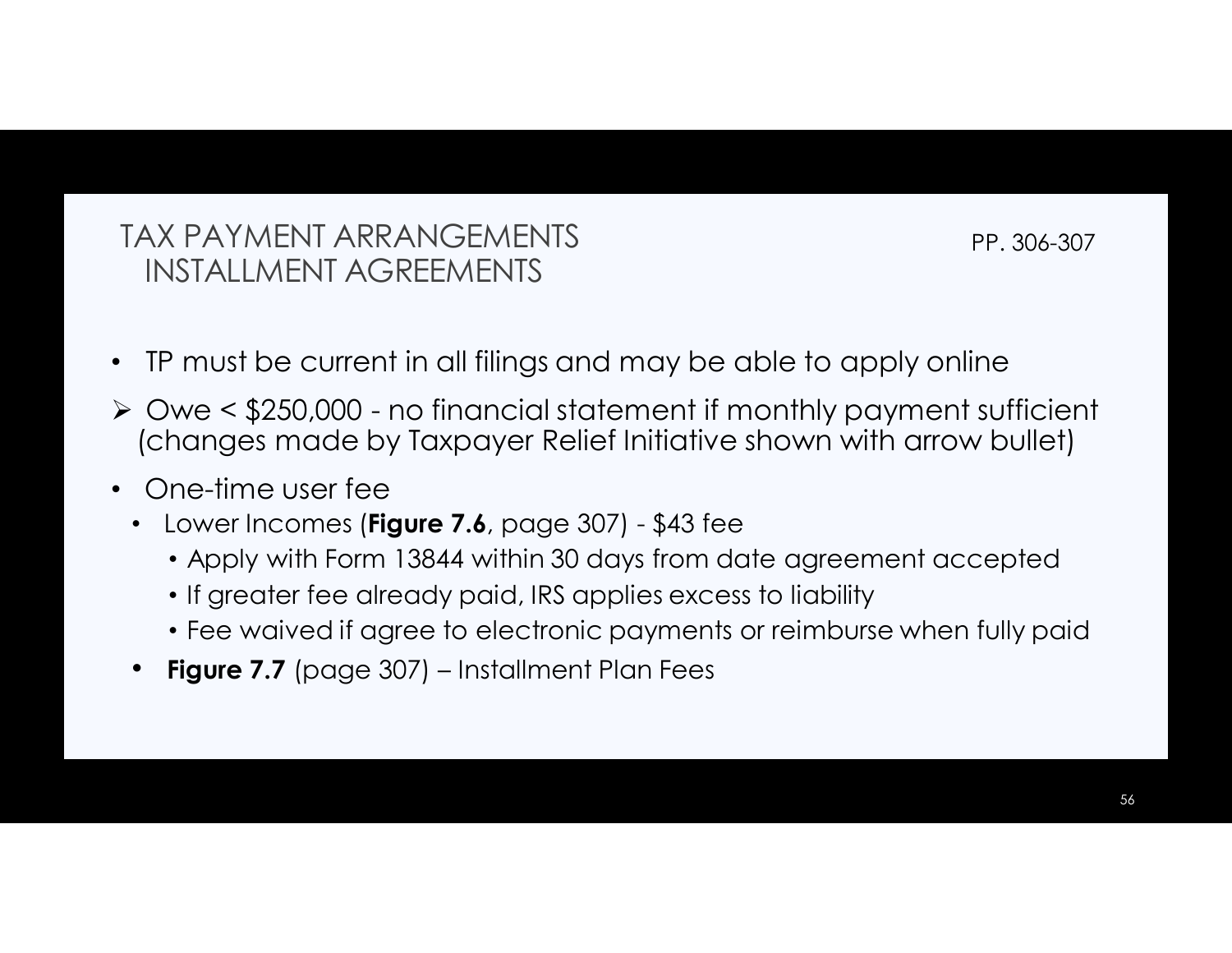- $\bullet$  Interest and Penalties
	- Continue to run on unpaid balance
	- Failure to pay: .5% per month (max of 25%)
		- Reduced to .25% w/installment agreement if return was timely filed
		- No reduction if 1% rate applied prior to installment agreement (10 days after notice of intent to levy or day on which notice and demand for immediate payment made)

PN: Cost of loan interest or credit card processing fee may be less than interest and penalties over the life of the agreement

P. 308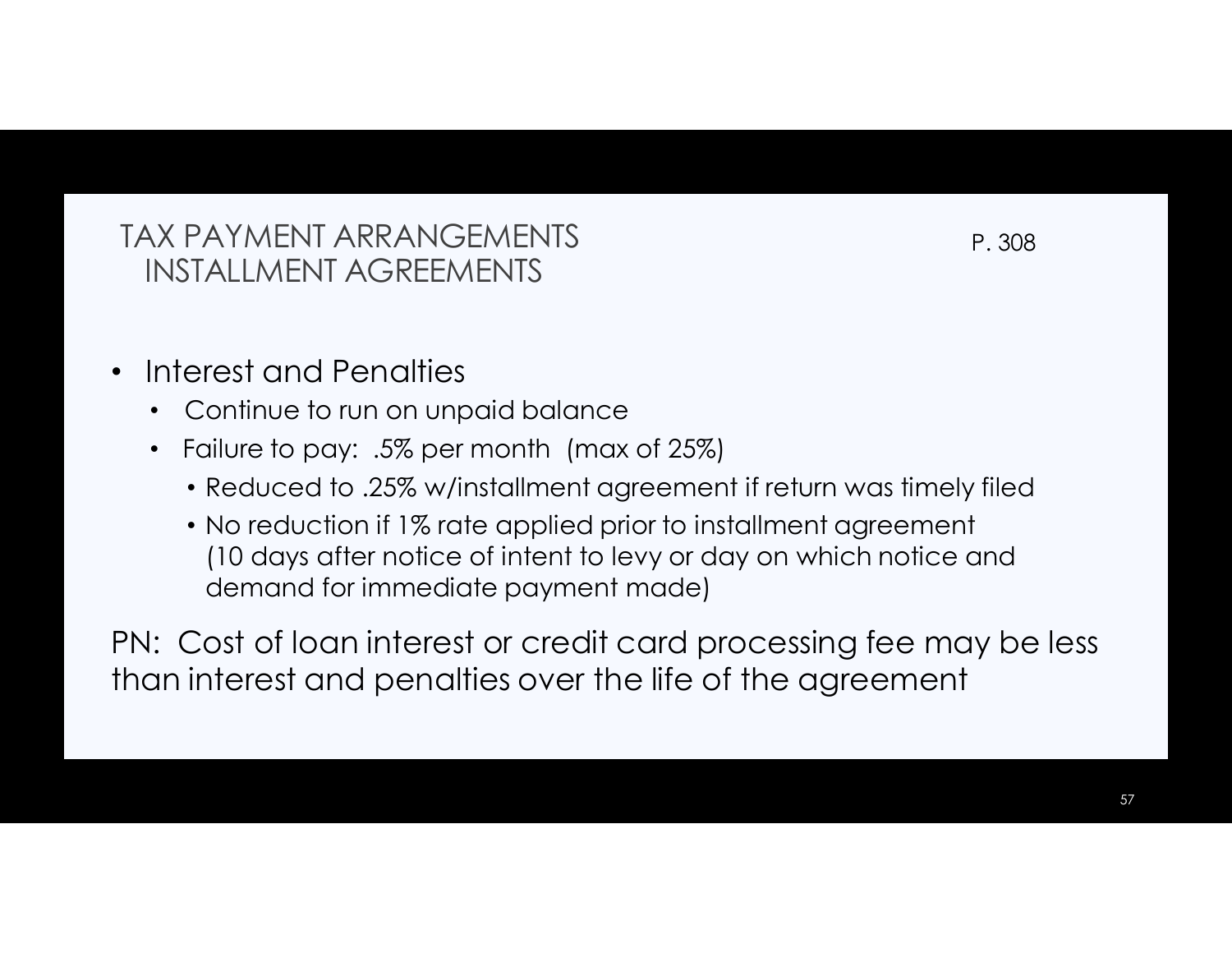P. 308

- $\bullet$  Guaranteed Installment Agreements If:
	- 1. Aggregate liability w/o interest, penalties, additions to tax < \$10,000
	- 2. TP (and spouse if joint)during preceding 5 years has not:
		- Failed to file any return,
		- Failed to pay any tax required to be shown on a return
		- Entered into an installment agreement for payment of any tax
	- 3. IRS determines TP is unable to pay in full when due
	- 4. Agreement requires full payment within 3 years
	- 5. TP agrees to file all returns and pay all tax while agreement in effect

IRS may/may not file lien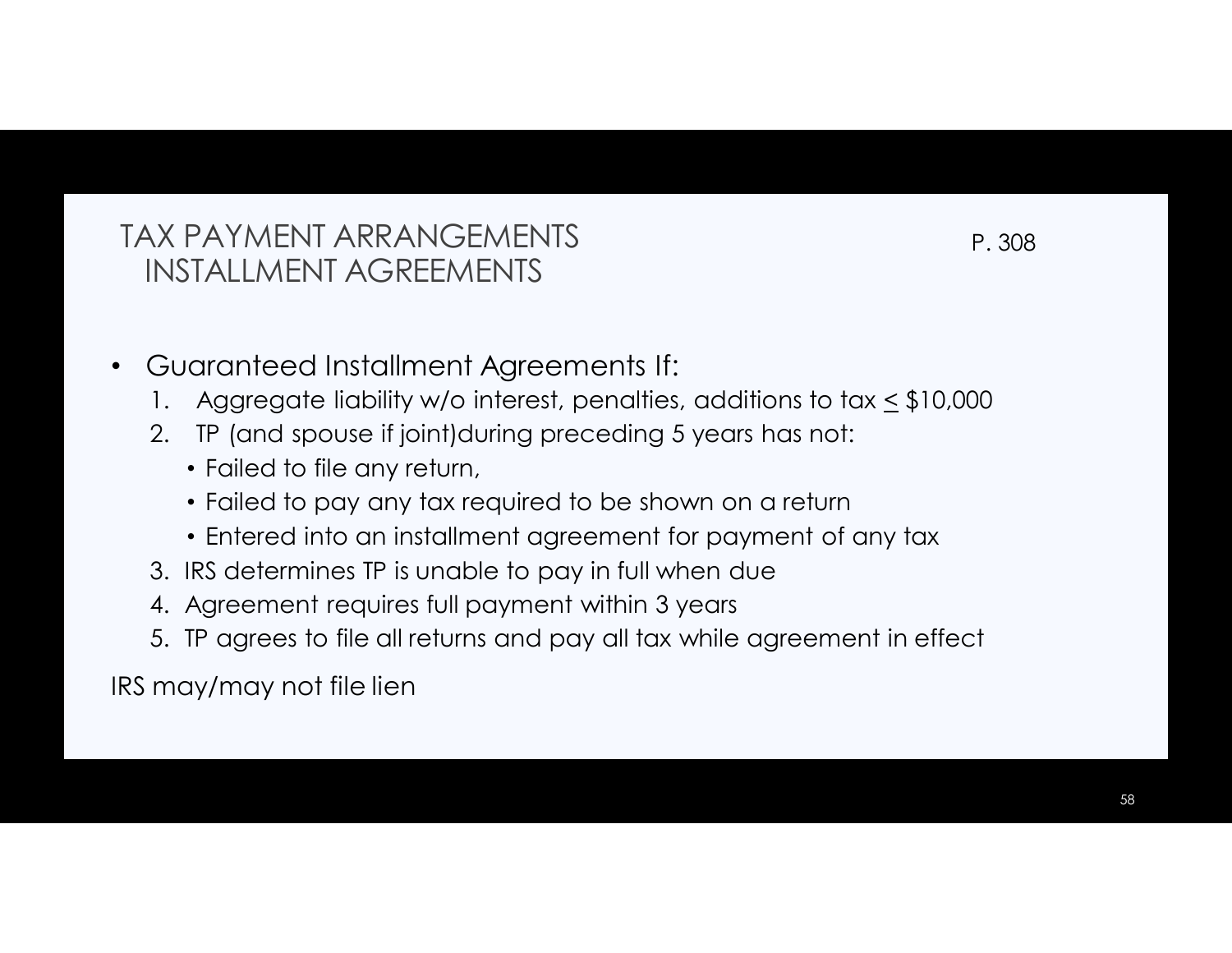PP. 308-309

- $\triangleright$  TPs owing < \$250,000 for 2019 tax year may qualify for IA with no tax lien filing
- Online Application: Long-term repayment plan
	- Individual if tax, penalties, and interest ≤ \$50,000 and all required returns filed
	- Businesses w/tax, penalties, and interest ≤ \$25,000 and all required returns filed
- Online Application: Short-term repayment plan
	- Individual if T,P & I < \$100,000
	- Short-term repayment plan under 180 days (rather than 120)
- PN: Online payment agreement tool
	- TP can view details of current plan
	- TP can change amount, due date, convert to Direct Debit, reinstate after default
	- $\triangleright$  If Direct Debit can propose lower monthly payment amounts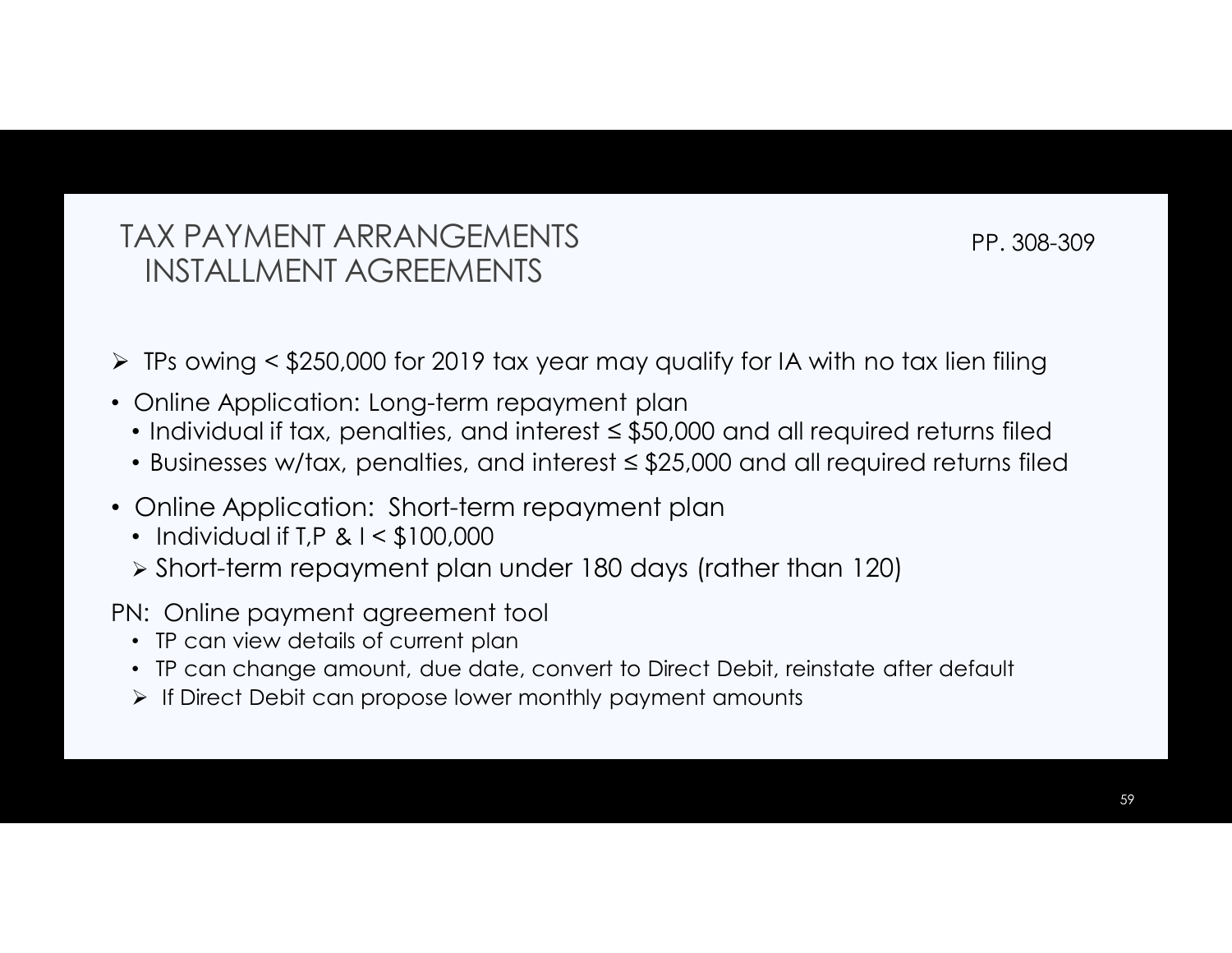P. 309

- Termination (default) of IA if TP does any of the following:
	- 1. Fails to make payment when due
	- 2. Fails to pay another tax liability when due
	- 3. Fails to provide updated financial statements when requested
	- 4. Provided incorrect/incomplete info prior to agreement date
	- 5. Fails to pay modified payment based on updated financials
	- IRS gives 30 days to comply with terms
	- Fee may apply to reinstate agreement
	- IRS will conduct financial statement analysis to reevaluate ability to pay
- $\triangleright$  IRS will automatically add new unpaid tax  $\$$  to agreement (in lieu of default)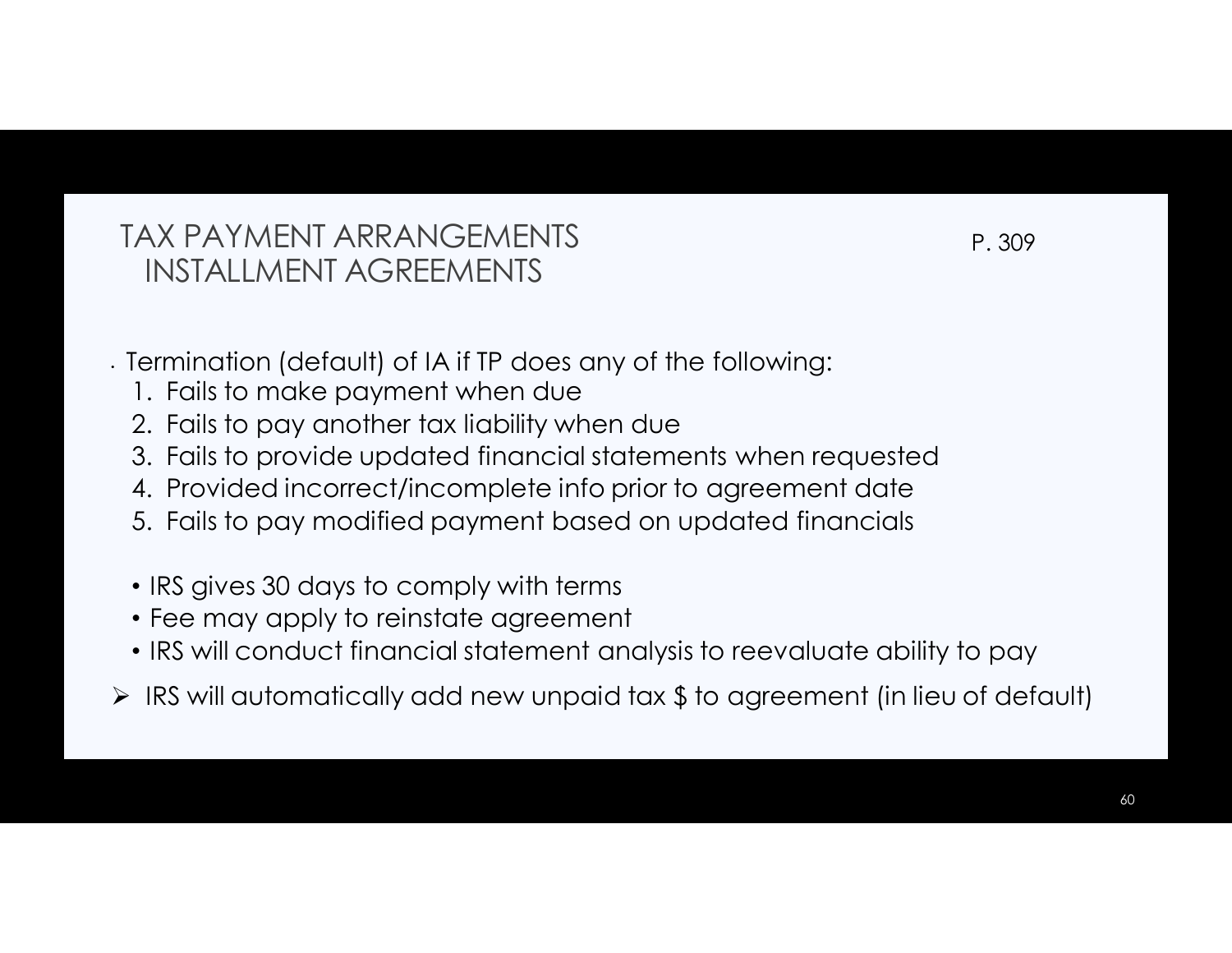## CH. 7 - POLLING QUESTION 4

Taxpayers and their representatives can apply for Installment Agreements On-Line as long as they meet certain criteria.

- a. True
- b. False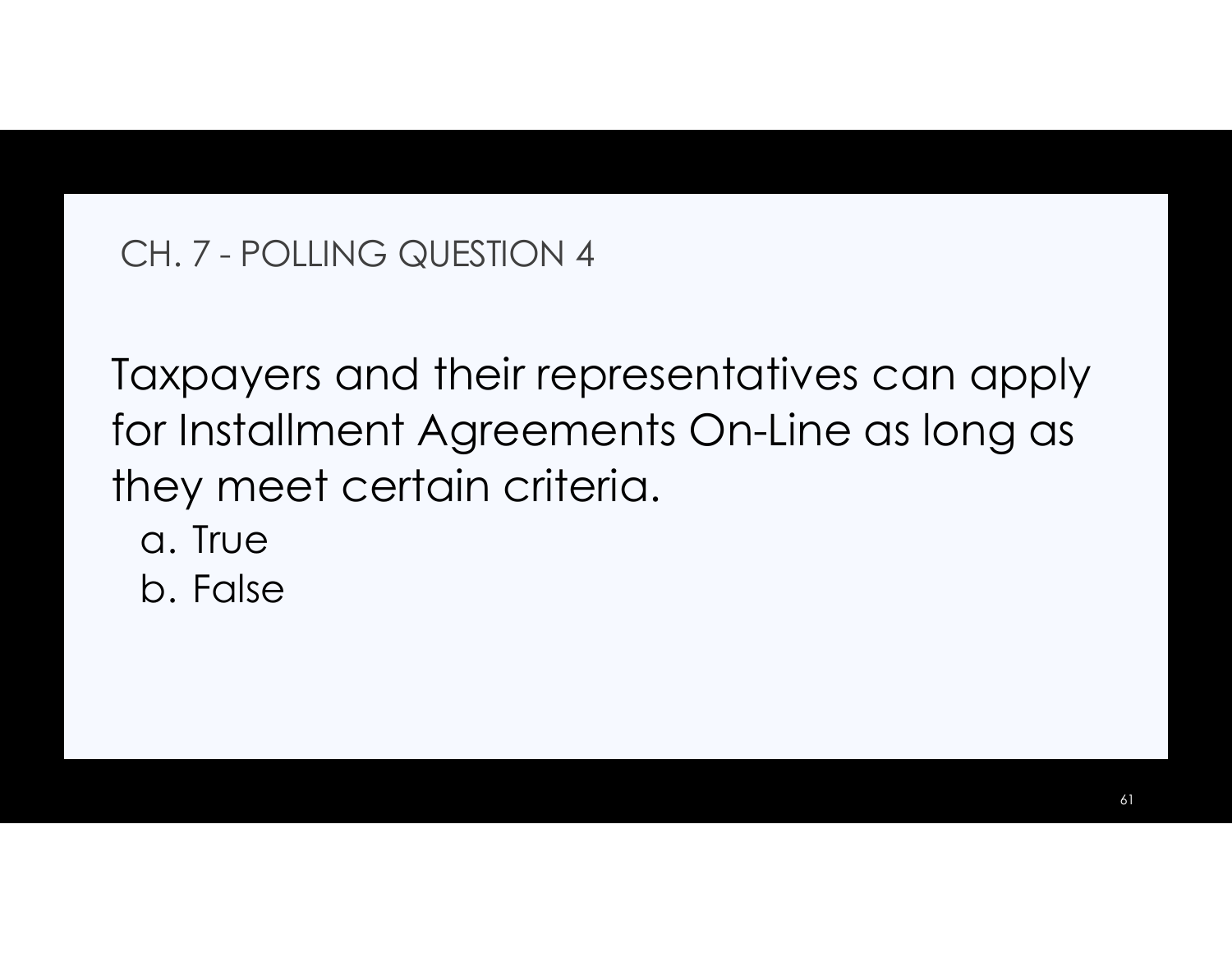## CH. 7 - POLLING QUESTION 4

Taxpayers and their representatives can apply for Installment Agreements On-Line as long as they meet certain criteria.

- a. True
- b. False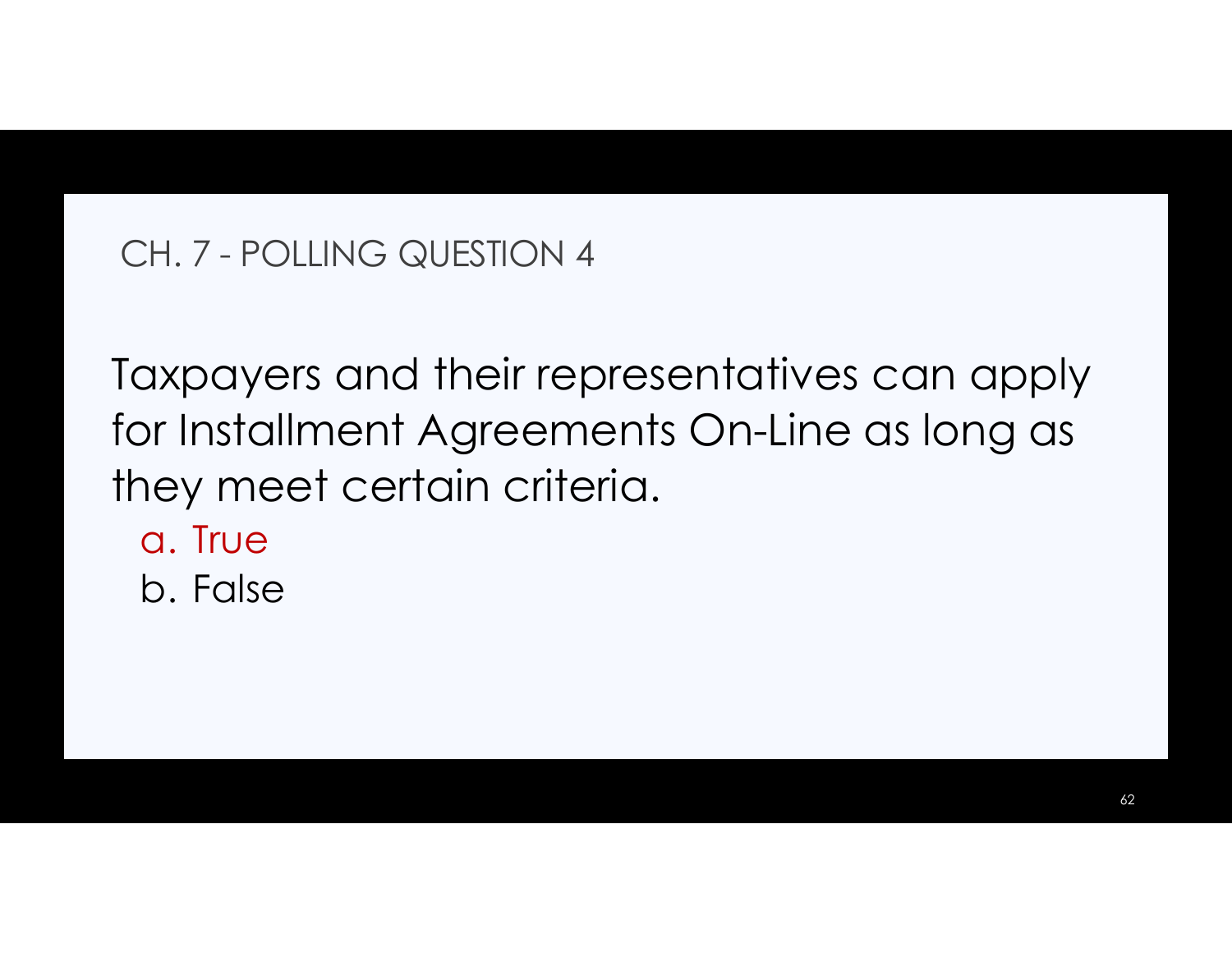#### TAX PAYMENT ARRANGEMENTS OTHER EXPANDED PAYMENT OPTIONS – TP RELIEF INITIATIVE PP. 309-310

- Temporarily Delaying Collection
	- TP can contact IRS to request a temporary delay (800 # or # on tax bill)
	- Rep can contact Practitioner Priority Service (PPS) 866-860-4259, Option 4
	- IRS may request a collection information statement
	- Interest and penalties continue to accrue
	- IRS may file notice of federal tax lien
- Relief from Penalties
	- IRS highlighting reasonable cause  $\,$  & 1st time abatement
- OIC
	- Additional flexibility to avoid default contact IRS if payments can't be made